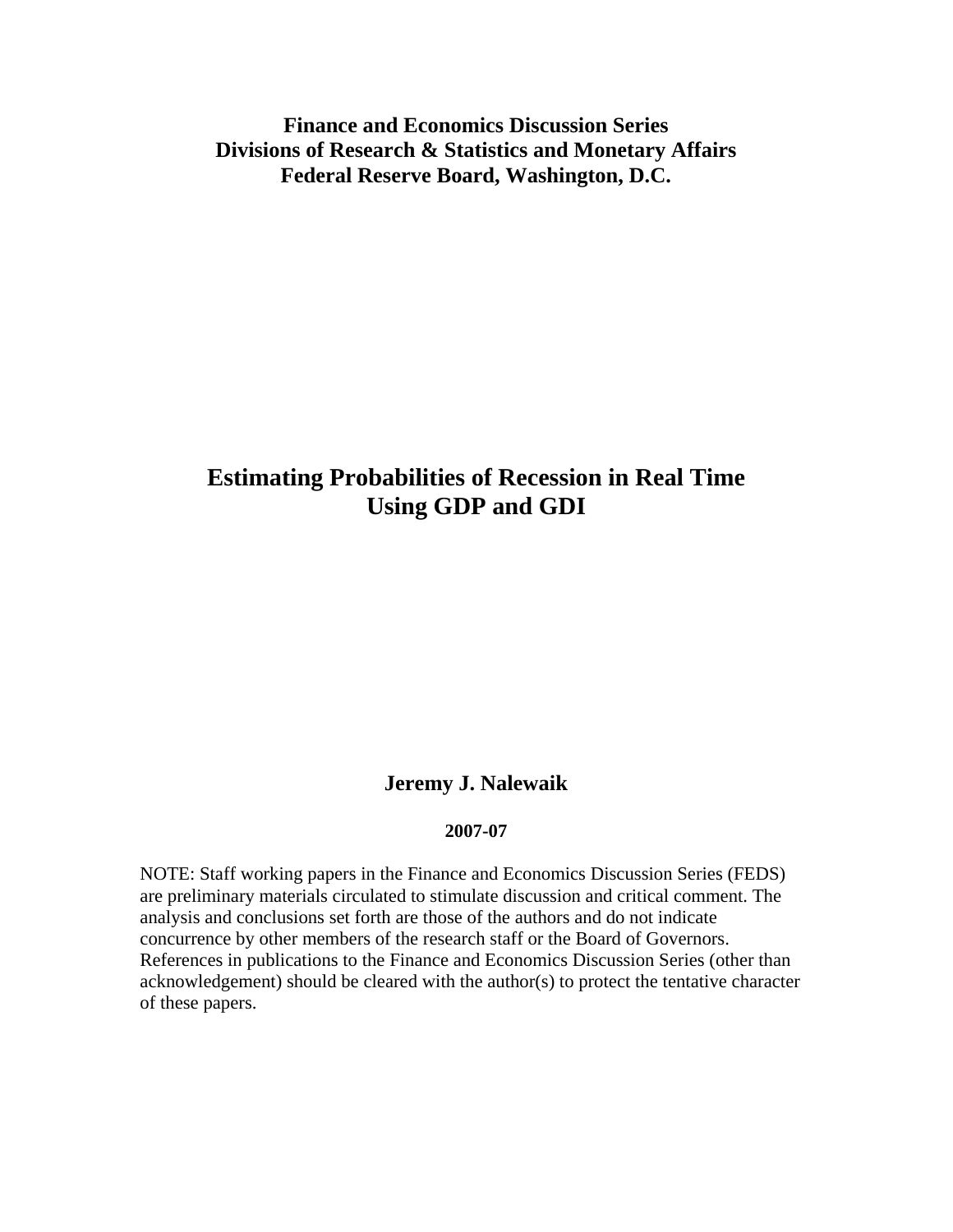# Estimating Probabilities of Recession in Real Time Using GDP and GDI

Jeremy J. Nalewaik<sup>∗</sup>

Comments Welcome

December 19, 2006

### Abstract

This work estimates Markov switching models on real time data and shows that the growth rate of gross domestic income (GDI), deflated by the GDP deflator, has done a better job recognizing the start of recessions than has the growth rate of real GDP. This result suggests that placing an increased focus on GDI may be useful in assessing the current state of the economy. In addition, the paper shows that the definition of a low-growth phase in the Markov switching models has changed over the past couple of decades. The models increasingly define this phase as an extended period of around zero rather than negative growth, diverging somewhat from the traditional definition of a recession.

<sup>∗</sup>Board of Governors of the Federal Reserve System (e-mail: jeremy.j.nalewaik@frb.gov). The views expressed in this paper are soley those of the author. Much of this work was completed while the author was a research economist at the U.S. Bureau of Economic Analysis (BEA). I thank Doug Elmendorf, Charles Fleischman, Bruce Grimm, David Lebow, Jeremy Rudd, Dan Sichel, John Stevens and seminar participants at BEA and the Board of Governors for comments.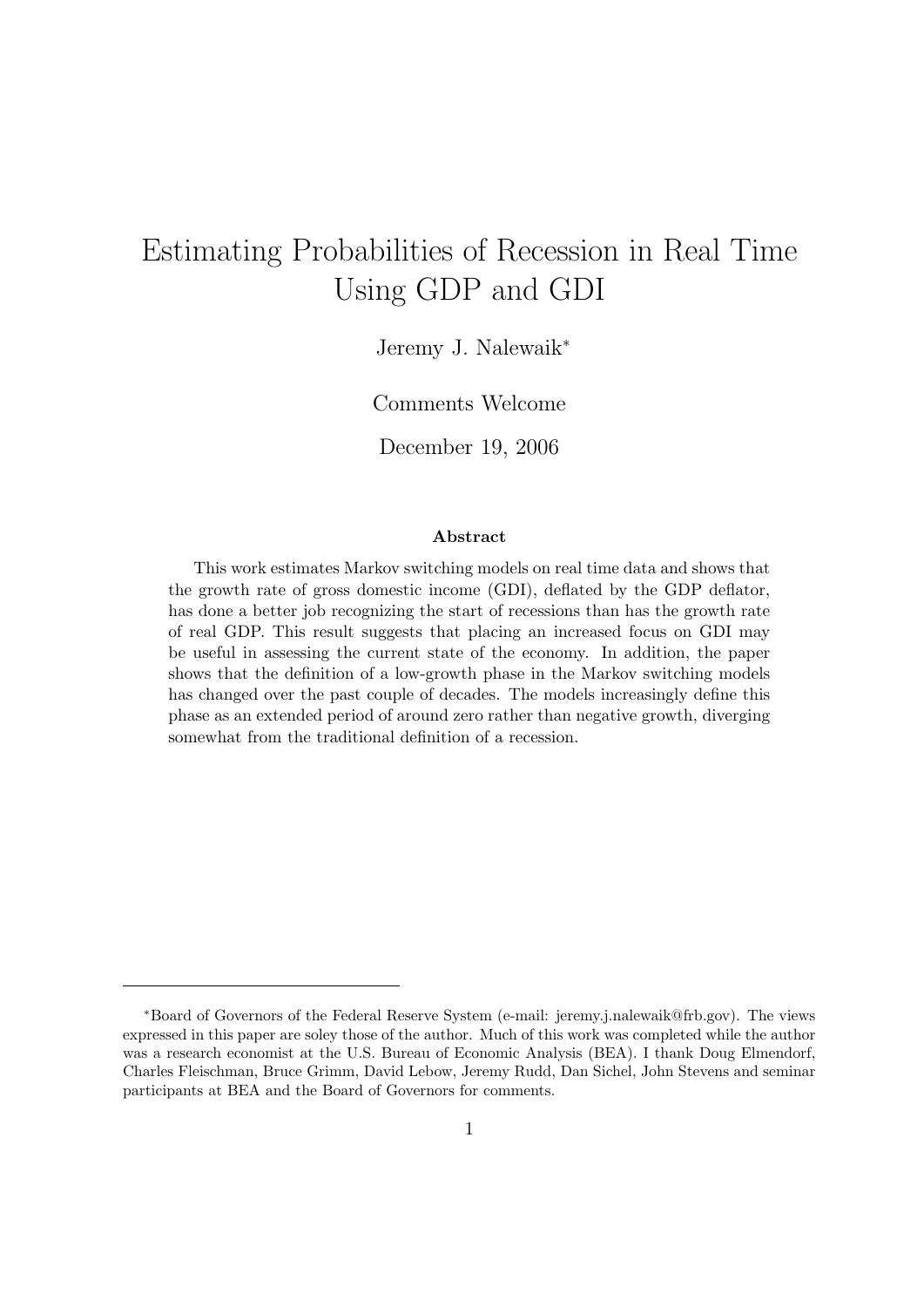# 1 Introduction

Since Hamilton (1989, 1990), many authors have computed probabilities of recession using Markov switching models for real gross domestic product (GDP). The popularity of these models stems in part from the fact that their estimated probabilities of recession line up well with the peak and trough dates produced by the NBER's business cycle dating committee. However when Chauvet (1998), Chauvet and Piger (2002), and Chauvet and Hamilton (2005) use databases on real GDP from the Federal Reserve Bank of Philadelphia to examine the performance of Markov switching models in real time, their performance is more mixed, and was quite poor in recognizing the start of the 2001 recession. Other models have been developed to compute probabilities of recession based on dynamic factor characterizations of a host of monthly indicators such as sales, industrial production, income and employment growth. These models typically perform better than the univariate GDP model in recognizing the start of recessions, but are substantially more complicated. Further, none of these monthly indicators is as comprehensive a measure of the state of the economy as GDP.<sup>1</sup>

Overlooked so far in this literature is the fact that, while the U.S. Bureau of Economic Analysis (BEA) press releases feature GDP, its expenditure-based estimate of the size of the economy, BEA also produces an income-based estimate of the size of the economy, gross domestic income  $(GDI)^2$  GDI should equal GDP, theoretically, but in practice

<sup>&</sup>lt;sup>1</sup>One advantage of the models based on monthly indicators, compared to models based on quarterly NIPA aggregates such as GDP, is timeliness. Nalewaik (2006) shows how to incorporate forecasts of GDP (and GDI) from monthly or weekly indicators into the Markov switching models discussed here. Those models retaining the comprehensiveness of GDP while exploiting the added timeliness of the monthly data.

<sup>2</sup>The BEA may emphasize GDP because GDP is produced in a more timely manner than GDI, a fact whose implications are discussed later in the paper. The BEA may also emphasize GDP because they produce price deflators for the detailed components of GDP but not GDI.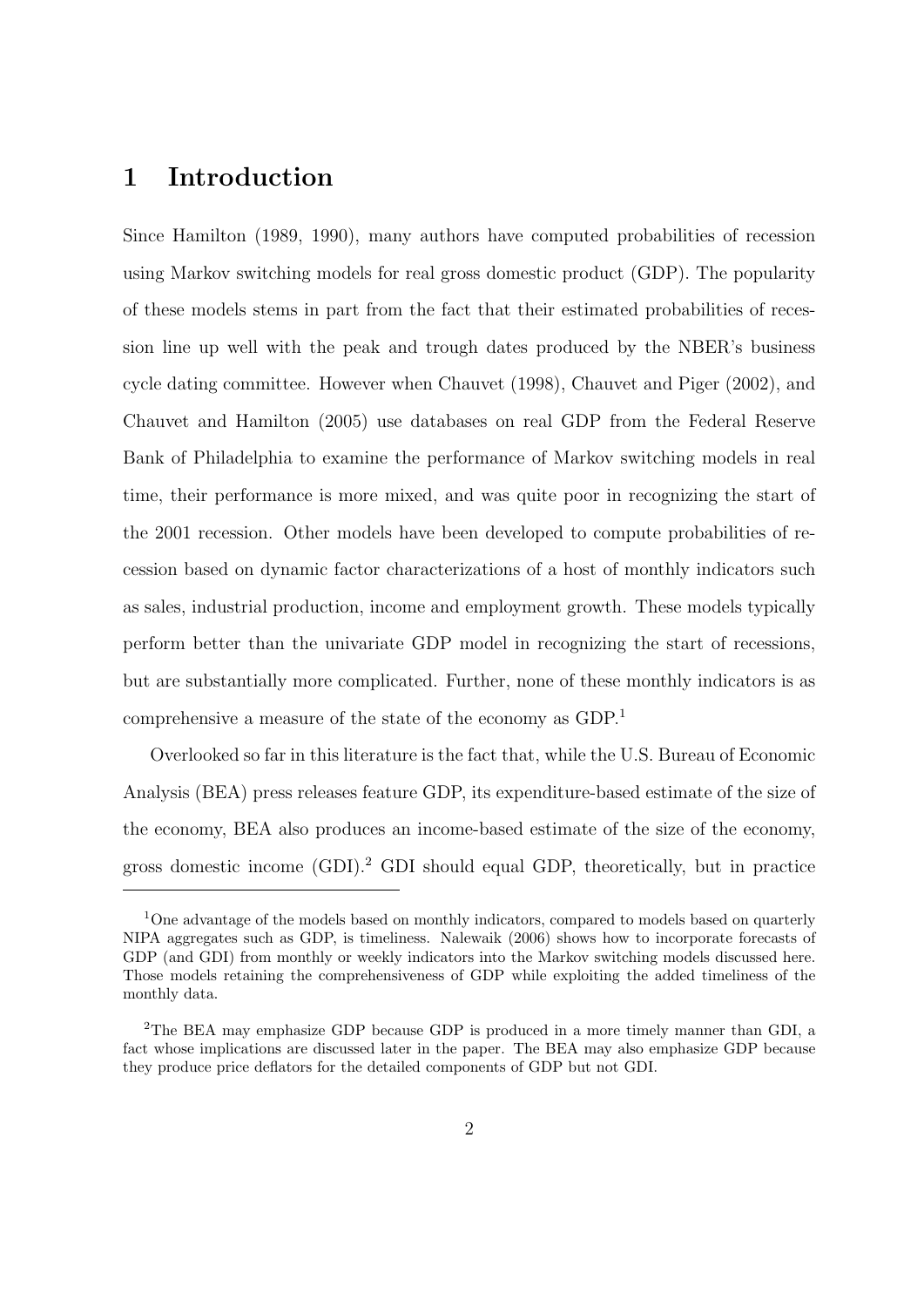they often diverge substantially. The appeal of exploiting the information in GDI to date recessions is simple: it is as comprehensive as GDP, but it may capture information about the economy missed by measured GDP. For example, GDI may capture informative variation in income and employment data not fully reflected by GDP. Grimm (2005) has recently shown that GDI tends to fall more than GDP in recessions, a sign that GDI may be useful in making inferences about recessions.

This paper examines the performance of GDI for making inferences about recessions in real time. It estimates univariate Markov switching models for the growth rates of real GDI and real GDP, and bivariate Markov switching models that employ the information in both. It then compares the real time estimated probabilities of recession from these models to various benchmarks, such as the NBER start and end dates for recessions and smoothed probabilities of recession from the Markov switching models themselves.<sup>3</sup> The main finding is that, no matter what benchmark one uses, real time GDI has done a substantially better job recognizing the start of the last several recessions than has real time GDP.

Mechanically, the main result in the paper stems in part from the fact that GDI tends to fall more than GDP in recessions, but also because the relatively small variance of GDI in the Markov switching models, conditional on the estimated state of the world, makes it more reliable than GDP as a signal of the state. In our baseline specification, the lower conditional variance is actually the key element explaining the superiority of GDI. However when we account for the mid-1980s reduction in the variance of the growth rate of the economy, the difference between mean growth rates across states becomes

<sup>3</sup>These smoothed probabilities, also called two-sided probabilities, use time series realizations of GDP and GDI from the future as well as the past to estimate the probability of recession at any given date, and hence are more accurate than the one-sided probabilities using only past realizations available in real time.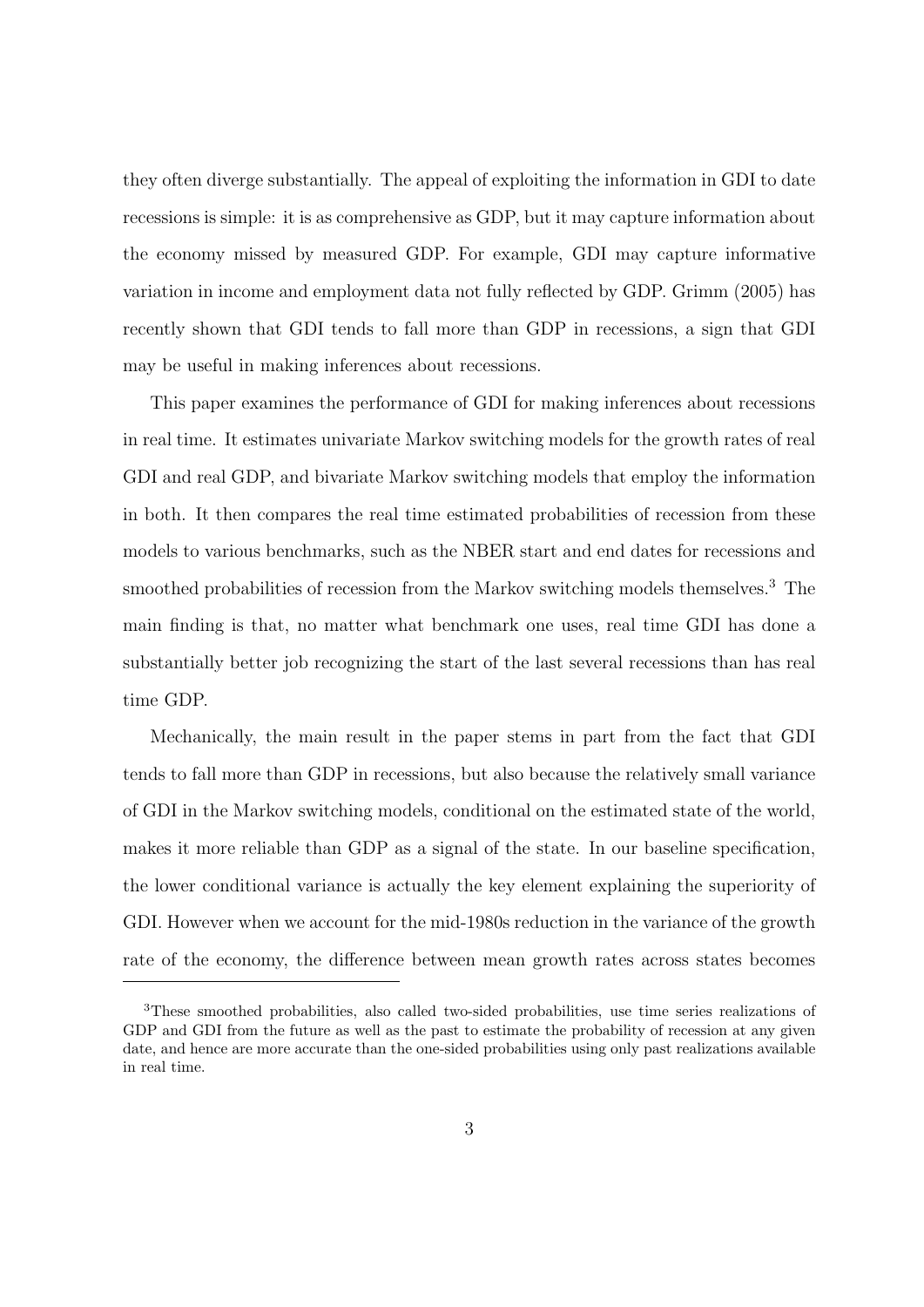the more important factor.

Investigating further, the paper examines the behavior of real time probabilities estimated from the bivariate model around the start of each of the last four recessions, and shows that the corporate profits component of GDI played a particularly important role in the 2001 recession. Overall, while the examination here clearly shows that GDI has been superior in identifying the start of the last few recessions, I also point out reasons why GDP remains important to consider as well in assessing the current state of the economy.

As a secondary finding, the paper shows that the parameters estimated from the Markov switching models have changed in interesting ways over the past couple of decades. At the start of the out-of-sample evaluation period, in 1978, the models defined their low-growth state as a period with substantially negative mean growth, and their smoothed probabilities of the low-growth state lined up well with the NBER's recession dates. However, estimated mean growth in the low-growth state has crept up considerably over the past 25 years to the point where it now hovers around zero, with smoothed probabilities showing low-growth phases that are substantially longer than recessions as defined by the NBER. So it is important to note that while I continue to use the short-hand term "recession" to describe low-growth periods as identified by the models, the models are increasingly defining these periods in a way that diverges from the traditional meaning of the term. The last two recessions, with their extended periods of low growth after the nadir of the downturn - dubbed "jobless recovery" periods - seem to drive this finding. Some of these changes may stem from the acceleration of trend productivity growth since the late 1990s, which may have shifted up the mean growth rate of the economy in recession. While only the most recent recession in our sample is affected by this acceleration, it may have been significant enough to affect parameters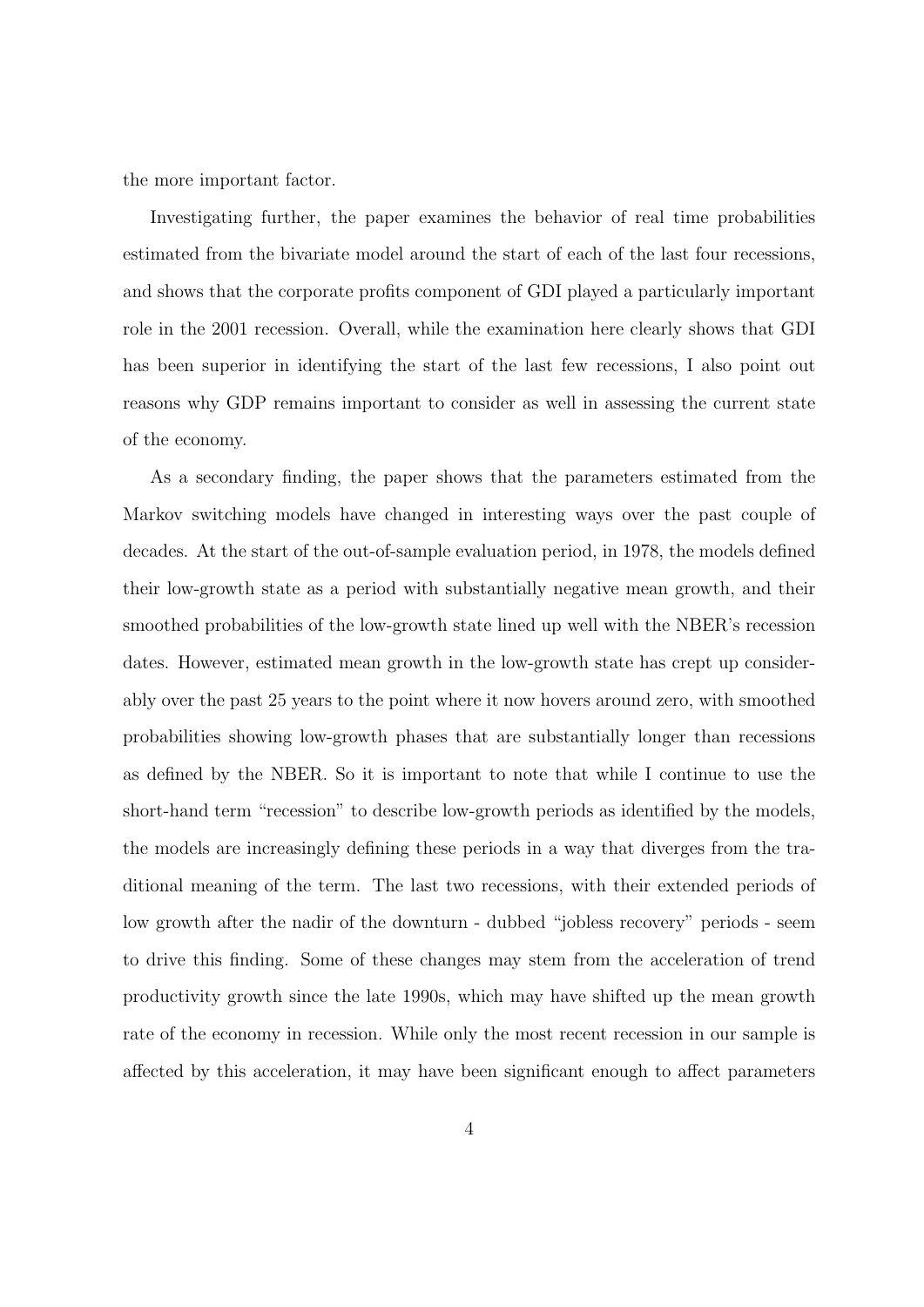estimated over the entire sample.

Section 2 of the paper briefly discusses the GDP and GDI data. Section 3 outlines the basic models and shows estimated probabilities of recession for the most recent quarter from 1978 to 2005 for selected BEA releases. Section 4 shows how to estimate smoothed probabilities of recession for every monthly National Income and Product Accounts (NIPA) release by BEA since 1978, and examines time series of these smoothed probabilities around the recessions in the sample. Section 5 reports results from a robustness check, showing how the results change if the basic model is altered to reflect the reduction in variance of the growth rate of the economy in the 1980's. Section 6 concludes.

# 2 Data: GDP and GDI

The BEA's first estimates of nominal and real GDP for the most recent full quarter are released about a month after the quarter closes; these have been called the "advance" estimates for some time now. Many components of nominal GDI come out as part of the "advance" release, but some components such as corporate profits are left missing because BEA feels that the data are not of sufficient quality for release at that time. So there is no official "advance" estimate of nominal GDI; generally we must wait until BEA's next set of estimates about a month later - called the "preliminary" estimates - to get the first read of GDI. However due to reporting lags for firms' year-end profit statements, for the fourth quarter of each year we must wait until BEA's third data release for corporate profits and GDI. The third set of estimates, inaptly named the "final" current quarterly estimates, are generally released about three months after the quarter closes.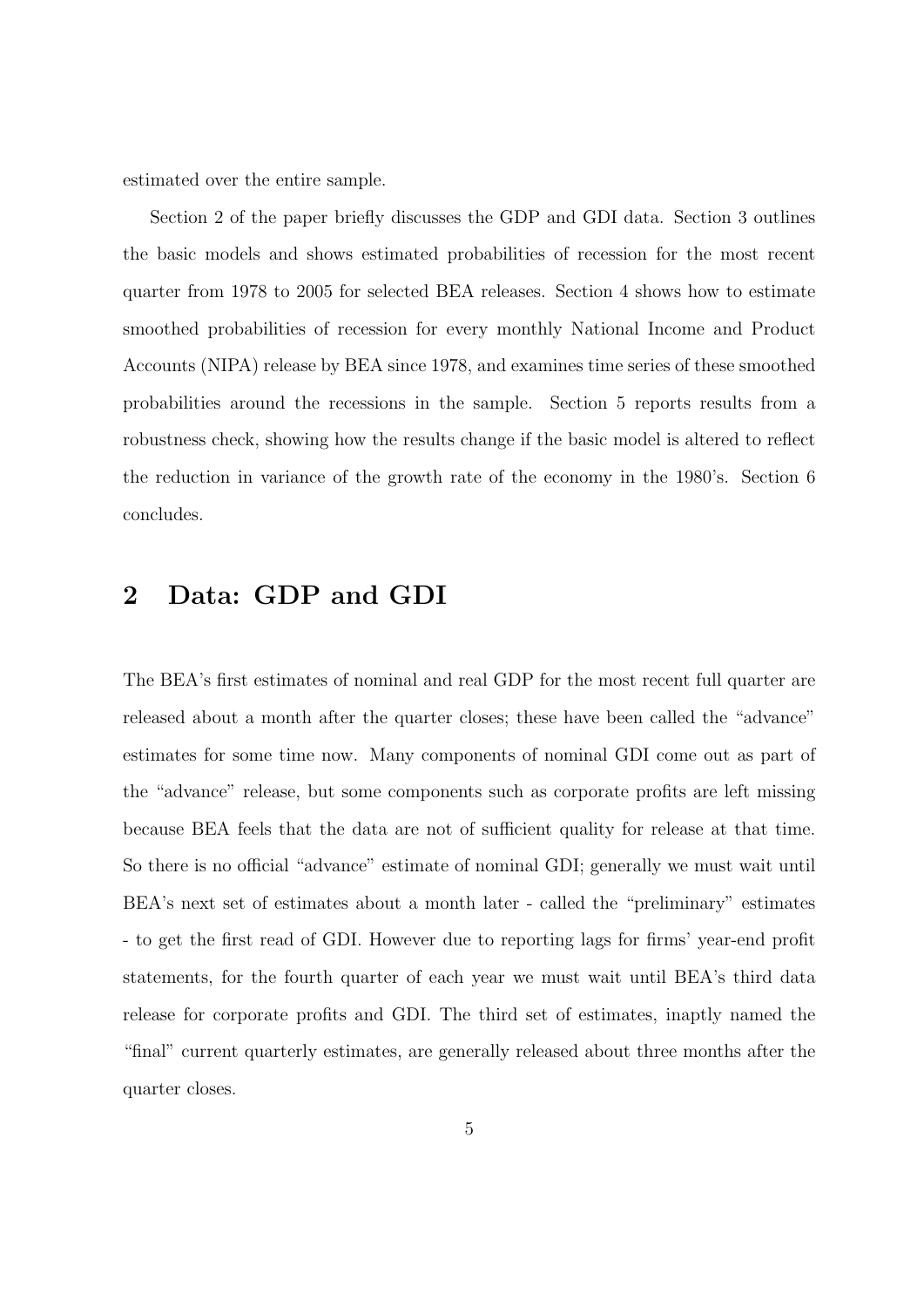The cycle repeats about a month after the "final" release, when the "advance" estimates for the next quarter arrive; the "final" estimates of GDP and GDI for the prior quarter generally stand until BEA conducts an annual revision. There are two exceptions to this rule for GDI, though: first, for fourth quarters up until 1993 BEA produced an additional estimate of corporate profits and GDI for quarter  $t$  at the time of the "advance" quarter  $t+1$  release, and second, since 2002 BEA has released a revised estimate of employee compensation and GDI for quarter  $t$  with either the "final" or "preliminary" quarter  $t + 1$  release. The importance of this second exception will be covered in more detail when we discuss the recovery of the economy from the 2001 recession. In terms of the annual revisions, these typically occur in the summer at the time BEA releases its "advance" data for the second quarter; the NIPA data for three years prior to the current year are reopened for revision. A benchmark revision substitutes for this typical annual revision about once every five years; in a benchmark revision, data for all years are reopened for revision, and methodological changes are made as well.

Using databases maintained by BEA on the various vintages of estimates, back issues of BEA's monthly Survey of Current Business, and tables from the National Income and Product Accounts books released at the time of each benchmark revision, I constructed a real time database of the aggregates of interest. Specifically, we have at each BEA NIPA release since 1978Q1 (the "advance", "preliminary", and "final" for each quarter) what were the currently prevailing time series at that time, with the levels of each time series extending back to 1959Q3. From 1991Q4 to 2005Q3, the aggregates of interest are nominal GDP, nominal GDI, and real GDP; from 1978Q1 to 1991Q3, the aggregates of interest are nominal GNP, nominal GNI, and real GNP.<sup>4</sup> We study two time series:

<sup>4</sup>GNP rather than GDP was BEA's featured aggregate until 1991Q3 when GDP took over. The difference between GDP and GNP, net factor payments, is usually pretty small, typically not altering the annualized quarterly growth rates of the time series by more than a couple tenths of a percentage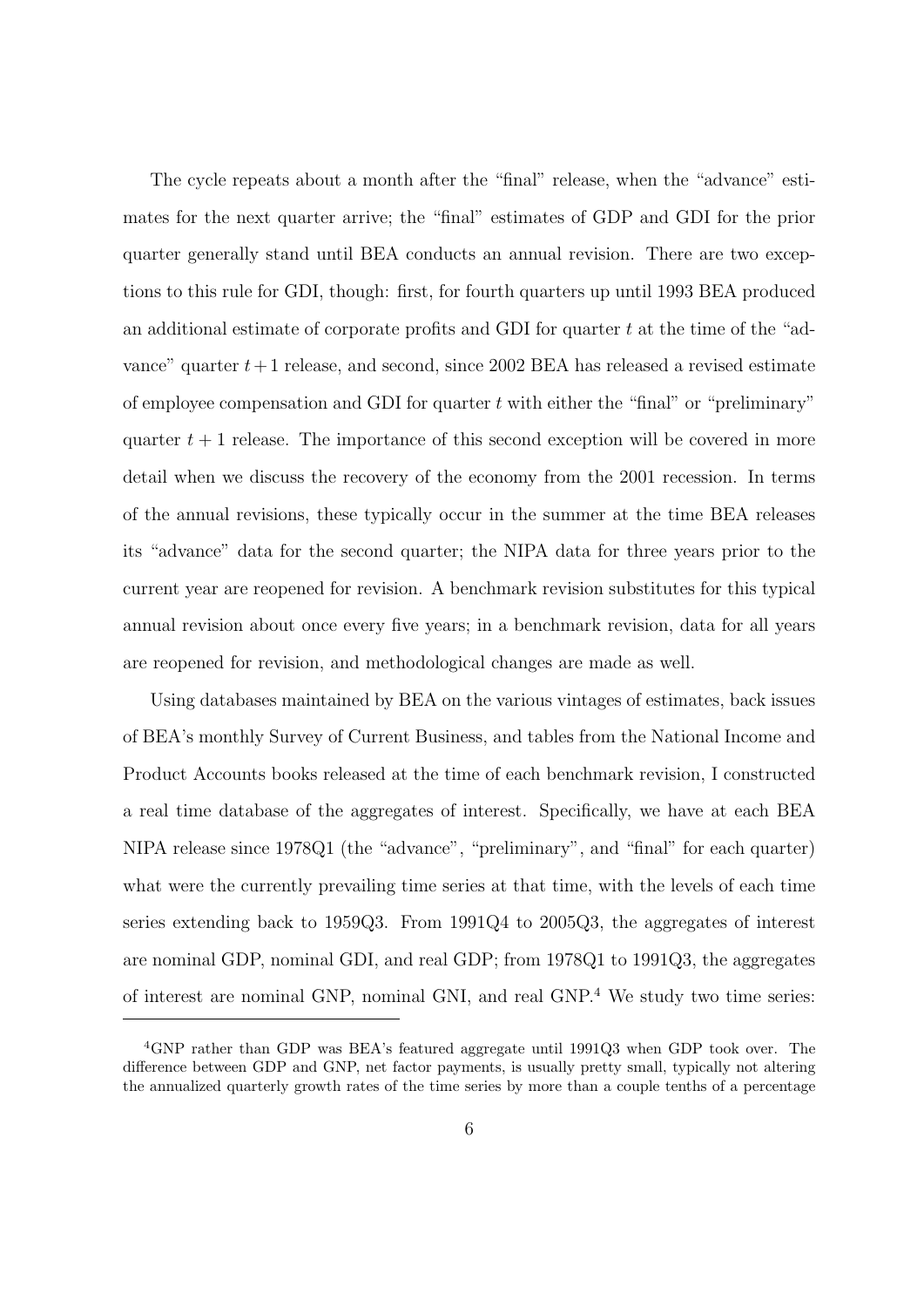the first, which we call  $\Delta y_t^1$ , is the annualized quarterly growth rate of real GDP (or real GNP prior to 1991Q4), and the second, which we call  $\Delta y_t^2$ , is the annualized quarterly growth rate of "real GDI" - nominal GDI deflated by the GDP deflator (or nominal GNI deflated by the GNP deflator prior to 1991Q4).<sup>5</sup>

# 3 Probabilities of Recession from the "Final" Current Quarterly Releases

#### The Basic Univariate Model

We first estimate probabilities of recession from GDP growth alone, using time series available after the "final" release for each quarter. The simple univariate model we employ is that of Chauvet and Hamilton (2005). There are two states of the world, expansion  $(S_t = 1)$  and recession  $(S_t = 2)$ ;<sup>6</sup> conditional on the state of the world, the distribution of  $\Delta y_t^1$  is Gaussian,<sup>7</sup> following:

$$
f\left(\Delta y_t^1 | S_t\right) = \frac{1}{\sqrt{2\pi \left(\sigma^1\right)^2}} \exp\left(\frac{-\left(\Delta y_t^1 - \mu_{S_t}^1\right)^2}{2 \left(\sigma^1\right)^2}\right).
$$

point.

<sup>5</sup>While deflating nominal GDI by the GDP deflator to estimate real GDI is not entirely satisfactory, a better procedure did not immediately present itself.

<sup>6</sup>While the two state model is most popular in the literature, a three state "plucking" model, with GDP bouncing back rapidly after a recession, has been examined quite a bit as well: see Friedman (1993), Sichel (1994), and Kim and Nelson (1999). The last two recessions, exhibiting periods of slow growth after the NBER-defined end date, argue against the use of the three state model in analyzing recent history.

<sup>7</sup>Chauvet and Hamilton (2005) provide some non-parametric evidence of normality in a regimeswitching context, using the NBER's start and end dates for recesssions.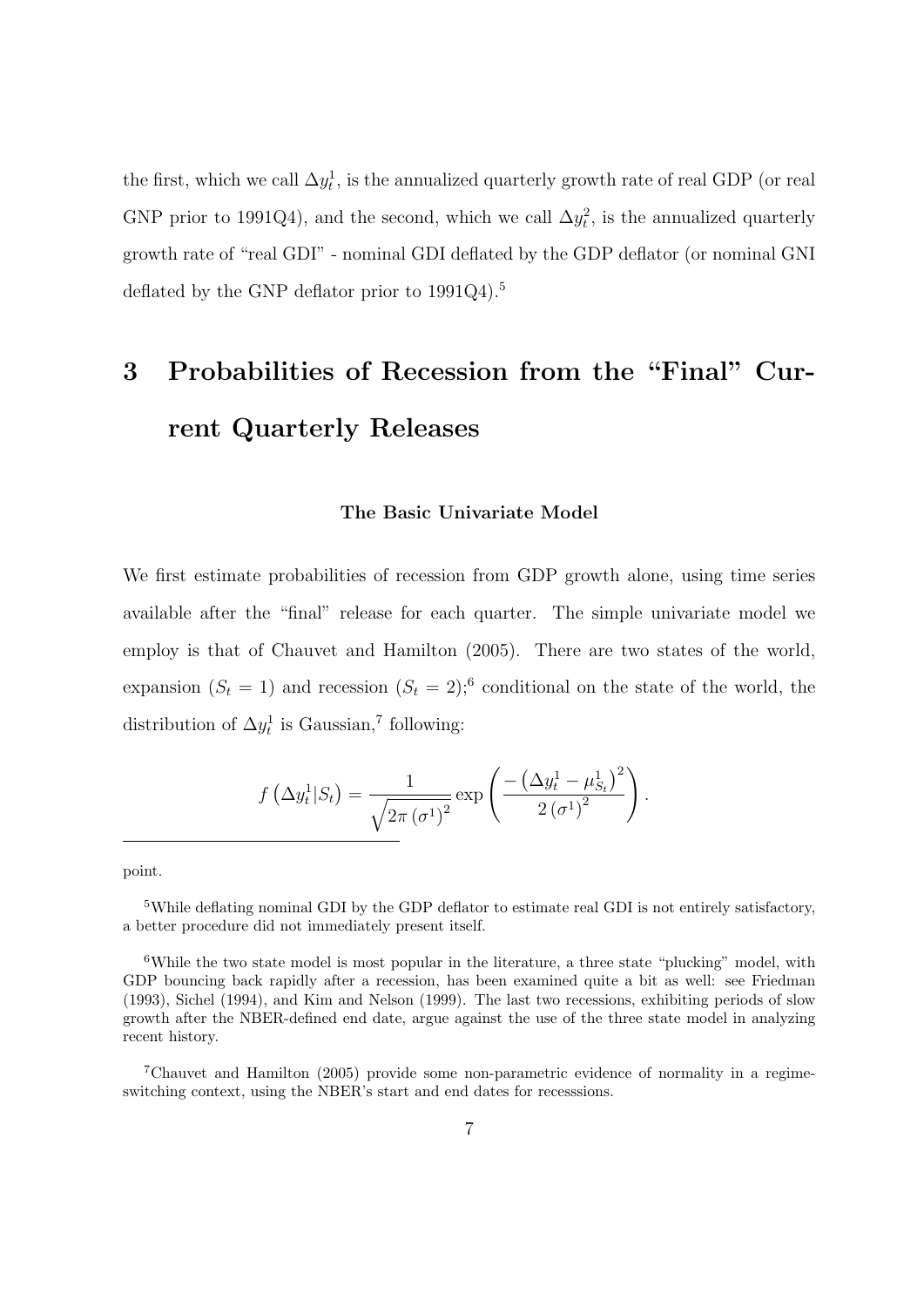The mean growth rate  $\mu_{S_t}^1$  switches depending on the state of the economy; however each state is assumed to have a common variance  $\sigma^1$ .

I quickly review the recursion that produces the likelihood function and estimated probabilities of recession and expansion. Label the estimated probabilities of time  $t - 1$ expansion or recession, conditional on the history of GDP growth through time  $t - 1$ ,  $\mathcal{H}_{t-1} = \{1, \Delta y_{t-1}^1, \Delta y_{t-2}^1, \dots \Delta y_2^1, \Delta y_1^1\},\$ as:

prob 
$$
(S_{t-1} = 1 | \mathcal{H}_{t-1}) = \pi_{t-1|t-1}
$$
, and:  
prob  $(S_{t-1} = 2 | \mathcal{H}_{t-1}) = 1 - \pi_{t-1|t-1}$ .

Assume we have these probabilities in hand. We can estimate probabilities of recession and expansion next period, based on the same information set, through application of a Markov transition matrix. With two states, the Markov transition matrix contains two parameters to be estimated,  $p_{11} = \text{prob}(S_t = 1|S_{t-1} = 1)$  and  $p_{22} =$ prob ( $S_t = 2|S_{t-1} = 2)$ . Application of the transition matrix yields:

$$
\left(\begin{array}{c}\pi_{t|t-1}\\1-\pi_{t|t-1}\end{array}\right)=\left[\begin{array}{cc}p_{11}&1-p_{22}\\1-p_{11}&p_{22}\end{array}\right]\left(\begin{array}{c}\pi_{t-1|t-1}\\1-\pi_{t-1|t-1}\end{array}\right).
$$

Given  $\pi_{t|t-1}$ , the likelihood function for time t GDP growth based on its history through time  $t - 1$  is:

$$
f\left(\Delta y_t^1|\mathcal{H}_{t-1}\right) = \pi_{t|t-1} f\left(\Delta y_t^1|S_t=1\right) + \left(1 - \pi_{t|t-1}\right) f\left(\Delta y_t^1|S_t=2\right).
$$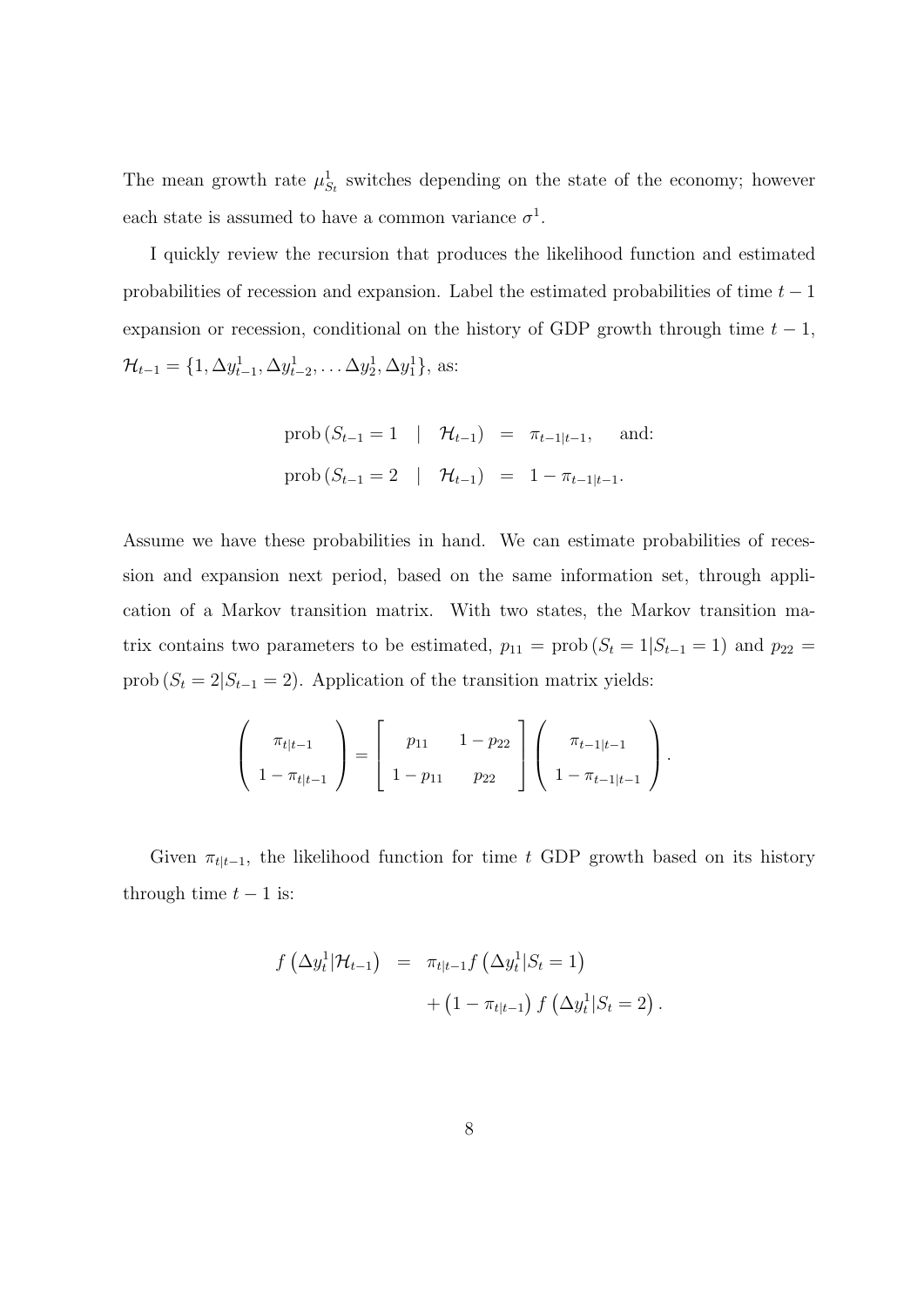We update the probability  $\pi_{t|t-1}$  with respect to the contemporaneous  $\Delta y_t^1$  as follows:

(1) 
$$
\pi_{t|t} = \frac{\pi_{t|t-1} f\left(\Delta y_t^1 | S_t = 1\right)}{\pi_{t|t-1} f\left(\Delta y_t^1 | S_t = 1\right) + \left(1 - \pi_{t|t-1}\right) f\left(\Delta y_t^1 | S_t = 2\right)}.
$$

The process repeats next period. Given  $\pi_{1|0}$ , this recursive procedure gives  $\pi_{t|t-1}$  and  $\pi_{t|t}$ for all periods  $t = 1, 2, \ldots, T$ , as well as the likelihood function to be maximized over parameters  $\theta$  (of the Markov transition matrix and conditional densities). Smoothed probabilities  $\pi_{t|T}$  that use information from the entire sample are then computed using an algorithm of Kim (1994).

Hamilton (1990) shows that the maximum likelihood parameters satisfy:

(2) 
$$
\widehat{\mu_{S_t=1}^1} = \frac{\sum_{t=1}^T \pi_{t|T} \Delta y_t^1}{\sum_{t=1}^T \pi_{t|T}} \widehat{\mu_{S_t=2}^1} = \frac{\sum_{t=1}^T (1 - \pi_{t|T}) \Delta y_t^1}{\sum_{t=1}^T (1 - \pi_{t|T})} \widehat{\sigma_{t|}} \widehat{\sigma_{t|}}^2 = \frac{\sum_{t=1}^T \pi_{t|T} (\Delta y_t^1 - \widehat{\mu_{S_t=1}^1})^2 + (1 - \pi_{t|T}) (\Delta y_t^1 - \widehat{\mu_{S_t=2}^1})^2}{T}
$$

These are simple weighted averages, computed using the smoothed probabilities as weights; this result is key to the estimation procedure we employ throughout the paper, an application of the EM algorithm described in Hamilton (1990).

.

Before discussing the results, consider for a moment the degree to which the probabilities shift when we update them with respect to the contemporaneous growth rates. One measure of how much the probabilities shift is:

(3) 
$$
\frac{\pi_{t|t}/\pi_{t|t-1}}{\left(1-\pi_{t|t}\right)/\left(1-\pi_{t|t-1}\right)} = \frac{f\left(\Delta y_t^1|S_t=1\right)}{f\left(\Delta y_t^1|S_t=2\right)};
$$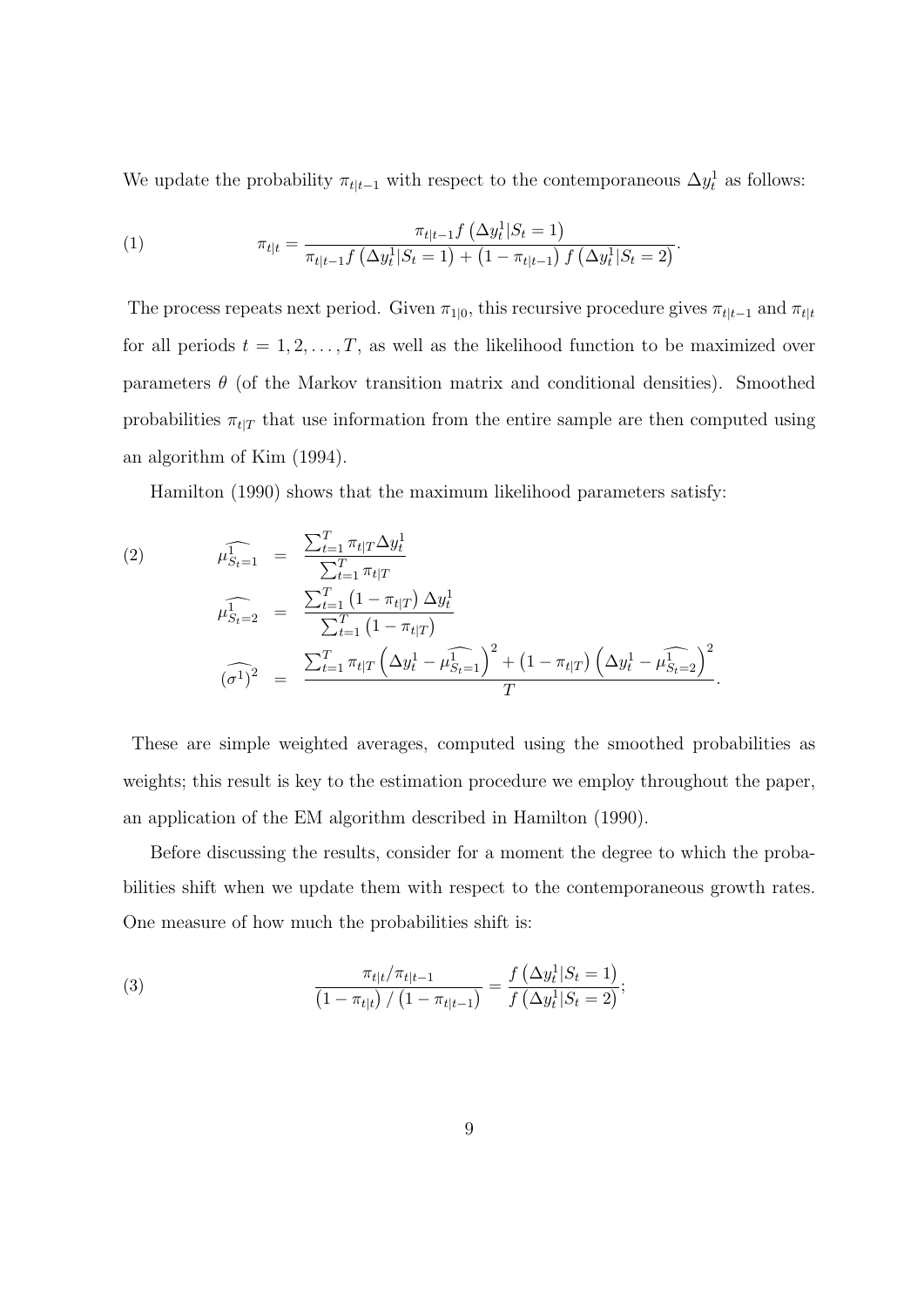given equation (1) and the assumption of conditional normality, this reduces to:

$$
\frac{f(\Delta y_t^1 | S_t = 1)}{f(\Delta y_t^1 | S_t = 2)} = \exp\left(\frac{-(\Delta y_t^1 - \mu_{S_t=1}^1)^2 + (\Delta y_t^1 - \mu_{S_t=2}^1)^2}{2(\sigma^1)^2}\right).
$$

A value closer to  $\mu_{S_t=1}^1$  than to  $\mu_{S_t=2}^1$  shifts the probabilities towards  $S_t = 1$  (and vice versa). The degree to which the probabilities shift depends on the spread between the means  $\mu_{S_t=1}^1 - \mu_{S_t=2}^1$  and the within-state variance  $(\sigma^1)^2$ . A larger mean spread, holding constant the conditional variance, implies more precise inferences about recessions and expansions and larger shifts in probabilities on average; a greater variance holding constant the mean spread implies smaller shifts in the probabilities. Indeed, as the variance approaches infinity, the ratio converges to one, implying no updating at all. There are two types of variance in this model, variance from the economy shifting between recessions and expansions, and within-state variation. The less of this second type, the better our inferences about the first type.

Figure 1 shows real time estimated probabilities of recession using time series back to 1959Q4 from each "final" current quarterly release from 1978Q1 to 2005Q3; the probability for the latest quarter available at each release is shown.<sup>8</sup> The dashed red line shows these latest probabilities of recession estimated from the model, with recessions as defined by the NBER shaded gray.<sup>9</sup> This probability shoots up well above  $50\%$  at some point during the course of each NBER recession, but in the starting quarter the signal is typically unclear. At the NBER-defined start of the 1980, 1981-82, 1990-91, and

<sup>&</sup>lt;sup>8</sup>As noted earlier, the "final" release for quarter t occurs close to the end of quarter  $t+1$ . A significant amount of data on quarter  $t + 1$  has been released at this point, which could potentially be exploited to produce more timely estimated probabilities of recession - this is examined in Nalewaik (2006).

<sup>9</sup>We shade areas in a somewhat expansive way; the NBER dates the beginning and end of recessions by month; if any month of a quarter is classified by the NBER as in recession, we shade the entire quarter. For example, the NBER says the last recession in the plots started in March 2001 and ended in November 2001; we shade both 2001Q1 and 2001Q4.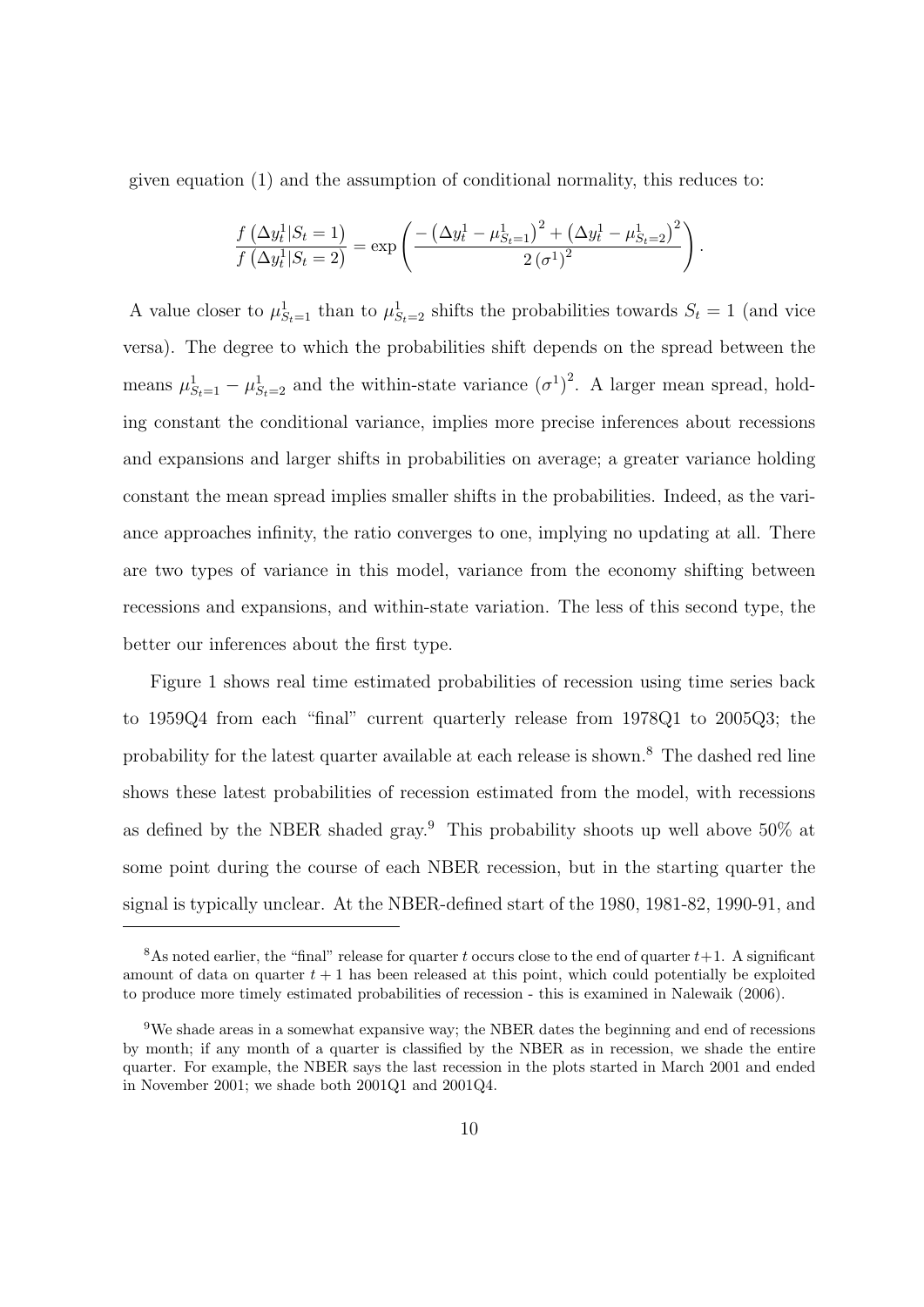2001 recessions, the latest probabilities were 52%, 40%, 45%, and 23%, respectively. In the latest recession, the real time performance of the model is particularly poor, giving us 23% and 39% probabilities in its first two quarters. As discussed later, and also in Chauvet and Hamilton (2005) and the 2004 Economic Report of the President, there are good reasons to believe this most recent downturn started earlier than the NBER-defined start date, which makes the performance of real GDP even poorer.

Table 1 shows the first set of parameter estimates of the model, computed using the time series of real GNP growth available in 1978Q1, and the last set of estimates, computed using the time series of real GDP growth available in 2005Q3. Standard errors are in parentheses. The last set of estimates, computed using revised data and the realizations of several additional recessions, has a slightly lower mean growth rate during expansions and a substantially higher mean growth rate during recessions, approximately equal to zero. This contraction of the mean spread  $\mu_{S_t=1}^1 - \mu_{S_t=2}^1$ , as well as the slight increase in the conditional variance  $(\sigma^1)^2$ , imply that it has become more difficult to recognize recessions over the last 27 years using real GDP, as its behavior in the different states has become less distinct.<sup>10</sup> This finding is consistent with the widely reported moderation in the volatility of economic activity (e.g., McConnell and Perez-Quiros, 2000). Section 5 discusses this moderation in more detail.

Table 2 shows the first and last parameter estimates of the same univariate model substituting real GDI,  $\Delta y_t^2$ , for real GDP,  $\Delta y_t^1$ . Compared to table 1, we see a slightly higher  $p_{22}$ , implying a longer duration for recessions estimated from GDI, and we see a

<sup>&</sup>lt;sup>10</sup>Fixing the data and comparing the probabilities of recession computed using the different set of parameter estimates can give a sense of the impact of these parameter changes. Examining the 1960 recession using 1978Q1 vintage data, real GNP growth rates of -0.97%, -1.72%, -2.05% in the last three quarters of 1960 translate into one-sided probabilities of recession of 41%, 92%, and 99% using 1978Q1 parameters, and probabilities of 29%, 77%, and 95% with 2005Q3 parameters. These differences are not large, but with 2005Q3 parameters, the signals are a bit more muddled.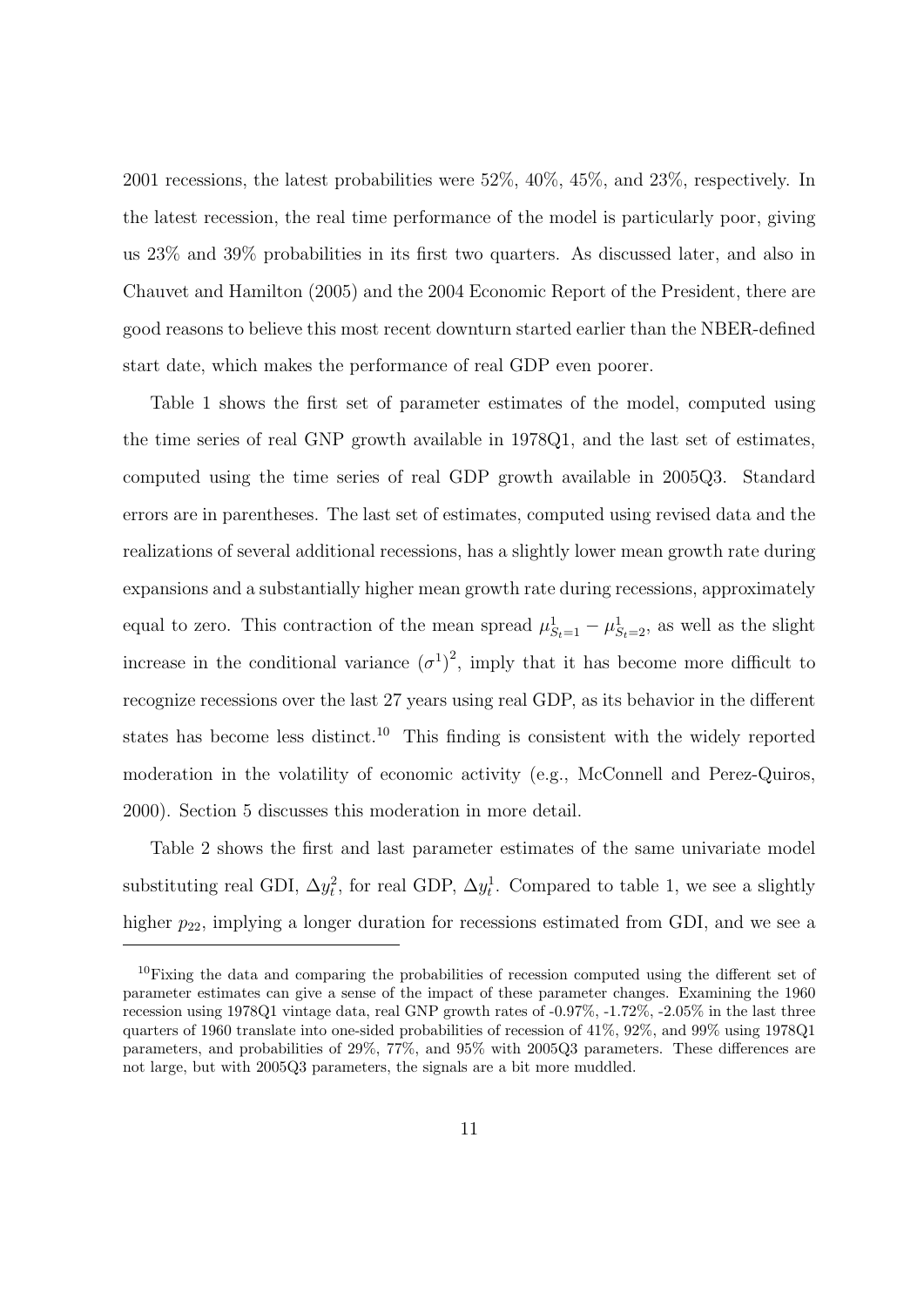lower conditional variance for GDI, more pronounced in the last set of estimates. Figure 2 repeats the information in Figure 1, with the latest probabilities of recession estimated from GDI overlaid in solid blue. The GDI probabilities clearly perform better than the GDP probabilities at the NBER-defined start of recessions; at the starting point of the 1980, 1981-82, 1990-91, and 2001 recessions, these GDI probabilities were 78%, 44%, 72%, and 70%, respectively, each higher than the corresponding GDP probability. Some other notable features of this figure - the 1979 spike in the GDP and GDI probabilities, and the 2003 spike in the GDI probability, will be discussed later.

### The Basic Bivariate Model

We next consider the bivariate generalization of the model, using both GDP and GDI to estimate probabilities of recession. We again focus on the "final" current quarterly releases, since the latest quarter's GDP and GDI are both always available with this release. The model again follows Chauvet and Hamilton (2005); GDP and GDI growth, conditional on the state of the world, are jointly normally distributed as:

$$
\left[\begin{array}{c}\Delta y_t^1\\ \Delta y_t^2\end{array}\right] \sim N\left(\left[\begin{array}{c}\mu_{S_t}^1\\ \mu_{S_t}^2\end{array}\right], \left[\begin{array}{cc}(\sigma^1)^2 & \sigma^{12}\\ \sigma^{12} & (\sigma^2)^2\end{array}\right]\right),
$$
  
so:  $f(\Delta y_t^1, \Delta y_t^2 | S_t, \theta) =$   

$$
\exp\left(-\frac{1}{2}\left(\Delta y_t^1 - \mu_{S_t}^1 \Delta y_t^2 - \mu_{S_t}^2\right)\left(\begin{array}{c}(\sigma^1)^2 & \sigma^{12}\\ \sigma^{12} & (\sigma^2)^2\end{array}\right)^{-1}\left(\begin{array}{c}\Delta y_t^1 - \mu_{S_t}^1\\ \Delta y_t^2 - \mu_{S_t}^2\end{array}\right)\right)
$$

$$
\sqrt{2\pi\left((\sigma^2\sigma^1)^2 - (\sigma^{12})^2\right)}
$$

The Markov transition matrix is as before; the recursion that produces the likelihood function, and  $\pi_{t|t-1}$  and  $\pi_{t|t}$  for all periods  $t = 1, 2, \ldots, T$ , is similar to the univariate

.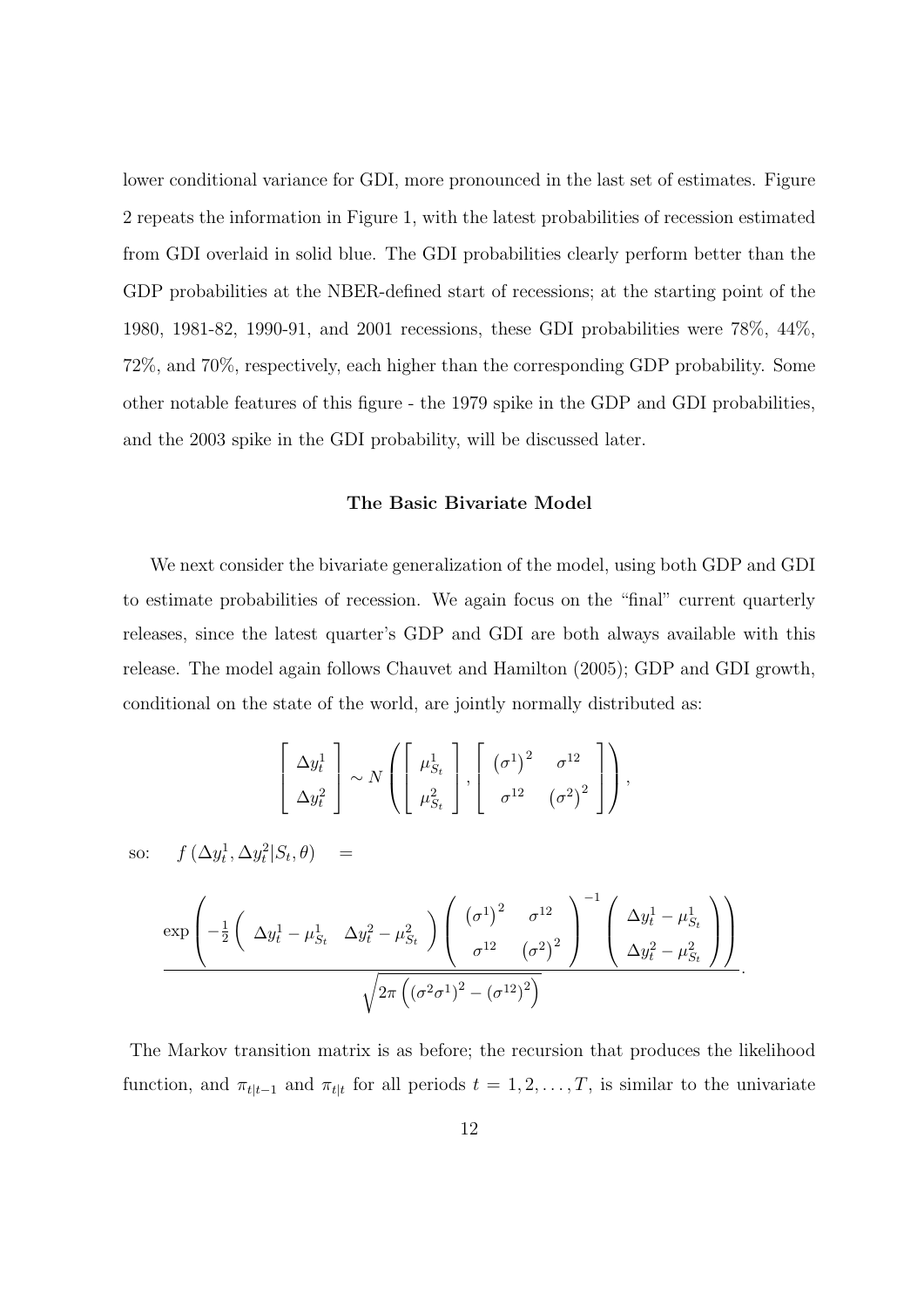model; now  $\mathcal{H}_{t-1} = \{1, \Delta y_{t-1}^1, \Delta y_{t-2}^1, \ldots, \Delta y_{t-1}^2, \Delta y_{t-2}^2, \ldots\}$  denotes the history of both GDP and GDI, and the updating of  $\pi_{t|t-1}$  with respect to  $\Delta y_t^1$  and  $\Delta y_t^2$  follows:

(4) 
$$
\pi_{t|t} = \frac{\pi_{t|t-1} f\left(\Delta y_t^1, \Delta y_t^2 | S_t = 1\right)}{\pi_{t|t-1} f\left(\Delta y_t^1, \Delta y_t^2 | S_t = 1\right) + \left(1 - \pi_{t|t-1}\right) f\left(\Delta y_t^1, \Delta y_t^2 | S_t = 2\right)}.
$$

The maximum likelihood estimates of the parameters of the model satisfy:

(5) 
$$
\widehat{\mu_{S_t=1}^k} = \frac{\sum_{t=1}^T \pi_t \Gamma \Delta y_t^k}{\sum_{t=1}^T \pi_t \Gamma}, \quad \text{for } k = 1, 2
$$

$$
\widehat{\mu_{S_t=2}^k} = \frac{\sum_{t=1}^T (1 - \pi_t \Gamma) \Delta y_t^k}{\sum_{t=1}^T (1 - \pi_t \Gamma)} \quad \text{for } k = 1, 2
$$

$$
(\widehat{\sigma^k})^2 = \frac{\sum_{t=1}^T \pi_t \Gamma(\Delta y_t^k - \widehat{\mu_{S_t=1}^k})^2 + (1 - \pi_t \Gamma) (\Delta y_t^k - \widehat{\mu_{S_t=2}^k})^2}{T}, \quad \text{for } k = 1, 2
$$

$$
\widehat{\sigma^{12}} = \frac{\sum_{t=1}^T \pi_t \Gamma(\Delta y_t^1 - \widehat{\mu_{S_t=1}^k}) (\Delta y_t^2 - \widehat{\mu_{S_t=1}^k}) + (1 - \pi_t \Gamma) (\Delta y_t^1 - \widehat{\mu_{S_t=2}^k}) (\Delta y_t^2 - \widehat{\mu_{S_t=2}^k})}{T},
$$

where  $\pi_{t|T}$  represent the smoothed probabilities from the bivariate model. Parameter estimates for the model are again computed via the EM algorithm.

Figure 3 plots, in solid black, the real time probabilities of recession for the latest quarter from the bivariate model, along with the univariate GDP probabilities in dashed red. This figure looks very similar to Figure 2, and Figure 4 shows why: the bivariate model produces probabilities that are almost identical to the univariate GDI probabilities. So in the bivariate model, GDI dominates GDP, largely determining the probabilities of recession.

Table 3 shows the parameter estimates for the bivariate model from the first and last "final" current quarterly release we consider. In the first estimate on the 1959Q4 through 1978Q1 sample, the conditional means and variances are almost identical to those found in tables 1 and 2. Over this sample period, the model fits the 1960-61 recession, the long expansion through the 1960s, the 1969-70 recession and brief subsequent expansion, and the 1973-1975 recession and subsequent expansion. It turns out that smoothed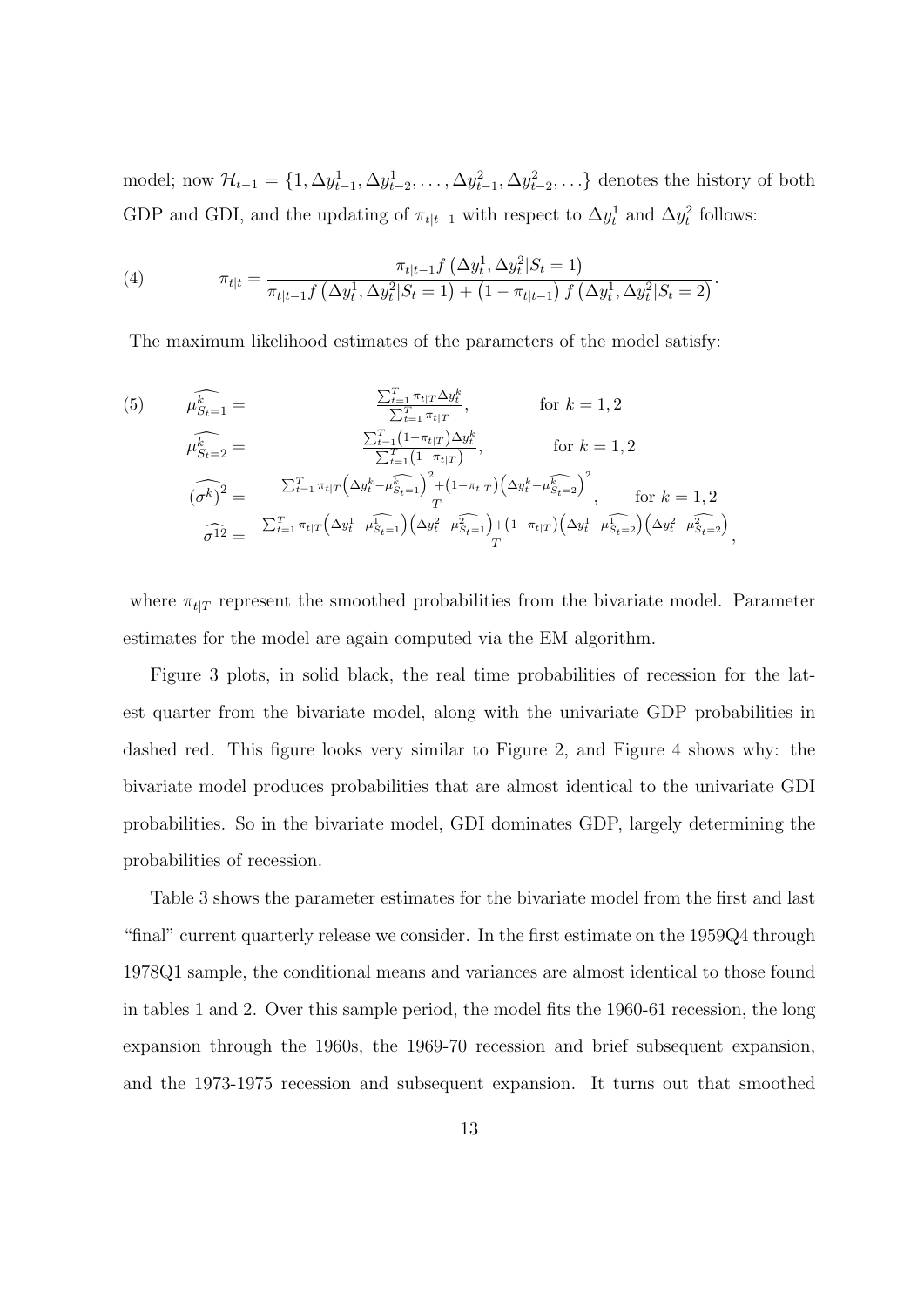probabilities from the univariate GDP and GDI models are quite similar over these cycles, so it is not surprising that the smoothed probabilities from the bivariate model are similar as well; equations (2) and (5) then imply the conditional means and variances of the bivariate model must be similar to those from the univariate models. For the last estimate on the 1959Q4 to 2005Q3 sample, the moments of GDI again line up with those from the univariate model, but the moments of GDP growth differ, a fact again traceable back to the smoothed probabilies: those from the bivariate model line up well with those from the univariate GDI model but differ substantially from those from the univariate GDP model in the 1980s, 1990s, and 2000s.

The intuition from updating formula (3) helps explain why GDI dominates in the bivariate model; the bivariate analog to this formula is more complicated, but the basic intuition is the same. A greater spread between conditional means and smaller conditional variance increases the weight a variable receives in determining the probabilities of recession and expansion. Table 3 shows that GDI wins on both counts. While figure 5 shows that the greater mean spread for GDI holds for all the intervening sets of estimates between 1978 and 2005, figure 6 shows it is never statistically significant (the line below the x-axis). However the t-statistic for the difference between the conditional variance of GDP and the conditional variance of GDI is significant at the 5% confidence level for every estimate after  $1981$ ;<sup>11</sup> the conclusion here is that the smaller conditional variance of GDI accounts for its dominance in determining probabilities of recession and expansion in the bivariate model. However, in other specifications of the model, it is the difference between the mean spreads that is key (see section 5).

As a robustness check for the result that GDI has lower conditional variance than

<sup>&</sup>lt;sup>11</sup>The large jumps here in 1985, 1991, and 1995 correspond to benchmark revisions to the NIPAs. There were also benchmark revisions in 1980, 1999, and 2003.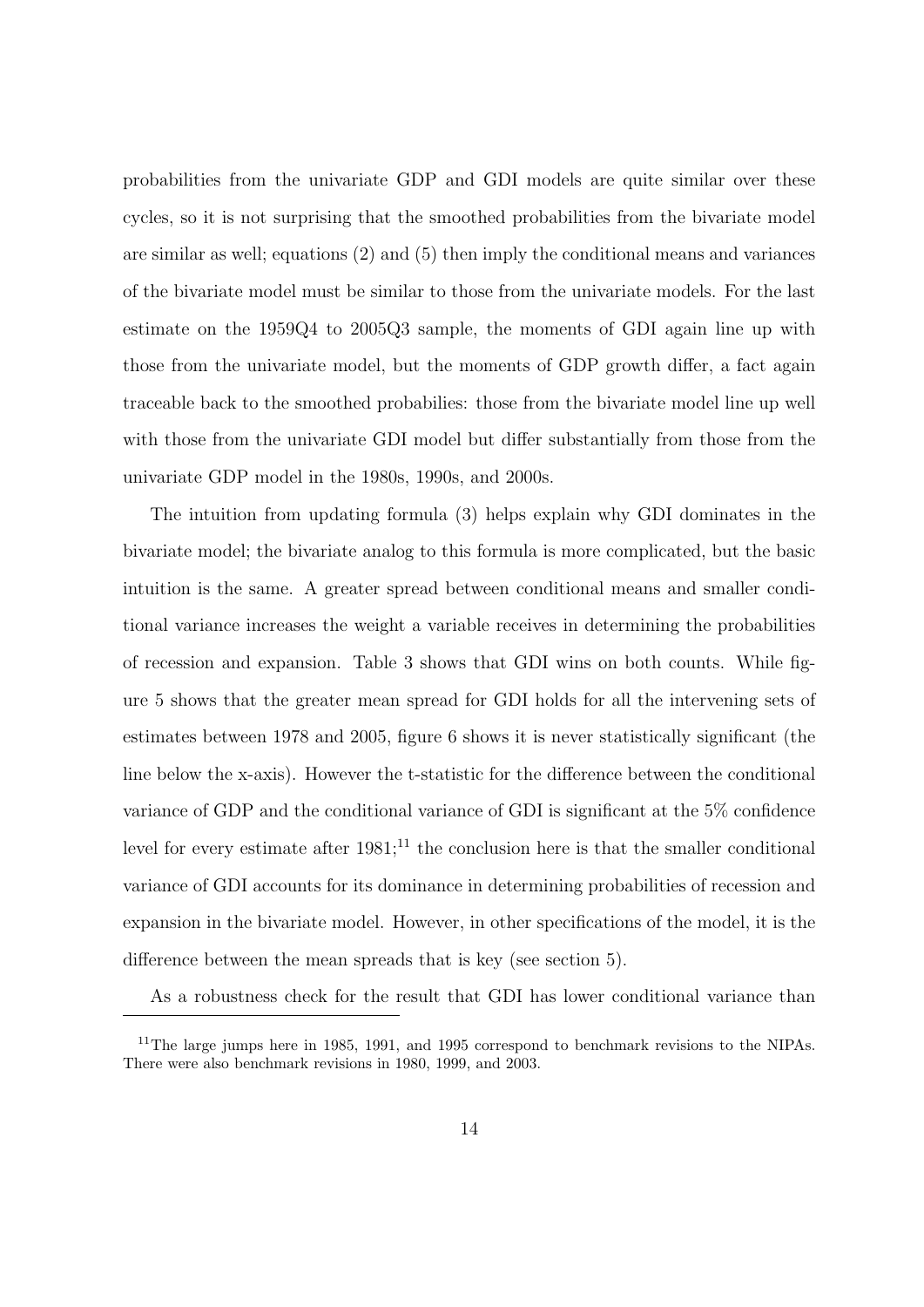GDP, I used smoothed probabilities from the univariate GDP model to compute the conditional moments of GDI following (2); results are shown in table 4. Standard errors reflect the fact that the smoothed probabilities are functions of parameters estimated with uncertainty - Nalewaik (2006) outlines the procedure. Comparing these results to those in tables 1 and 2, we see that, even using recession probabilites computed from GDP alone, GDI has a smaller conditional variance than GDP.

### Smoothed Probabilities

Figure 7 shows smoothed probabilities extending back to 1978 from the release of 2005Q3 "final" current quarterly data. While this figure highlights the differences between the smoothed probabilities from the bivariate model and univariate GDP model, it also highlights differences between the smoothed probabilities from the Markov switching models and the NBER recession dates. The bivariate model in particular has increasingly come to define its low-growth state as a period of mean growth around zero, including not only several quarters of negative growth strung together, but also periods of slow or around zero growth that have occured around recent contractions. For the 1980 recession, this slow growth period includes most of 1979; for the 1990-1991 recession, this slow growth period includes most of 1989 and the early part of 1990; and for the 2001 recession, this slow growth period includes 2002 and part of 2003. The GDP-based smoothed probabililities are generally closer to the NBER dates, but the movement towards a more expansive definition of the low-growth phase is evident in the univariate GDP model as well.

So we have three candidate benchmarks to which we may compare our real time estimated probabilities of recession: the NBER's dates, the latest smoothed univariate GDP probabilities, and the latest smoothed bivariate probabilities. However, no matter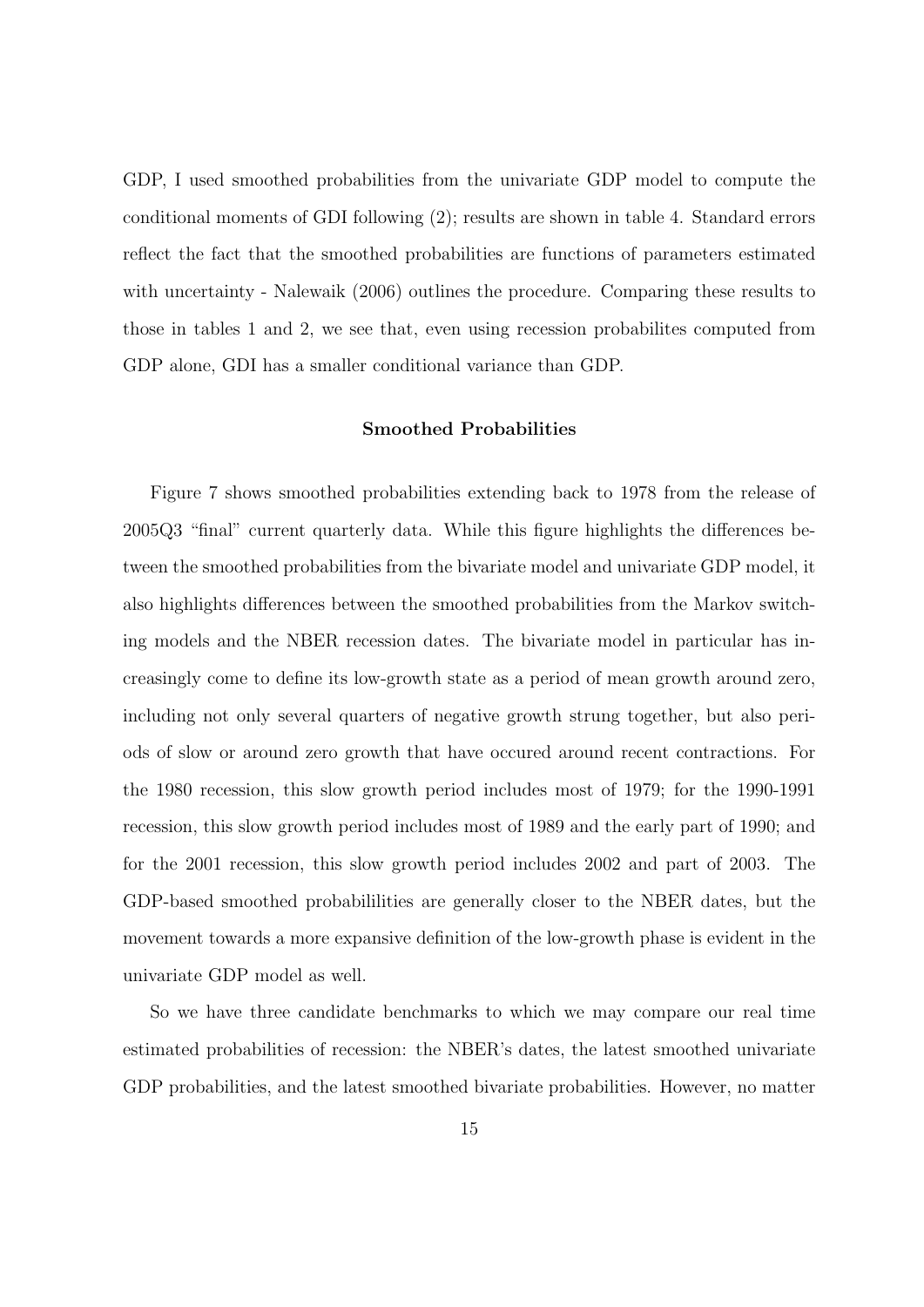what benchmark one uses, the real time probabilities from the univariate GDP model do not rise fast enough at the start of recessions, a problem that is alleviated by incorporating the real time information in GDI through the bivariate model. This conclusion holds when one takes the start dates defined by the NBER as the benchmark, and Figure 7 shows that it must hold taking the smoothed probabilities as the benchmark as well, since they rise above 50% before the NBER start date for almost every recession. The only exception is the 1981-82 recession, where the smoothed bivariate probabilities suggest that the recession started in 1981Q4 rather than 1981Q3.

# 4 Examining Smoothed Probabilities of Recession at Each NIPA Release around Recessions

While the behavior of GDI largely determines probabilities of recession in the bivariate model, there are good reasons to avoid dropping GDP from the model altogether. One is that it is desirable to compute probabilities of recession after each "advance" and "preliminary" current quarterly NIPA release, since they are a month or two more timely than the "final" release. GDI is simply not available with the "advance" release and sometimes the "preliminary"; for these releases we must rely on GDP alone.

To deal with the unavailability of GDI in the first release or two, we estimate bivariate model parameters with data through quarter  $T-1$ , and then employ a two stage updating procedure for inferences about  $T$ , using the fact that we can factor the conditional bivariate density into a marginal and a conditional:

$$
f\left(\Delta y_T^1, \Delta y_T^2 | S_T\right) = f\left(\Delta y_T^1 | S_T\right) g\left(\Delta y_T^2 | \Delta y_T^1, S_T\right).
$$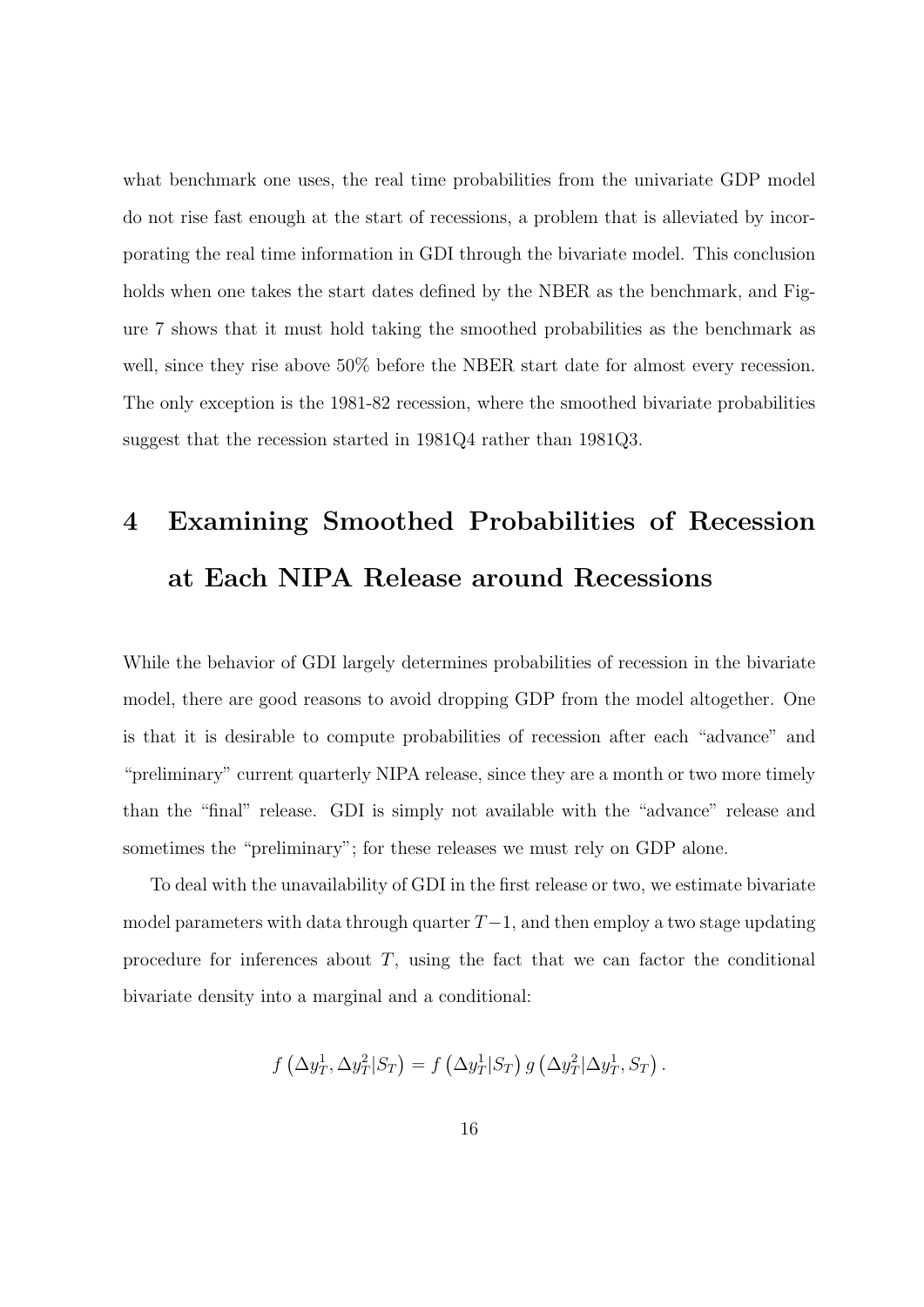For releases where GDI is unavailable, we employ a first stage updating of the probabilities using the marginal densities of GDP alone:

(6) 
$$
\pi_{T|T-1,\Delta y_T^1} = \frac{\pi_{T|T-1}f(\Delta y_T^1|S_T=1)}{\pi_{T|T-1}f(\Delta y_T^1|S_T=1) + (1 - \pi_{T|T-1})f(\Delta y_T^1|S_T=2)}.
$$

Here  $\pi_{T|T-1,\Delta y_T^1}$  denotes the the probability of expansion that has been updated with GDP alone. Appendix A derives the smoothed probabilities of recession that may be computed at this stage. In the case of full updating, the standard algorithm of Kim (1994) starts with the last probability of recession in the sample,  $\pi_{T|T}$ , and iteratively produces the smoothed probabilities going back in time; so  $\pi_{T-1|T}$  would be produced first, then  $\pi_{T-2|T}$ , etc. In this case of partial updating, the same procedure produces the correct smoothed probabilities, but the algorithm starts with  $\pi_{T|T-1,\Delta y^1_T}$  instead of  $\pi_{T|T}$ . For period  $T-1$ , the smoothing produces  $\pi_{T-1|T-1,\Delta y_T^1}$  instead of the standard  $\pi_{T-1|T}$ ; more generally, for any period  $T - k$ , the smoothing produces  $\pi_{T-k|T-1,\Delta y_T^1}$  instead of  $\pi_{T-k|T}$ .

It is important to note that this latest probability of recession, updated with GDP alone, may look quite different from the corresponding probability from a univariate GDP model. The reason is that prior probabilities have been updated with GDP and GDI in the bivariate model, but just GDP in the univariate model, and prior probabilities have an important impact on current probabilities through the Markov transition matrix. These prior probabilities often provide critical information, in fact, as shown in some of the examples below.

Naturally, when GDI comes available in a subsequent release, the probability of recession is updated in a second stage using the density of GDI conditional on GDP:

$$
\pi_{T|T} = \frac{\pi_{T|T-1,\Delta y_T^1} g\left(\Delta y_T^2 | \Delta y_T^1, S_T = 1\right)}{\pi_{T|T-1,\Delta y_T^1} g\left(\Delta y_T^2 | \Delta y_T^1, S_T = 1\right) + \left(1 - \pi_{T|T-1,\Delta y_T^1}\right) g\left(\Delta y_T^2 | \Delta y_T^1, S_T = 2\right)}.
$$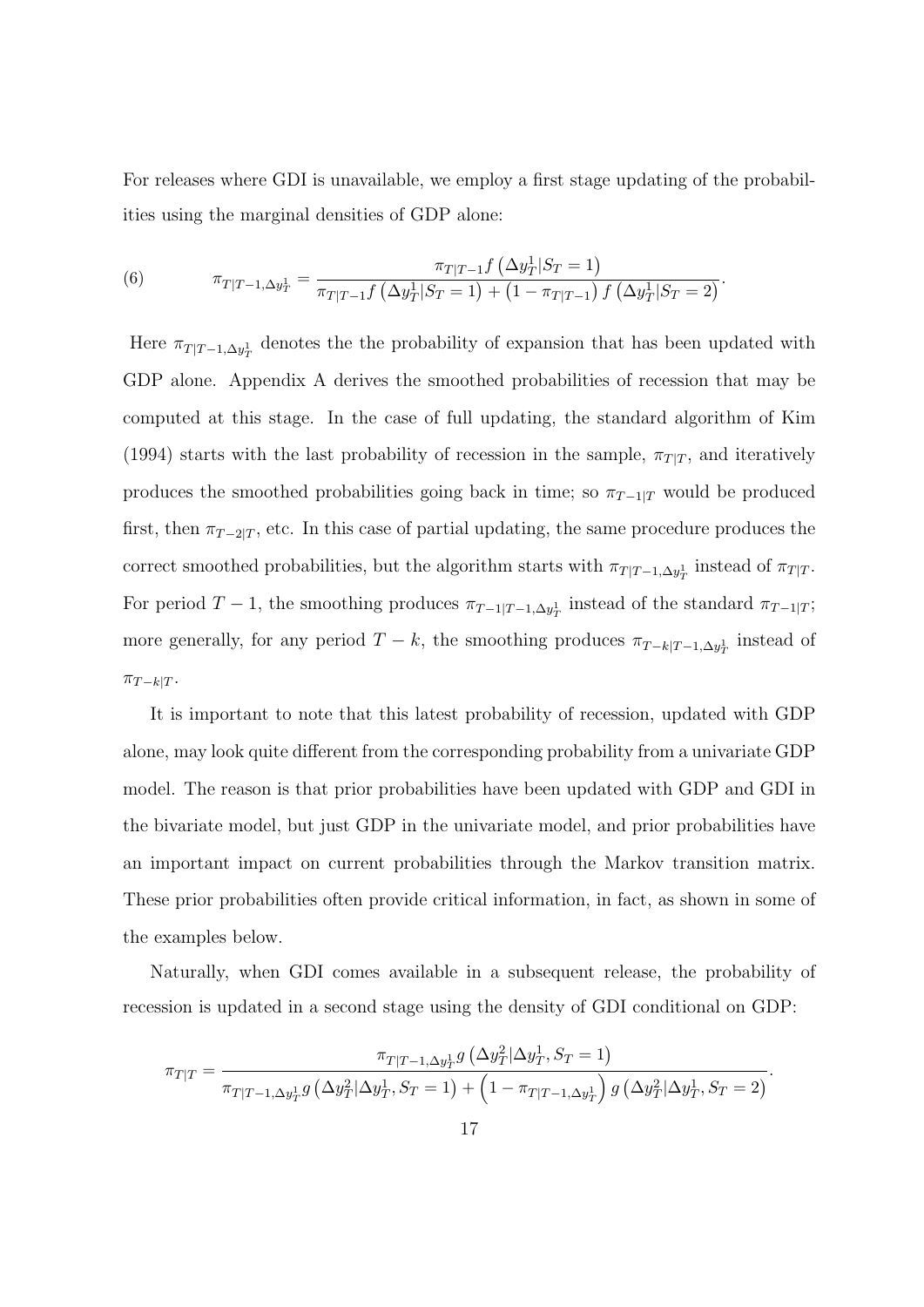It can be verified that, after this second stage, this procedure gives the same probabilities as are produced updating all in one stage.

The subsections that follow undertake a closer examination of probabilities of recession at interesting NIPA release dates, examining the recent history of probabilities as well as just the latest probability. The recent history of probabilities are smoothed with the data available in real time; for example the solid black line in the top panel of Figure 8 shows the contemporaneous probability of recession for 1979Q3, computed from the time series available at the "final" 1979Q3 NIPA release, along with probabilities from prior quarters back to 1978Q3, with those probabilities smoothed with respect to that "final" 1979Q3 time series.

#### The 1980 recession

Figure 8 starts with data from the "final" 1979Q1 GNP release, showing smoothed probabilities as the light green line in the top panel. The probabilities are low here despite the weak GNI and GNP growth rates of 1.4% and 0.8%, since they follow strong  $6.1\%$  and  $6.9\%$  growth in 1978Q4. However the "advance" 1979Q2 reading of  $-3.3\%$  GNP growth (shown here as the dotted blue line in the top panel) causes the probability to shoot up to almost 90%, and it remains high with the "preliminary" 1979Q2 estimates of -2.4% GNP and -2.2% GNI growth; the "final" 1979Q2 estimates are similar (smoothed probabilities not shown). The latest smoothed probabilities from the bivariate model suggest with high probability that the recession or low-growth phase started here.

The last half of 1979 brings weak to moderate readings on growth, with "final" estimates for 1979Q3 GNP and GNI growth at 3.1% and 1.5% (smoothed probabilities shown as the solid black line in the top panel), respectively, and "final" estimates for 1979Q4 GNP and GNI growth at 2.0% and 2.7%. These growth rates damp down the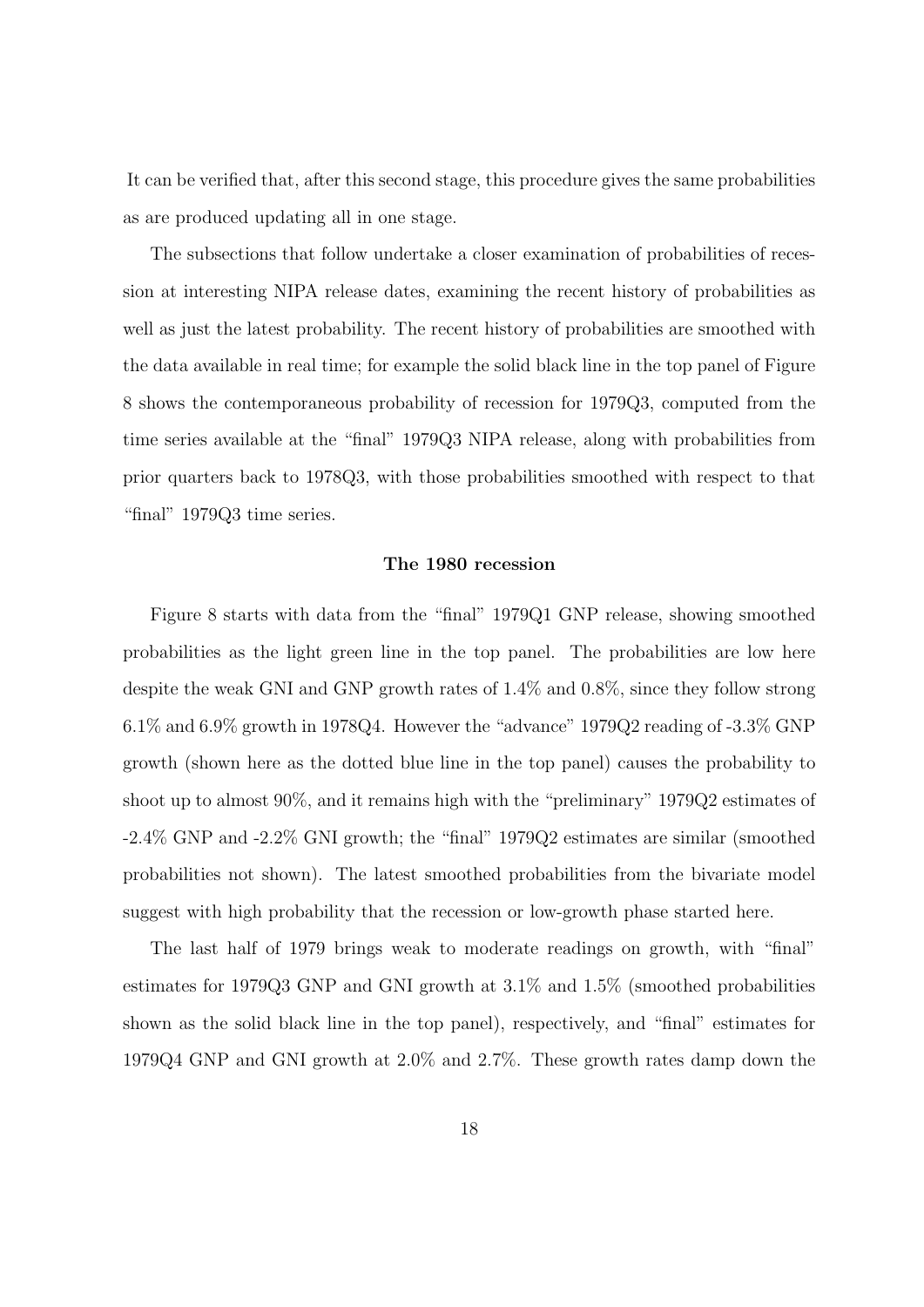real time estimated probability to below 50%; see the light green line in the bottom panel. At the NBER-defined start of the recesssion in 1980Q1, "advance" GNP growth is 1.1%, causing the smoothed probabilities (the dotted blue line in the bottom panel) to tick up. The "final" 1980Q1 release brings 1.2% and 0.7% growth for GNP and GNI; these growth rates are low enough, combined with the history of weak growth in 1979, to bring the 1980Q1 probability of recession well above 50%, as shown in solid black line in the bottom panel. The dashed red line in the bottom panel shows that this is not the case for probabilities computed from GNP alone: while the high probability in 1979Q2 remains, the GNP-based probabilities show about a 50% probability that the economy has passed through that period of weakness by 1980Q1, a notion that large negative growth in 1980Q2 dispels. The additional information provided by GNI, its slightly weaker history post-1979Q2, allows the bivariate model to provide a clear signal in 1980Q1, as opposed to the ambiguous signal provided by the univariate GNP model.

### The 1990-1991 recession

Figure 9 shows smoothed probabilities around the start of the 1990-91 recession, and illustrates how critical the information provided in BEA's annual revisions can be. The economy seems to be sailing along smoothly until the annual revision that comes with the 1990Q2 data: the four quarterly GNP growth rates in 1989 (in chronological order) are revised down from 3.7%, 2.5%, 3.0% and 1.1% to 3.6%, 1.6%, 1.7% and 0.3%, an average downward revision of about three quarters of a percentage point. The quarterly growth rates of GNI are revised down even more, from 4.3%, 2.0%, 3.5% and 1.4% to 3.4%, 0.9%, 1.4% and -0.7%, an average downward revision of about one and a half percentage points. With the revisions, the probabilities from the model indicate quite clearly that economy was in recession or its low-growth phase in the second half of 1989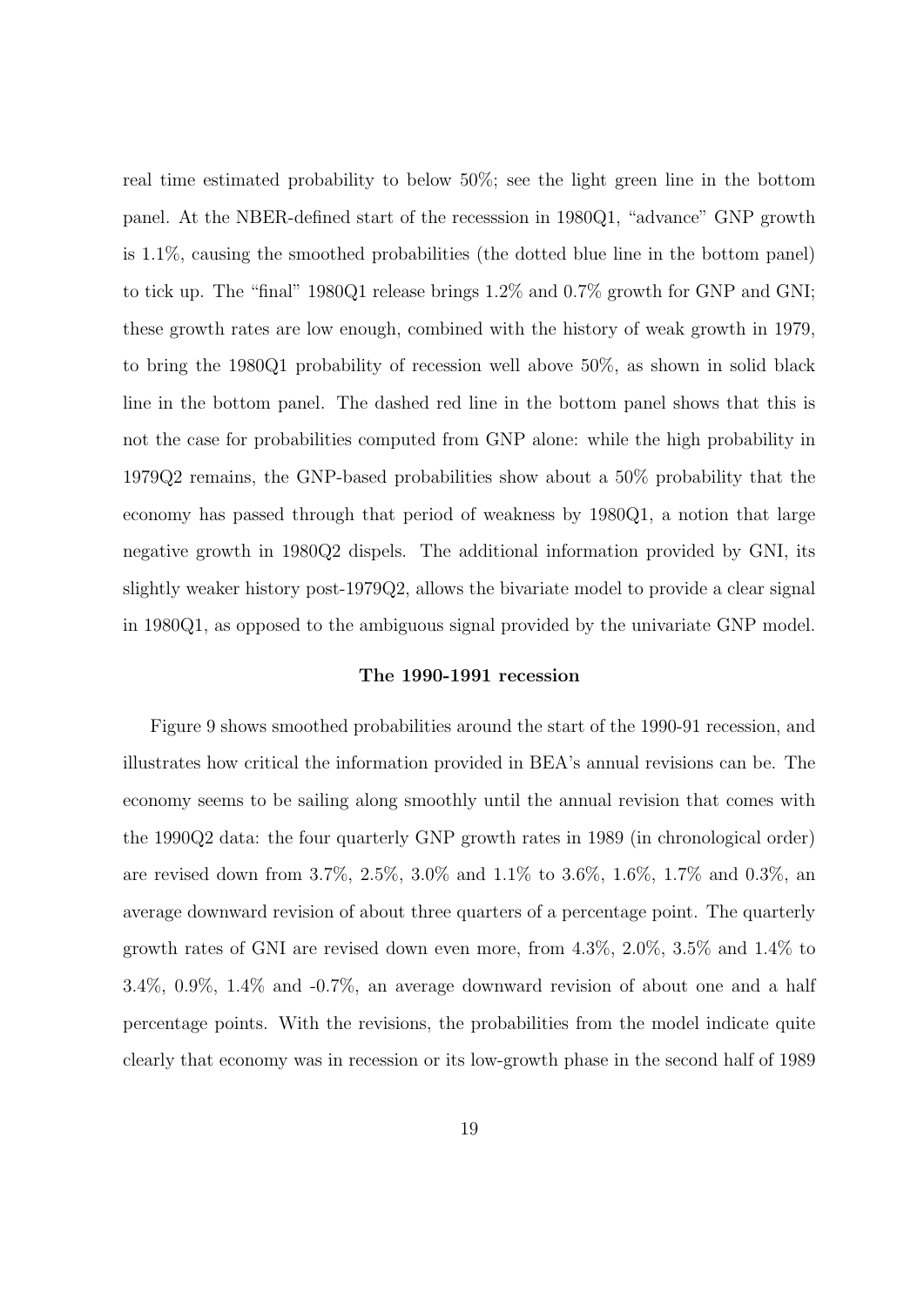(see the dotted blue, dashed blue, and solid black lines in the top panel).<sup>12</sup> Positive growth from 1990Q1 to 1990Q3 brings down the probabilities in those quarters, but the growth rates are low enough to keep the probabilities well above 50%. Negative growth in 1990Q4 solidifies the view that the economy is in recession (see the solid black line in the bottom panel).

The red dashed line in the second panel of Figure 9 shows smoothed probabilities from the univariate model with GNP alone, after the "final" 1990Q3 data release. The comparatively large downward revisions to GNI growth do make a critical difference, especially the 2.1 percentage point downward revision that takes 1989Q4 GNI growth down to -0.7%. With GNP growth alone, the probabilities drift up but never cross the 50% threshold before the release of 1990Q4 data; these probabilities paint a much more ambiguous picture of the economy.

The importance of the revisions provides a means for reconciling the results in this paper, showing that GDI provides value over GDP in identifying recession in real time, with the results in Nalewaik (2006). That paper analyzes the properties of constructed time series of GDP and GDI where each quarterly observation is the "final" current quarterly growth rate released in real time three months after that quarter closed. It shows that the larger mean spread and lower conditional variance of GDI relative to GDP are less evident in these early-vintage "final" current quarterly growth rates - i.e. the statistical advantages of GDI in identifying recessions appear much more clearly in data that have passed through annual revisions. A reader may wonder how it is possible to find the real time results that we have found so far given that fact.

To square these facts, return to the point made in the discussion of two-stage up-

 $12$ We can see now that figure 3 is somewhat misleading for the start of this recession; the bump above 50% we see in 1990Q2 in that figure comes with large increases in probabilities of recession for prior quarters, which would surely have been of interest to analysts of the state of the economy at the time.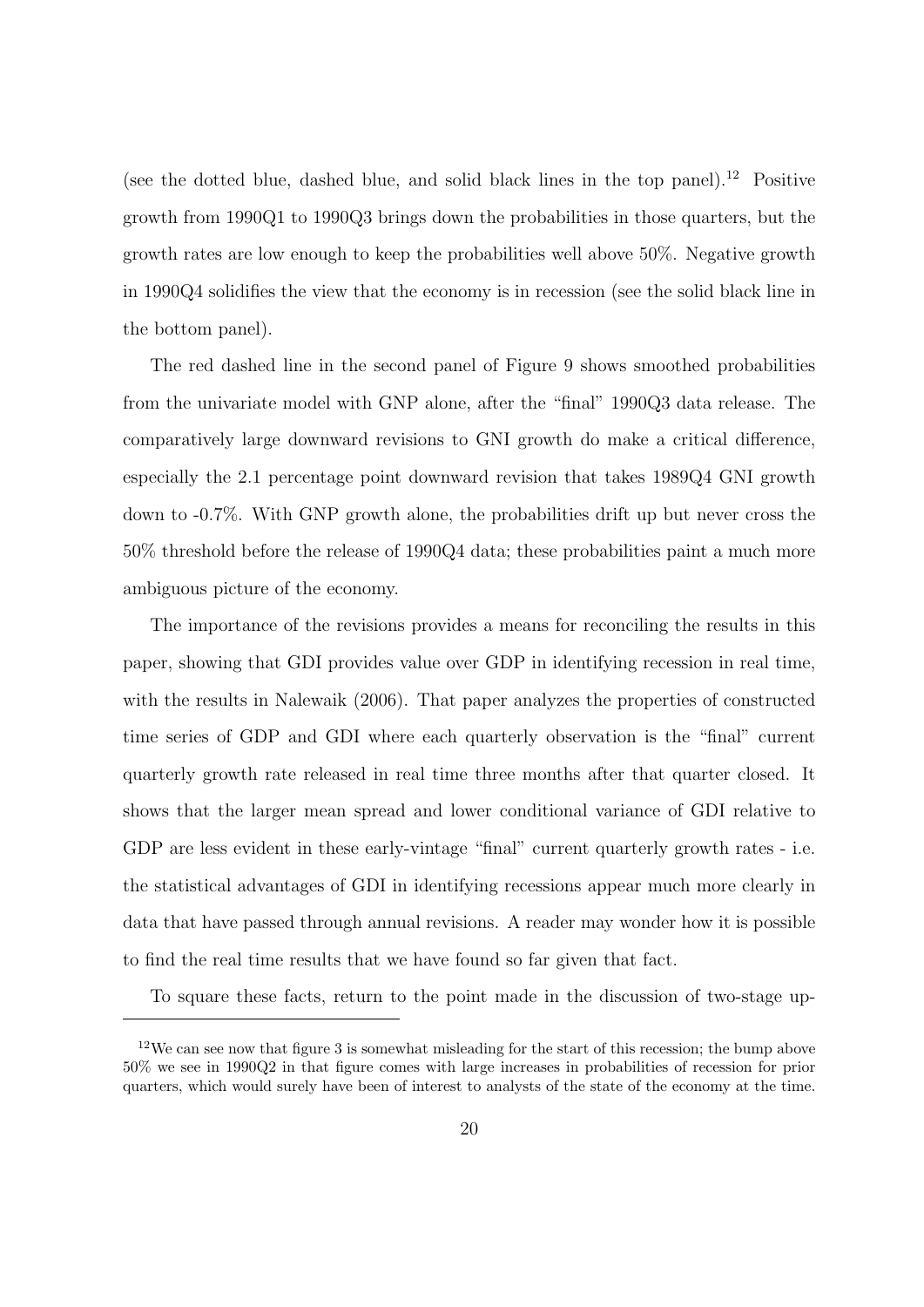dating: prior probabilities have an important impact on current probabilities through the Markov transition matrix. The prior probabilities, computed from data that have passed through annual revisions, are more accurate in the bivariate model than in the univariate GDP model, and these more accurate prior probabilities translate into more accurate current probabilities through the time dependence in the model. This holds true even if the latest current quarterly estimate of GDI is not necessarily any more accurate than the latest current quarterly estimate of GDP. The influence of the annual revision to the 1989 data on the 1990 probabilities of recession shows how this can work.

#### The 2001 recession (beginning)

Figure 10 shows smoothed probabilities around the start of the 2001 recession. In 2000Q4, "advance" GDP growth (smoothed probabilities not shown) comes in at 1.4%, and is revised down to 1.1% in the "preliminary" release, which leads to an uptick in the probability of recession to about 10%. The first GDI estimate for this quarter arrives with BEA's "final" release, and its growth of  $0.3\%$  (with GDP growth of 1.0%) bumps up the probability of recession to about 30%. In 2001Q1, when the NBER dates the start of the recession, "advance" GDP growth starts at 2.0%, again giving a probability of recession of about 30%, but when GDI growth comes in at 0.1% with the "preliminary" release, the probability of recession immediately jumps above 50%. The "final" values for 2001Q1 have GDP and GDI growth running at 1.2% and 0.0%, respectively. This case is somewhat different than the 1990 recession just discussed: it is the latest values of GDI that provide the critical information, rather than revised estimates from prior years.

The "final" values for 2001Q2 have GDP and GDI growth at 0.3% and 1.2%, respectively; the stronger value for GDI leads to a slight downtick in the probability of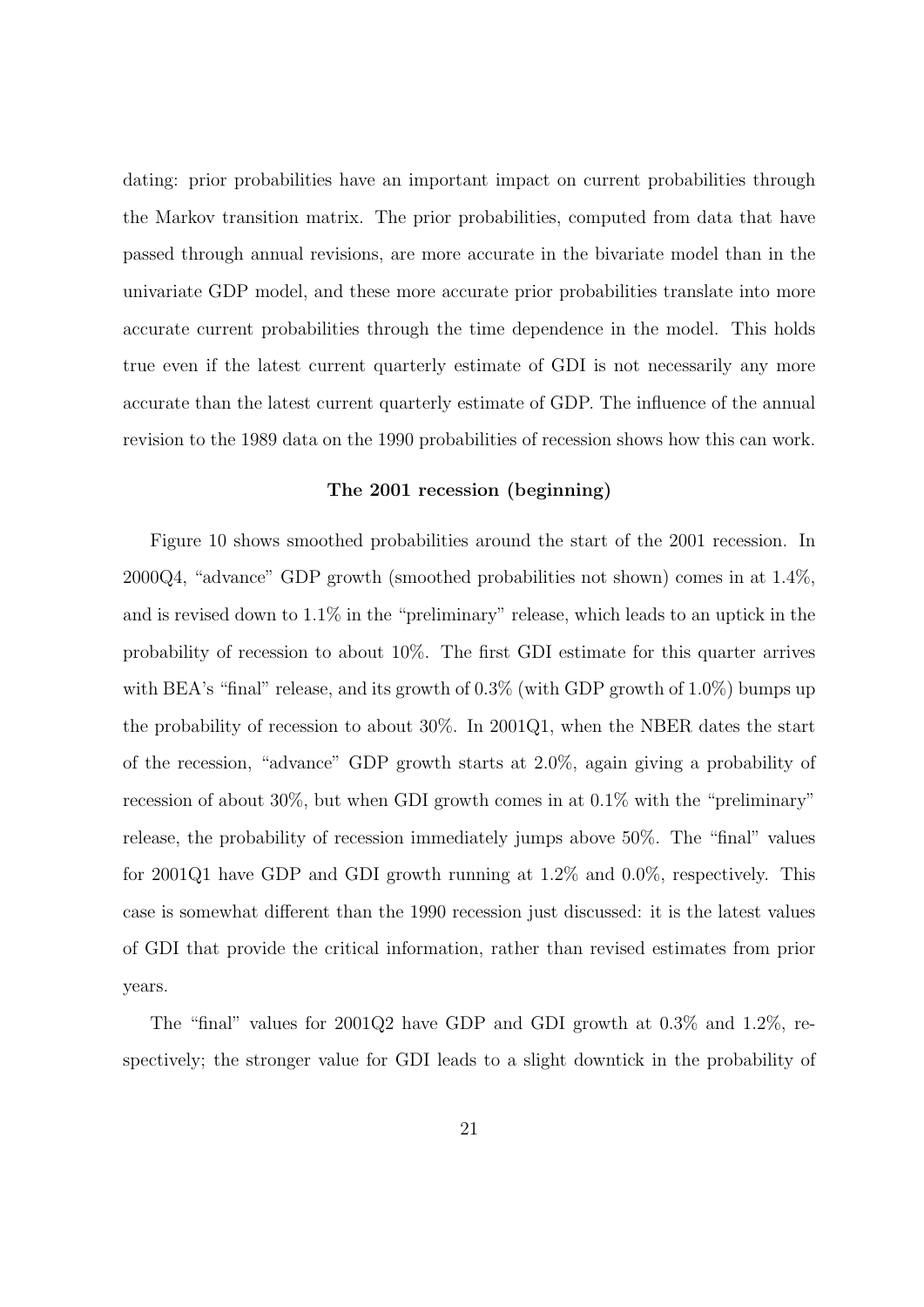recession, but the probability remains above 50%. Figure 11 compares bivariate probabilities of recession computed in 2001Q1 and 2001Q2 with the corresponding univariate GDP probabilities. The differences are striking: the probabilities of recession computed using GDP alone are much lower than those using GDP and GDI. Negative values for GDP and GDI growth in 2001Q3 (not shown) solidify the view that the economy is in recession in both models, but these data were released by BEA after other events had made the recession abundantly clear. It was only the bivariate model that sounded clear warning bells months earlier.

#### The 2001 recession (end)

Before analyzing further the superior performance of GDI in recognizing the start of the 2001 recession, Figures 12 and 13 show the evolution of the ending point of the 2001 recession with the arrival of new data. "Final" GDP and GDI for the 2001Q4 registered at 1.7% and 3.1%, bringing down the probability of recession somewhat, and very strong 2002Q1 growth rates of 6.1% and 5.4% bring the probability of recession below 50%, as shown in the green line in the top panel of Figure 12. The 2002Q2 "advance" release came with an annual revision that was quite informative. The 2001 growth rates of GDP and GDI were both revised down, making the recession clearer in the data, and the 2000Q4 growth rate of GDI was revised down to -0.5% as well, which is reflected in the smoothed probabilities which now assign high probability to the recession starting in this quarter. The 2002Q1 growth rates of GDP and GDI were also revised down, GDP from 6.1% to 5.0%; this particular quarterly growth rate was ultimately revised down further to 2.7%.

The 2002 annual revision marked the beginning of a new practice for BEA regarding the GDI growth rates: initially at the time of the "final" current quarterly release, and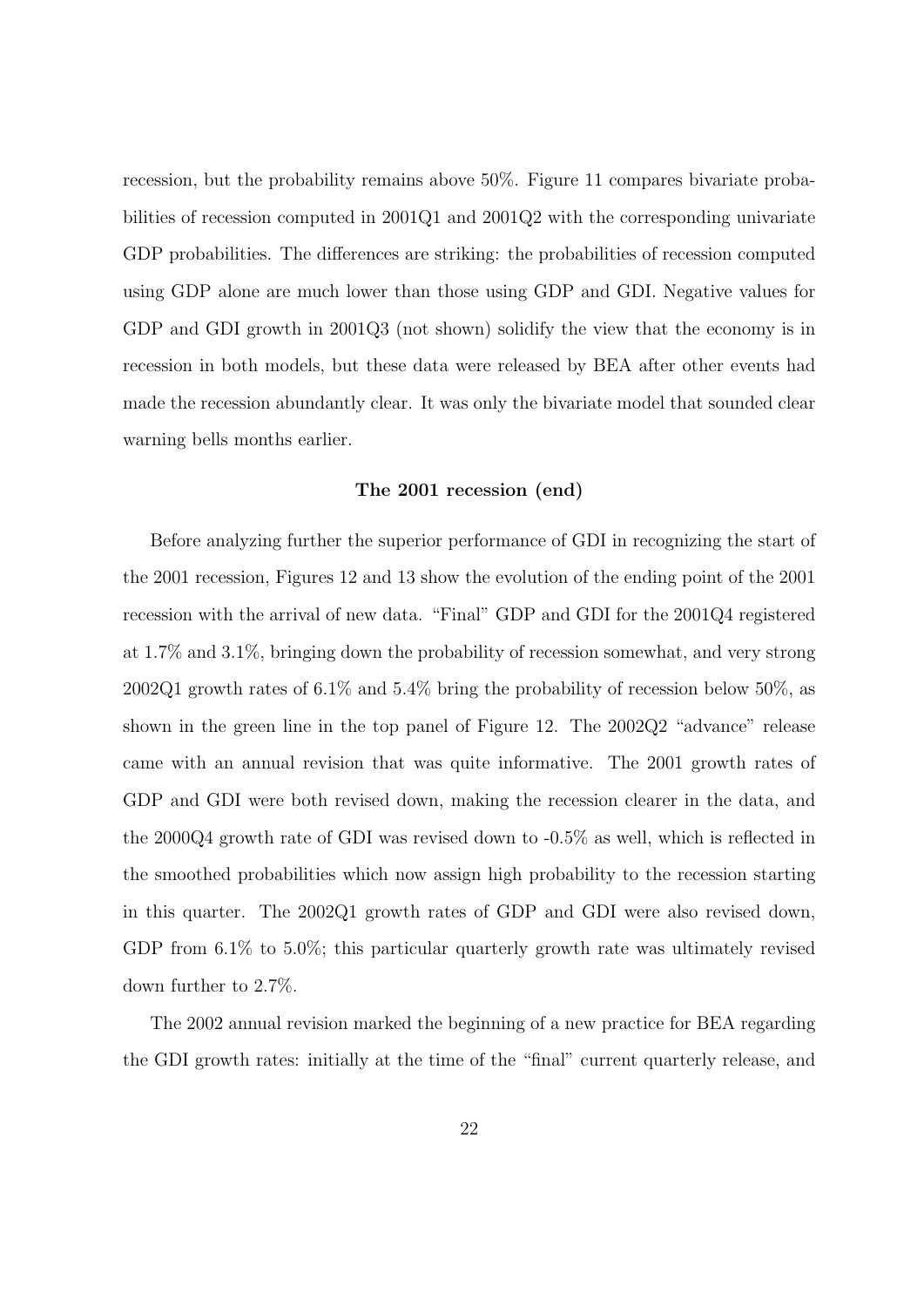later accelerated to the "preliminary," BEA began revising employee compensation and GDI for the prior quarter, replacing the current quarterly estimates of wages and salaries based on Current Employment Statistics (CES) survey data with estimates based on what is often called the ES-202 data. The ES-202 data are superior to the CES data for at least two reasons: (1) the CES data are computed from samples of businesses, while the UI data are computed from the entire universe of businesses from which the CES survey is drawn, and (2) the UI data include bonuses, gains from exercising nonqualified stock options and other irregular forms of pay not captured by the CES survey. Prior to this change the ES-202 data had been incorporated at annual revisions; the new practice allows BEA to produce more accurate GDI estimates sooner.

Figure 13 is where we begin to see the impact of the ES-202 revisions. We have, with the "final" 2002Q4 release, a downward revision to 2002Q3 GDI growth from 2.2% to 0.8%.<sup>13</sup> 2002Q4 GDP and GDI growth are weak as well ("final" values at 1.4% and 2.4%), and we begin to see the probability of recession creeping back upwards. "Final" 2003Q1 GDP and GDI growth are 1.4% and 1.9% with 2002Q4 GDI revised down to  $1.2\%,^{14}$  and the probability of recession has crept back up above 50% at this point. 2003Q1 GDI growth is revised down with the 2003Q2 release, but "final" 2003Q2 GDP and GDI both come in stronger, at 3.3% and 3.1%, and the 2003Q3 estimates clearly demarcate the end of the recession with 8.2% GDP and 5.8% GDI growth rates. With the "preliminary" 2003Q3 release came a benchmark revision that confirmed the downward ES-202 revisions at the end of 2002, increasing their size to the point where the smoothed probabilities suggest the recession of 2001 did not actually end until 2003Q2, as can be seen clearly in Figure 7.

<sup>&</sup>lt;sup>13</sup>After BEA's 2005 annual revision, this growth rate stood at  $-0.4\%$ .

<sup>14</sup>After BEA's 2005 annual revision, this growth rate stood at currently stands at 0.3%.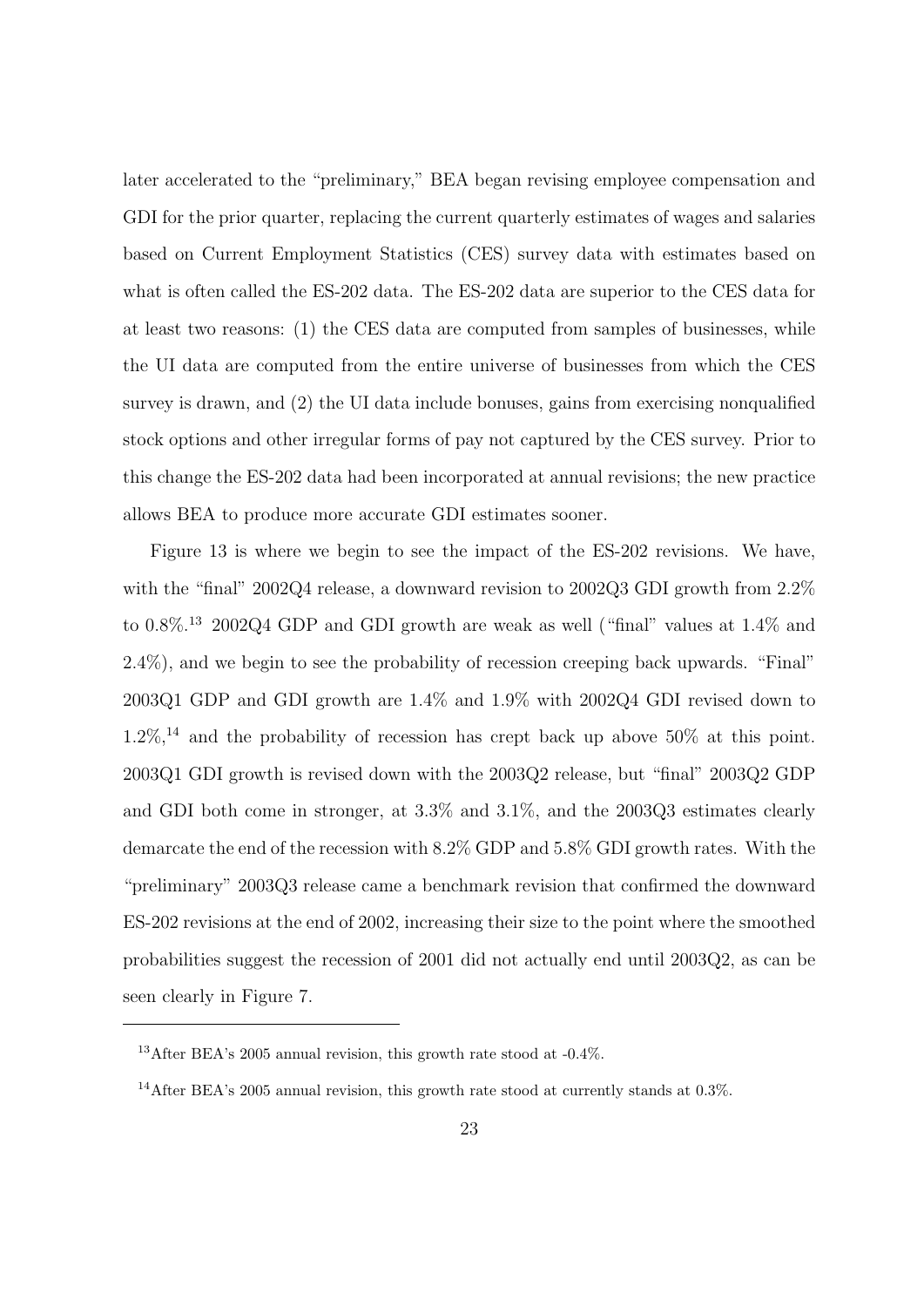#### The 2001 recession (beginning), reprise

It is natural to ask whether any particular component of GDI plays an outsized role in its superiority in recognizing the start of recessions. For the 2001 recession, a clear candidate emerges: corporate profits. The table below shows the prevailing estimates of corporate profits for selected "final" current quarterly data releases around the start of the recession, the results of the 2001 annual revision that came with the 2001 second quarter numbers, and the latest estimates of corporate profits for that time period:

|        |            | Corporate Profits |          |  |  |  |  |  |
|--------|------------|-------------------|----------|--|--|--|--|--|
|        | "final"    | 2001 annual       | latest   |  |  |  |  |  |
|        | curr. qtr. | revision          | (2005Q3) |  |  |  |  |  |
| 1999Q4 | 919.4      | 857.6             | 869.3    |  |  |  |  |  |
| 2000Q1 | 965.6      | 870.3             | 832.6    |  |  |  |  |  |
| 2000Q2 | 963.6      | 892.8             | 833.0    |  |  |  |  |  |
| 2000Q3 | 970.3      | 895.0             | 811.8    |  |  |  |  |  |
| 2000Q4 | 914.7      | 847.6             | 794.3    |  |  |  |  |  |
| 2001Q1 | 869.0      | 789.8             | 778.7    |  |  |  |  |  |
| 2001Q2 | 759.8      | 759.8             | 783.1    |  |  |  |  |  |
| 2001Q3 | 697.0      |                   | 714.5    |  |  |  |  |  |

Real GDI growth rates of around zero in 2000Q4 and 2001Q1 pushed the estimated probability of recession from the bivariate model above 50% in 2001Q1, and the table shows that corporate profits fell sharply in these quarters. If corporate profits had been just flat rather than showing steep declines, real GDI growth in 2000Q4 and 2001Q1 would have come in around 3 percent and 2 percent, respectively.

It is notable that most of the fall in corporate profits in 2000Q4 and 2001Q1 was subsequently revised away by BEA, as part of it was simply a correction of estimates that were too high at the end of the expansion. Much of the decline in corporate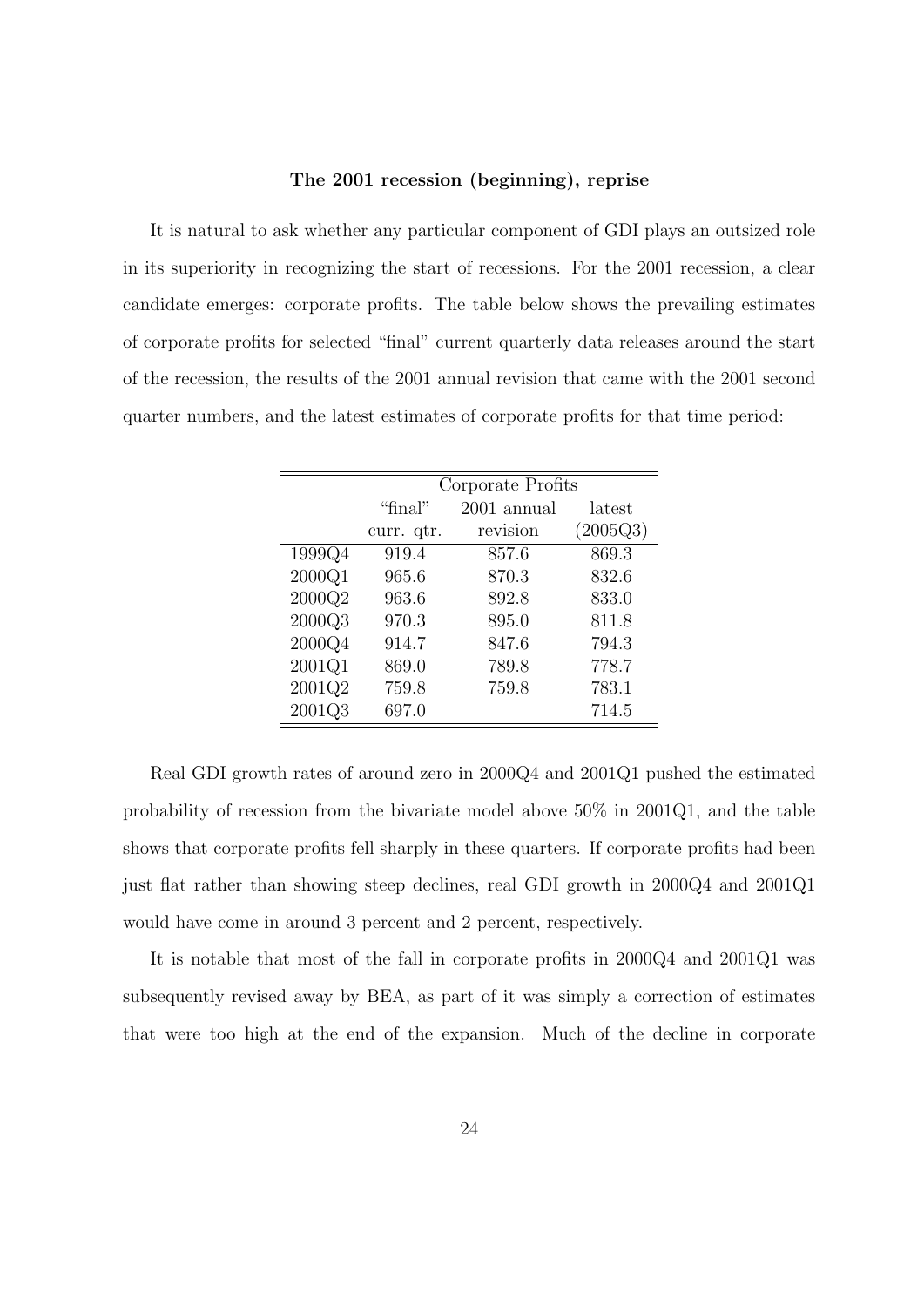profits now appears to have occured earlier, in 2000Q1 and 2000Q3.<sup>15</sup> Was it simply fortuitous measurement errors that drove GDI's success in identifying the start of the 2001 recession? Perhaps, and that would argue for caution in relying too much on GDI to identify recessions going forward. Another reason for caution is the results in Nalewaik (2006) showing that the statistical advantages of GDI over GDP are not as evident in the "final" current quarterly estimates as in estimates that have passed through annual revisions. This result is not inconsistent with the real time analysis here; as the discussion of the 1990 recession makes clear, more accurate prior probabilities of recession, based on data that have passed through annual revisions, typically lead to more accurate current probabilities of recession. However these results do suggest that it would be imprudent to rely on GDI exclusively; careful examination of the information in both GDP and GDI should produce the best results going forward.

The corporate profits mismeasurement issue is certainly important, but measurement errors in other components of GDI are important to considered as well. In particular, note that around the start of the latest recession in 2000Q4 and 2001Q1, the changes in "final" current quarterly employee compensation were subsequently revised down by about 65 billion in total, approximately offsetting the upward revisions to the change in corporate profits. The more timely incorporation of ES-202 data discussed earlier may reduce these measurement errors going forward, possibly improving the ability of current quarterly GDI to identify the start of recessions.<sup>16</sup> In a related point, the incorporation of ES-202 information likely moves the statistical properties of a GDI estimate closer

<sup>&</sup>lt;sup>15</sup>The overall decline in corporate profits from 1999Q4 to 2001Q3 is about \$150 billion in the 2005Q3 vintage data, still substantial.

 $16$ Seskin and McCulla (2002), in their description of BEA's annual revision for that year, explicitly point to the incorporation of ES-202 data as the reason for the downward revision to employee compensation in 2001.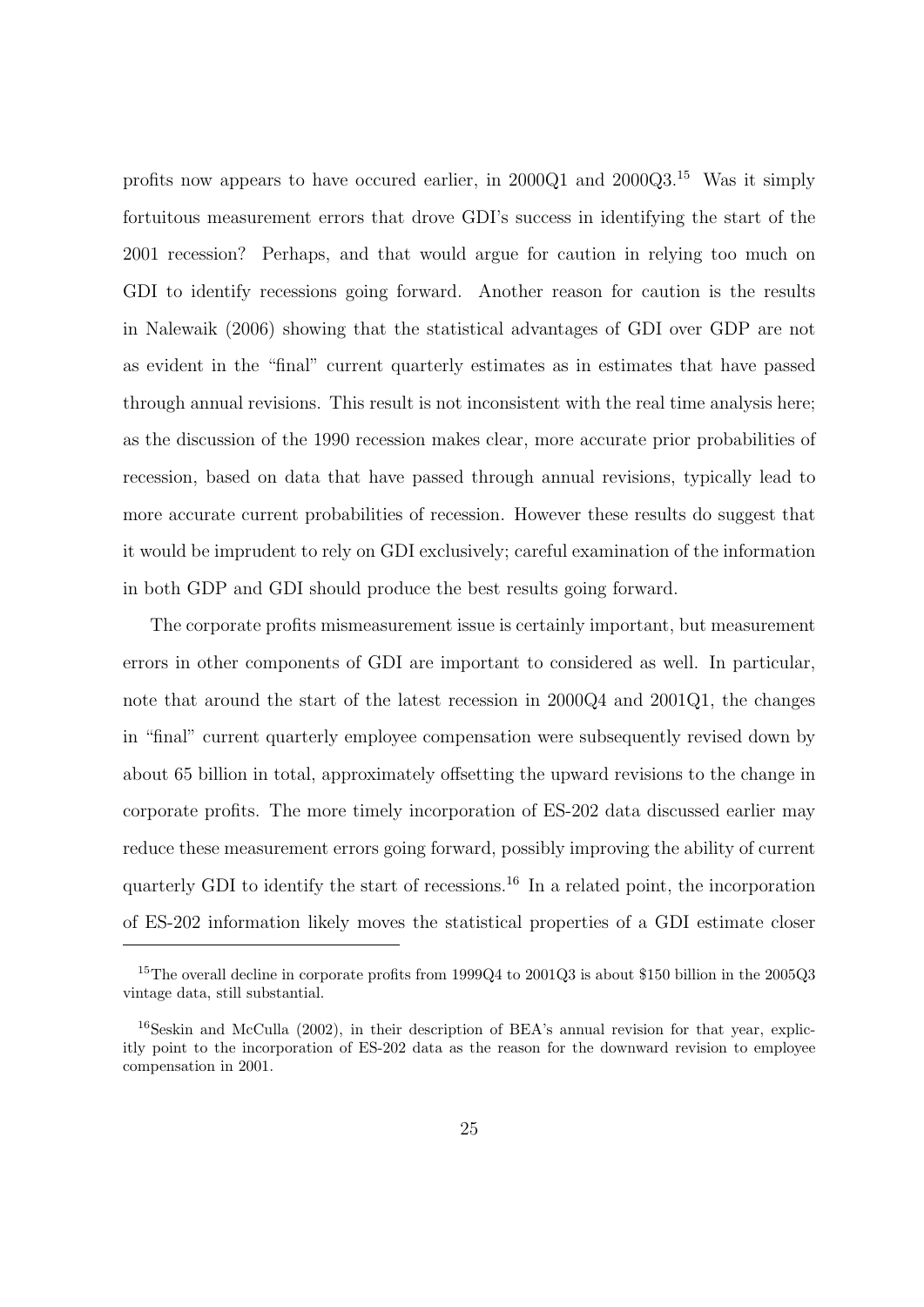to the statistical properties of an estimate that has passed through annual revisions. Only the last one or two time series observation would typically exhibit the statistical properties of the "final" current quarterly estimates under the new procedure, compared to the last two to five observations under the old procedure depending on when the last annual revision occured. So the new procedure may diminish somewhat the relevance of the results in Nalewaik  $(2006)$  on the "final" current quarterly estimates.<sup>17</sup>

# 5 Robustness Check: Accounting for the Mid-1980s Reduction in Variance of GDP and GDI Growth

A large number of papers have documented and analyzed the now-evident reduction in variance of the growth rate of the economy that occurred sometime in the mid-1980s - see McConnell and Perez-Quiros (2000). When Fixler and Nalewaik (2004) allow for a break in the variance of GDP and GDI in 1984Q3,<sup>18</sup> they find that the variance of GDI growth exceeds that of GDP growth both before and after the break, whereas without the break, the reverse is true. While those results derive from a different sample period than that considered here, and unconditional variances are not quite the same as conditional variances from a Markov switching model, given our finding that the lower conditional variance of GDI drives its dominance of GDP in the bivariate model, it is

<sup>&</sup>lt;sup>17</sup>The earlier incorporation of the ES-202 data may not be an unambiguous improvement, however. For example, these data pick up gains from exercising nonqualified stock options, which typically require offsetting reductions to corporate profits; if BEA does not accurately capture these offsetting reductions for its first few corporate profits estimates, because it must rely on incomplete surveys and publicly available corporate financial statements, then additional measurement error could be introduced into GDI. The extent to which this will prove to be a problem with the new procedures is unclear.

<sup>18</sup>Fixler and Nalewaik (2004) conduct likelihood-ratio break point tests, following Andrews (1993), to arrive at this break point.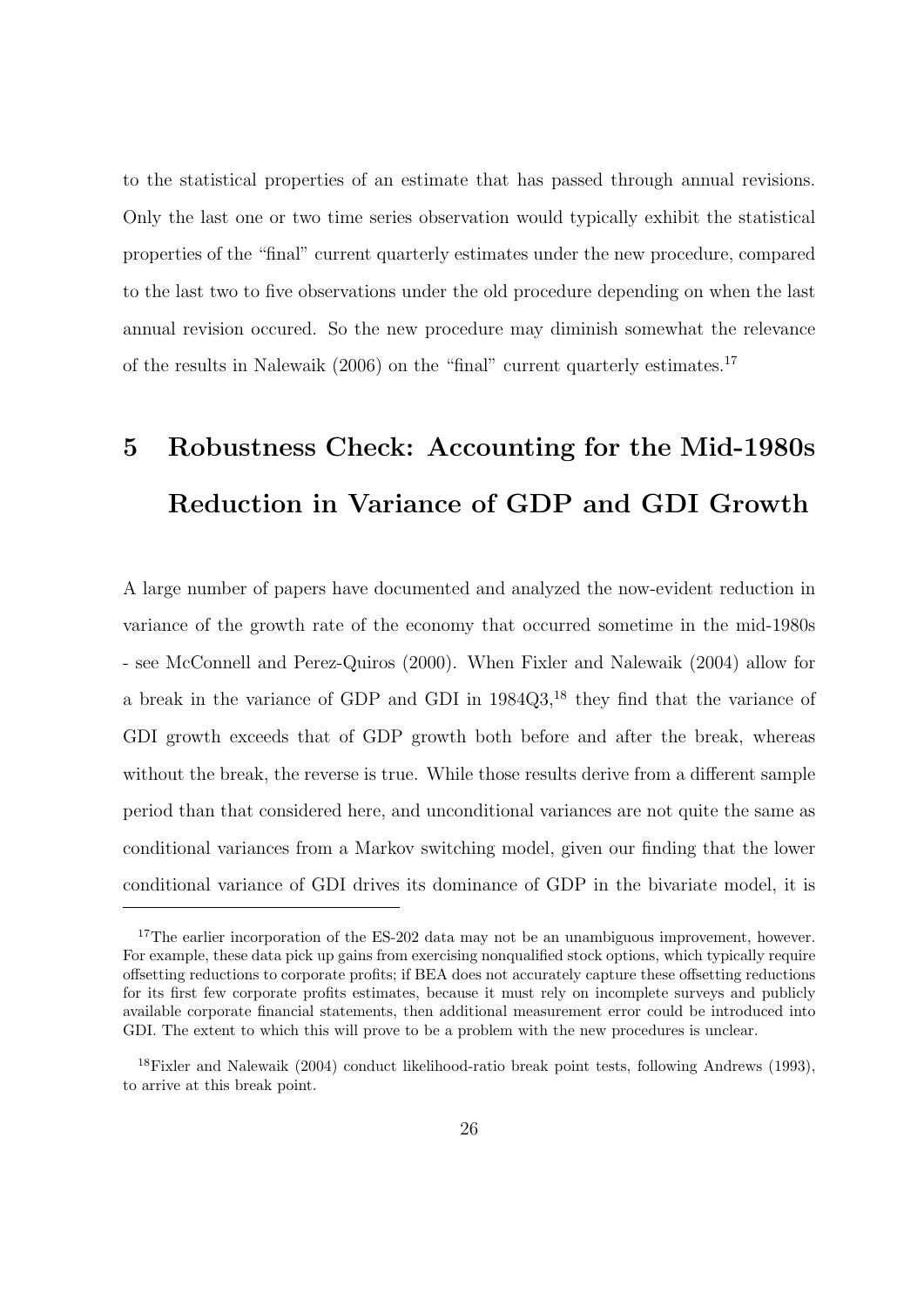important to check whether this result holds when we allow for the break in variances.

Table 5 shows estimates of the bivariate model with a 1984Q3 break in the variance parameters, estimated using data from the 2005Q3 "final" current quarterly release. As before, these parameters are estimated via the EM algorithm, which required some straightforward modifications to the formulas in (5). In addition to the massive decreases in variance that we see after the break, the variance of GDI relative to the variance of GDP increases, although the variance of GDP remains larger, unlike the unconditional estimates of Fixler and Nalewaik (2004). The mean growth rates of GDP and GDI in expansions decrease, the mean growth rates of GDP and GDI in recessions increase,<sup>19</sup> and the mean spread for GDI increases relative to the mean spread for GDP. We estimated this model for every "final" current quarterly release since 1999Q3, around the time when academic papers on the reduction in variance began to appear, and Figure 14 plots the mean spreads for each one of these estimates. We see the consistently larger mean spread for GDI. Figure 15 shows t-statistics for the equality of the (post-break) variances, and for the equality of the mean spreads. Interestingly, while the difference between the variances quickly loses its statistical significance, the difference between the mean spreads is now statistically significant at the 95% significance level for many sets of estimates. This argues that the advantage of GDI over GDP in identifying recessions is robust to the inclusion of the variance breaks; however the basis for the advantage of GDI shifts to a greater mean spread from a smaller conditional variance.

Figure 16 plots the probability of recession for the latest quarter from each of these 1999Q3 to 2005Q3 real time estimates of the model, along with the familiar estimates without the break. Given the tiny post-break conditional variances, the model confi-

<sup>&</sup>lt;sup>19</sup>Concerns about overfitting stopped us from modelling breaks in these parameters as well as the variance parameters.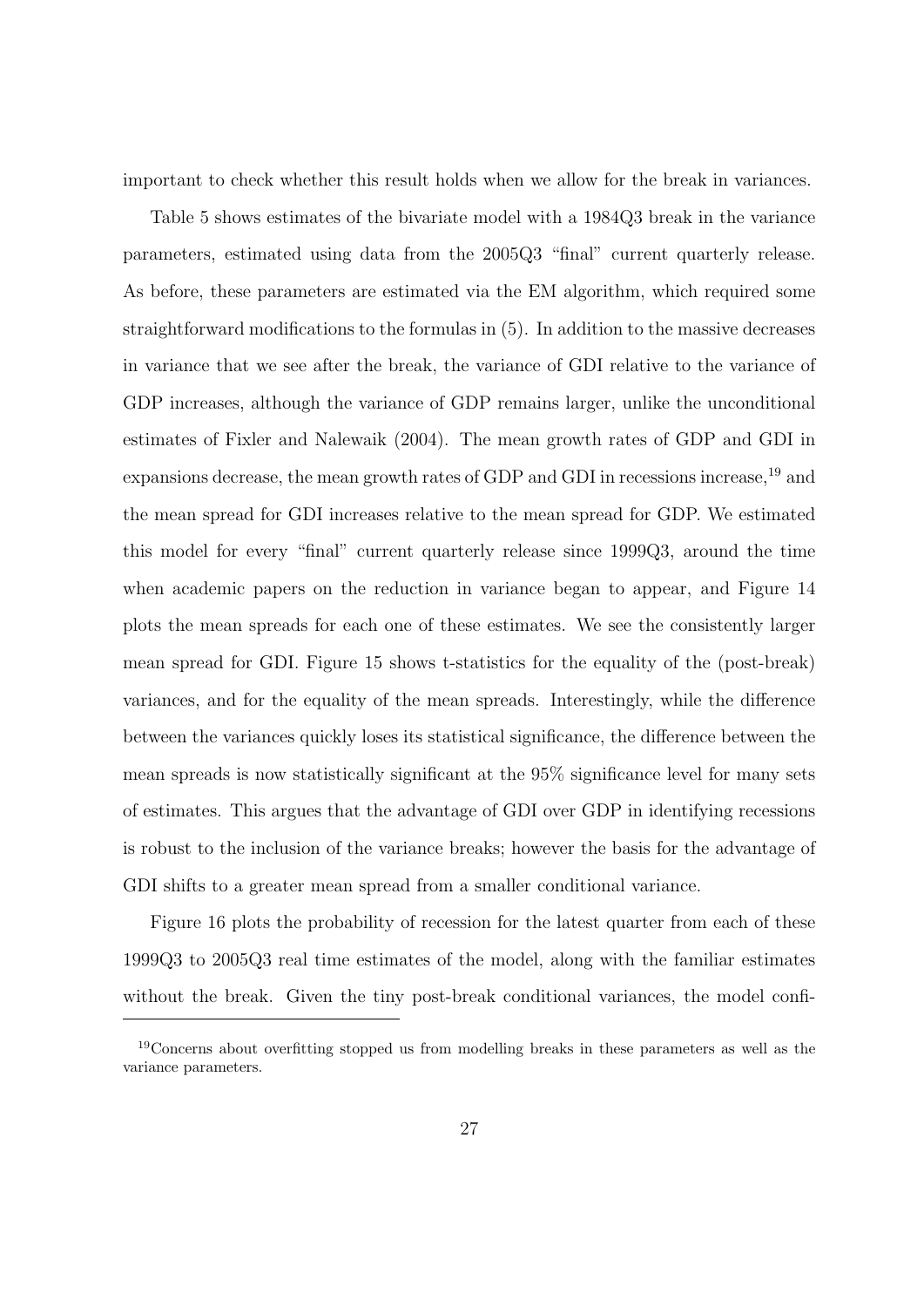dently calls the start of the recession in 2000Q4. Although subsequent evidence confirmed this result, concerns about over-fitting argue that this model should be used with caution.

# 6 Conclusions

This paper estimates Markov switching models for GDP and GDI in real time, showing that GDI has recognized the start of recent recessions faster than GDP. Some combination of the following two statistical facts accounts for this: (1) the deceleration of GDI growth in recessions is greater than the deceleration of GDP growth, (2) the variance of GDI conditional on the estimated state of the world is lower, so it provides a more accurate signal of the state. In the baseline specification, the lower conditional variance is the key factor, although the greater deceleration becomes more important after accounting for the mid-1980s moderation in the variance of the growth rate of the economy. While the paper points out some caveats regarding the measurement of GDI, overall the results suggest that in analyzing the current state of the economy, GDI should be scrutinized closely along with GDP. The bivariate Markov switching model employed in this paper is a useful tool for summarizing the information in both estimates about the state of the economy.

Going forward, there is some reason to believe that BEA's real time estimates of employee compensation for current quarters will be better than they have been in the past. First, BEA now incorporates what are essentially census counts of firms' wages and salaries paid, from the BLS's ES-202 program, into its quarterly estimates with a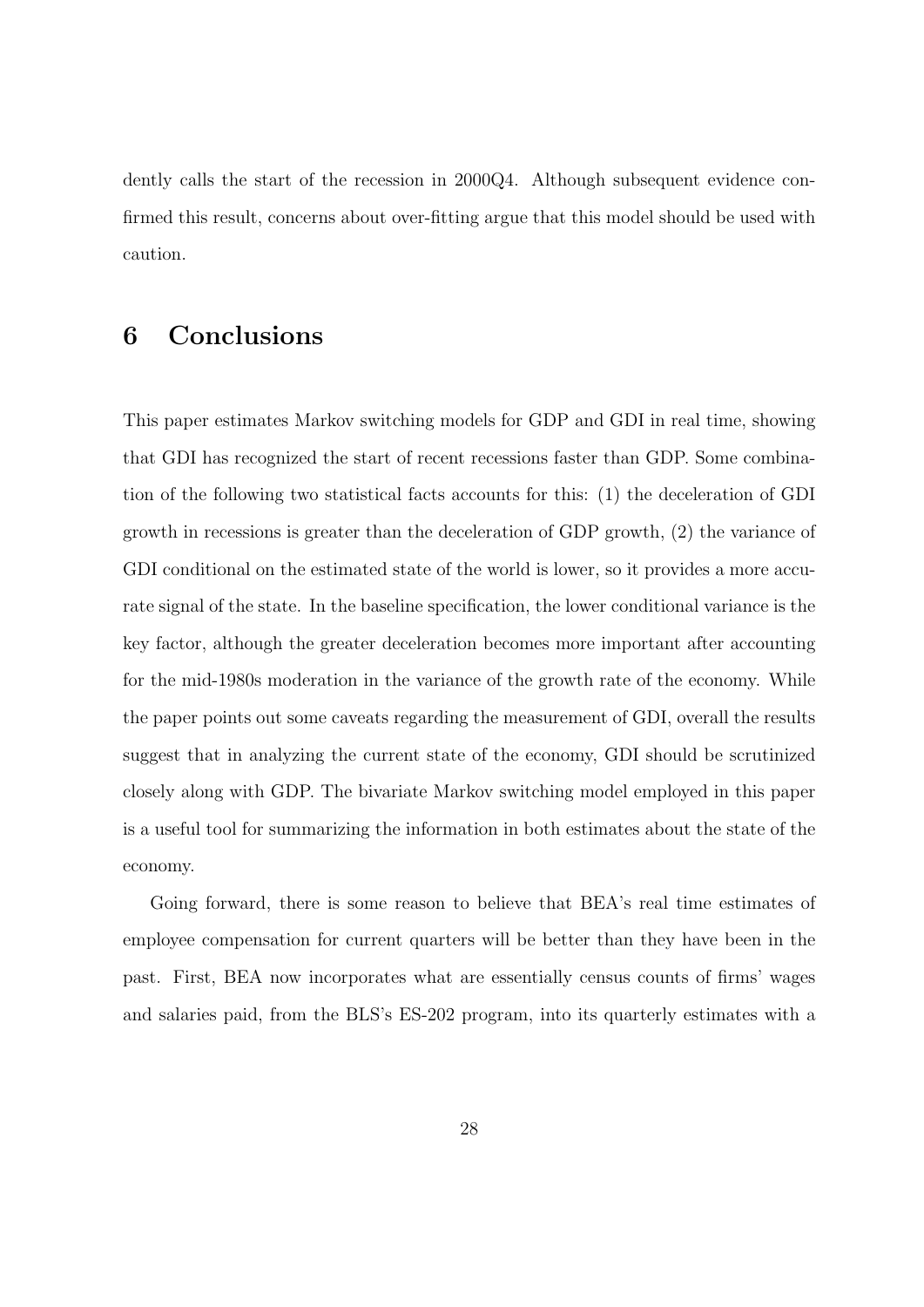shorter lag than it has in the past, about 5 months after the quarter closes.<sup>20</sup> Second, the extrapolators BEA uses before it has access to the ES-202 are likely to improve as well, as BLS rolls out more comprehensive earnings measures over the next couple of years as part of its monthly Current Employment Statistics (CES) data releases. Since employee compensation makes up the bulk of GDI, these changes give further reason to study GDI carefully in analyzing the current state of the economy in the years to come.

An interesting side result of the paper is that, over the past 25 years, the Markov switching models have gradually increased the mean growth rates of GDP and GDI in low-growth periods, to the point where they are now around zero rather than significantly negative. Going hand in hand with this, these low-growth periods as defined by the switching models are now substantially longer than recessions as defined by the NBER's peak and trough dates.

 $20$ The earlier incorporation of the ES-202 data does have the potential to introduce some problems; see footnote 17.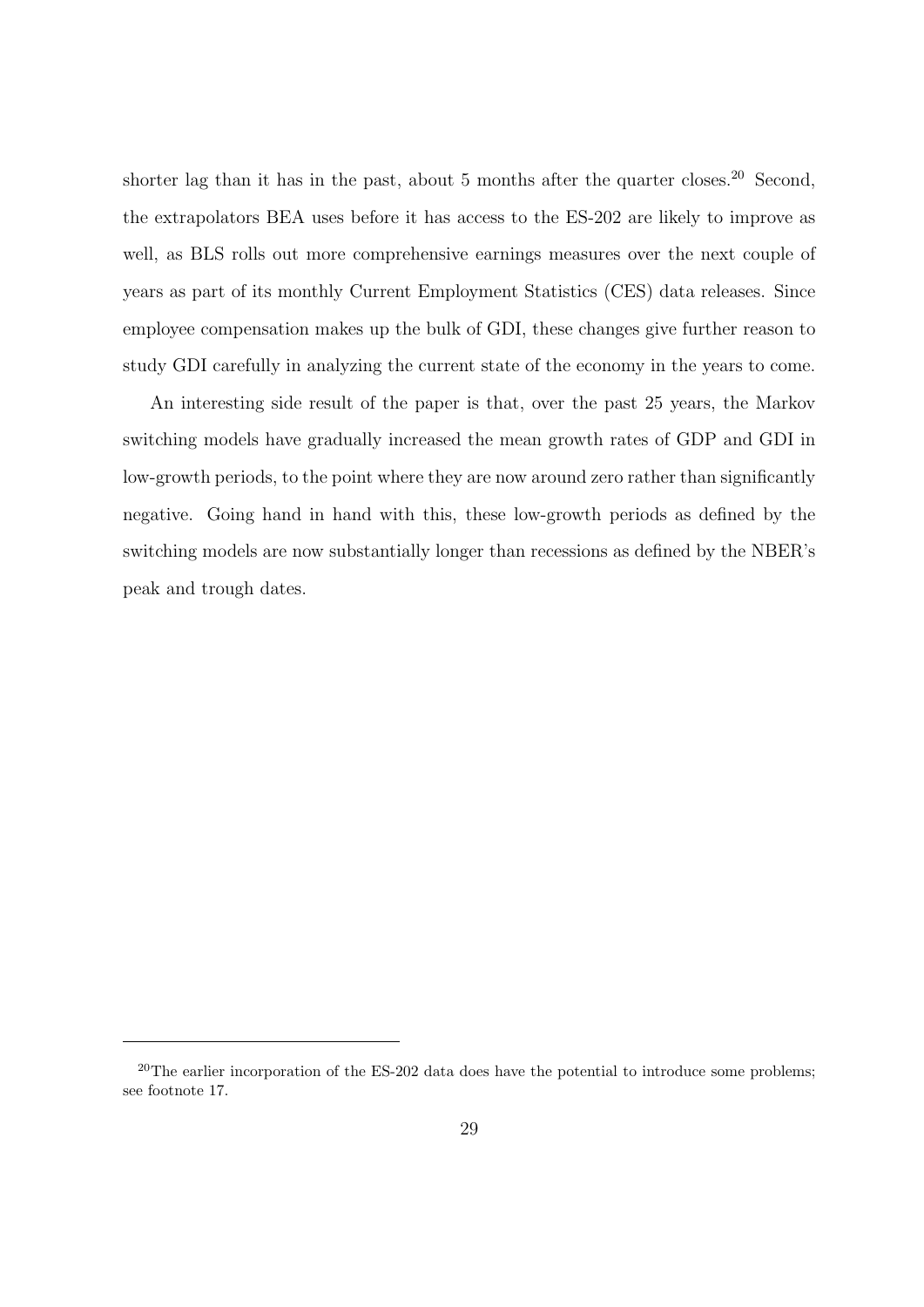# Appendix A: Derivation of the Smoothing Algorithm For Partially Updated Probabilities in Last Sample Period

The proof that Kim's (1994) smoothing algorithm works when the last observation in the sample is only partially updated, as in  $(6)$ , requires only very minor modifications to the proof provided in Appendix 22.A of Hamilton (1994); what follows below draws heavily from that Appendix.

The probability of recession in the last period of the sample, updated with respect to the partially available information, is  $\pi_{T|T-1,\Delta y_T^1} = prob(s_T=1|\Delta y_T^1, \mathcal{H}_{T-1})$ . We'll start by considering how to produce the smoothed probability of recession one period earlier, or  $\pi_{T-1|T-1,\Delta y_T^1} = prob(s_{T-1} = 1|\Delta y_T^1, \mathcal{H}_{T-1})$ . The first step is to show that  $prob(s_t = j | s_{t+1} = i, \Delta y_{t+1}^1, \mathcal{H}_t) = prob(s_t = j | s_{t+1} = i, \mathcal{H}_t)$ , moving to more general notation of arbitrary states and periods. We have:

$$
prob(s_t = j | s_{t+1} = i, \Delta y_{t+1}^1, \mathcal{H}_t) = \frac{p(s_t = j, \Delta y_{t+1}^1 | s_{t+1} = i, \mathcal{H}_t)}{f(\Delta y_{t+1}^1 | s_{t+1} = i, \mathcal{H}_t)} \n(A.1) = \frac{f(\Delta y_{t+1}^1 | s_t = j, s_{t+1} = i, \mathcal{H}_t) \, prob(s_t = j | s_{t+1} = i, \mathcal{H}_t)}{f(\Delta y_{t+1}^1 | s_{t+1} = i, \mathcal{H}_t)},
$$

where  $p(s_t = j, \Delta y_{t+1}^1 | s_{t+1} = i, \mathcal{H}_t)$  is the joint density-distribution function of  $s_t = j$ and  $\Delta y_{t+1}^1$ , as Hamilton (1994) puts it. A key assumption of the model is that, for the joint density:

$$
f\left(\Delta y_{t+1}^1, \Delta y_{t+1}^2 | s_t = j, s_{t+1} = i, \mathcal{H}_t\right) = f\left(\Delta y_{t+1}^1, \Delta y_{t+1}^2 | s_{t+1} = i, \mathcal{H}_t\right),
$$

so the joint distribution of the variables, conditional on the current state, is independent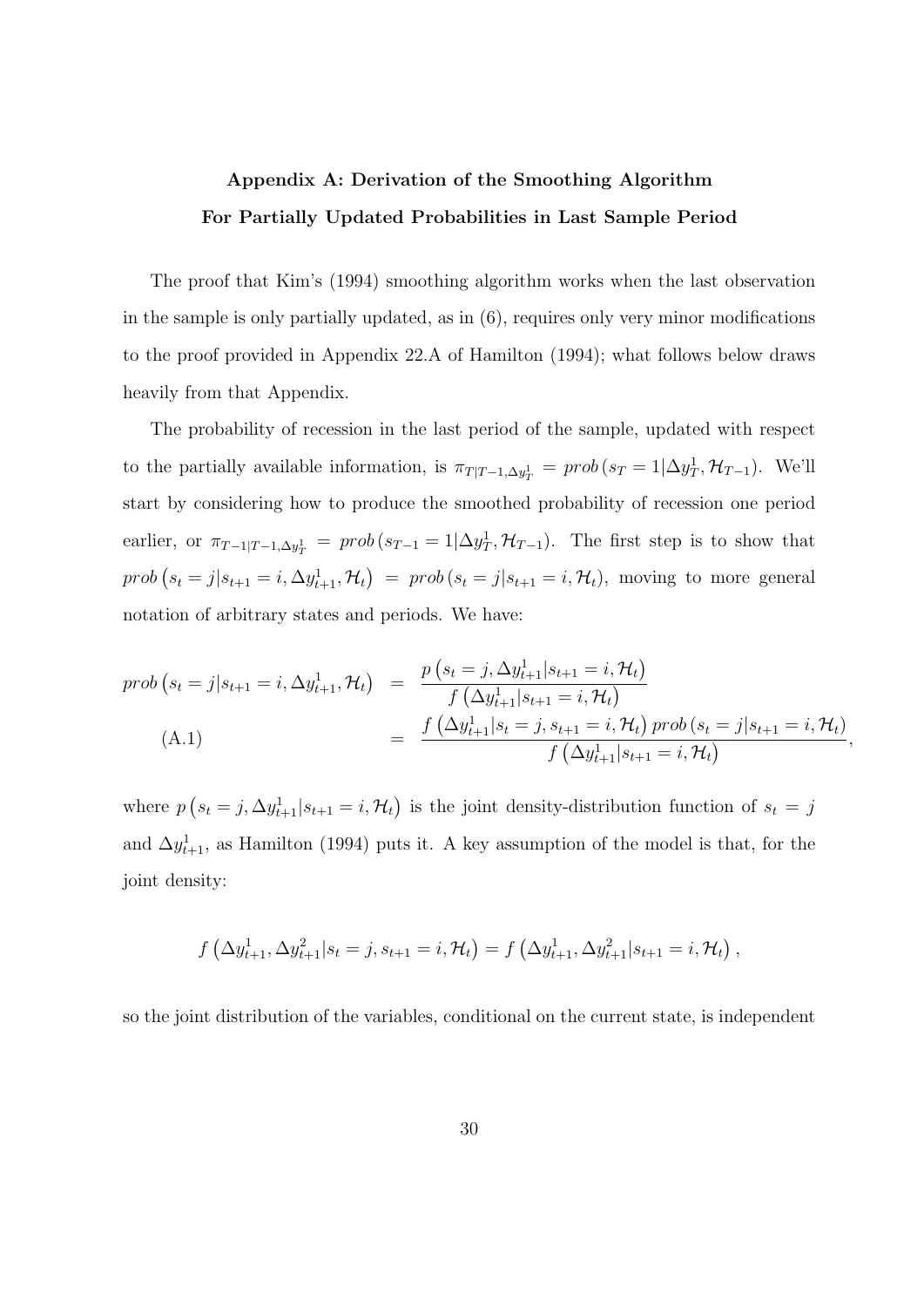of prior states. We assume this is true for the marginal density of  $\Delta y_{t+1}^1$  as well, so:

$$
f\left(\Delta y_{t+1}^1 | s_t = j, s_{t+1} = i, \mathcal{H}_t\right) = f\left(\Delta y_{t+1}^1 | s_{t+1} = i, \mathcal{H}_t\right),
$$

in which case the  $f\left(\Delta y_{t+1}^1|\ldots\right)$  in A.1 cancel, which proves the first step. Next, consider:

$$
prob(s_t = j, s_{t+1} = i | \Delta y_{t+1}^1, \mathcal{H}_t) = prob(s_{t+1} = i | \Delta y_{t+1}^1, \mathcal{H}_t) prob(s_t = j | s_{t+1} = i, \Delta y_{t+1}^1, \mathcal{H}_t)
$$
  
=  $prob(s_{t+1} = i | \Delta y_{t+1}^1, \mathcal{H}_t) prob(s_t = j | s_{t+1} = i, \mathcal{H}_t)$   
=  $prob(s_{t+1} = i | \Delta y_{t+1}^1, \mathcal{H}_t) prob(s_t = j | \mathcal{H}_t) p_{ji}$   
=  $prob(s_{t+1} = i | \Delta y_{t+1}^1, \mathcal{H}_t) prob(s_t = j | \mathcal{H}_t) p_{ji}$ ,

where the last line is proven in Hamilton (1994). Then:

$$
prob(s_t = j | \Delta y_{t+1}^1, \mathcal{H}_t) = \sum_i prob(s_t = j, s_{t+1} = i | \Delta y_{t+1}^1, \mathcal{H}_t)
$$
  

$$
= \sum_i prob(s_{t+1} = i | \Delta y_{t+1}^1, \mathcal{H}_t) \frac{prob(s_t = j | \mathcal{H}_t) p_{ji}}{prob(s_{t+1} = i | \mathcal{H}_t)}
$$
  
(A.3)  

$$
= prob(s_t = j | \mathcal{H}_t) \sum_i \frac{prob(s_{t+1} = i | \Delta y_{t+1}^1, \mathcal{H}_t) p_{ji}}{prob(s_{t+1} = i | \mathcal{H}_t)}.
$$

The smoothing algorithm of Kim (1994) produces this result; the only difference is that  $prob(s_t = j | \Delta y_{t+1}^1, \mathcal{H}_t)$  replaces the standard  $prob(s_t = j | \mathcal{H}_{t+1}).$ 

Next consider the smoothed probabilities for a period arbitrarily far back in time. Using the same arguments as in Hamilton (1994), one can prove that:

$$
prob(s_t = j | s_{t+1} = i, \Delta y_{t+k}^1, \mathcal{H}_{t+k-1}) = prob(s_t = j | s_{t+1} = i, \mathcal{H}_t).
$$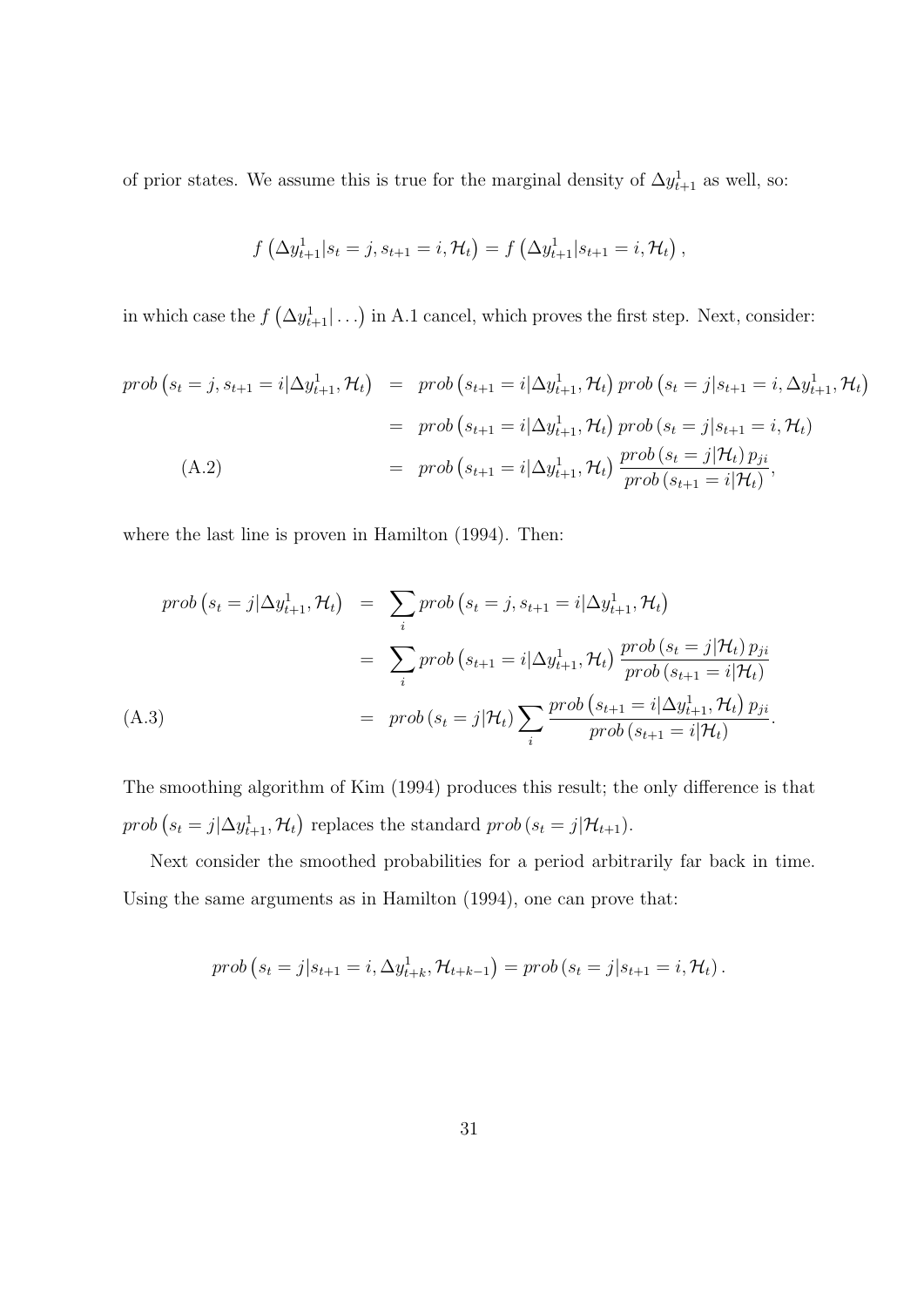Then as in A.2, we can show:

$$
prob(s_t = j, s_{t+1} = i | \Delta y_{t+k}^1, \mathcal{H}_{t+k-1}) = prob(s_{t+1} = i | \Delta y_{t+k}^1, \mathcal{H}_{t+k-1}) \frac{prob(s_t = j | \mathcal{H}_t) p_{ji}}{prob(s_{t+1} = i | \mathcal{H}_t)},
$$

and parallelling A.3, we have:

$$
prob(s_t = j | \Delta y_{t+k}^1, \mathcal{H}_{t+k-1}) = prob(s_t = j | \mathcal{H}_t) \sum_i \frac{prob(s_{t+1} = i | \Delta y_{t+k}^1, \mathcal{H}_{t+k-1}) p_{ji}}{prob(s_{t+1} = i | \mathcal{H}_t)}.
$$

This justifies use of the Kim (1994) algorithm arbitrarily far back in time.

# References

- [1] Andrews, Donald W.K. "Tests for Parameter Instability and Structural Change with Unknown Change Point" *Econometrica*, 1993 (61), pp. 821-856.
- [2] Chauvet, Marcelle. "An Econometric Characerization of Business Cycle Dynamics with Factor Structure and Regime Switching" *International Economic Review*, 1998 (39), pp. 969-996.
- [3] Chauvet, Marcelle and Hamilton, James. "Dating Business Cycle Turning Points" in Nonlinear Analysis of Business Cycles, edited by Costas Milas, Philip Rothman, and Dick van Dijk, Elsevier, forthcoming.
- [4] Chauvet, Marcelle and Piger, Jeremy. "Identifying Business Cycle Turning Points in Real Time", Federal Reserve Bank of Atlanta working paper 2002-27, 2002.
- [5] Economic Report of the President, 2004.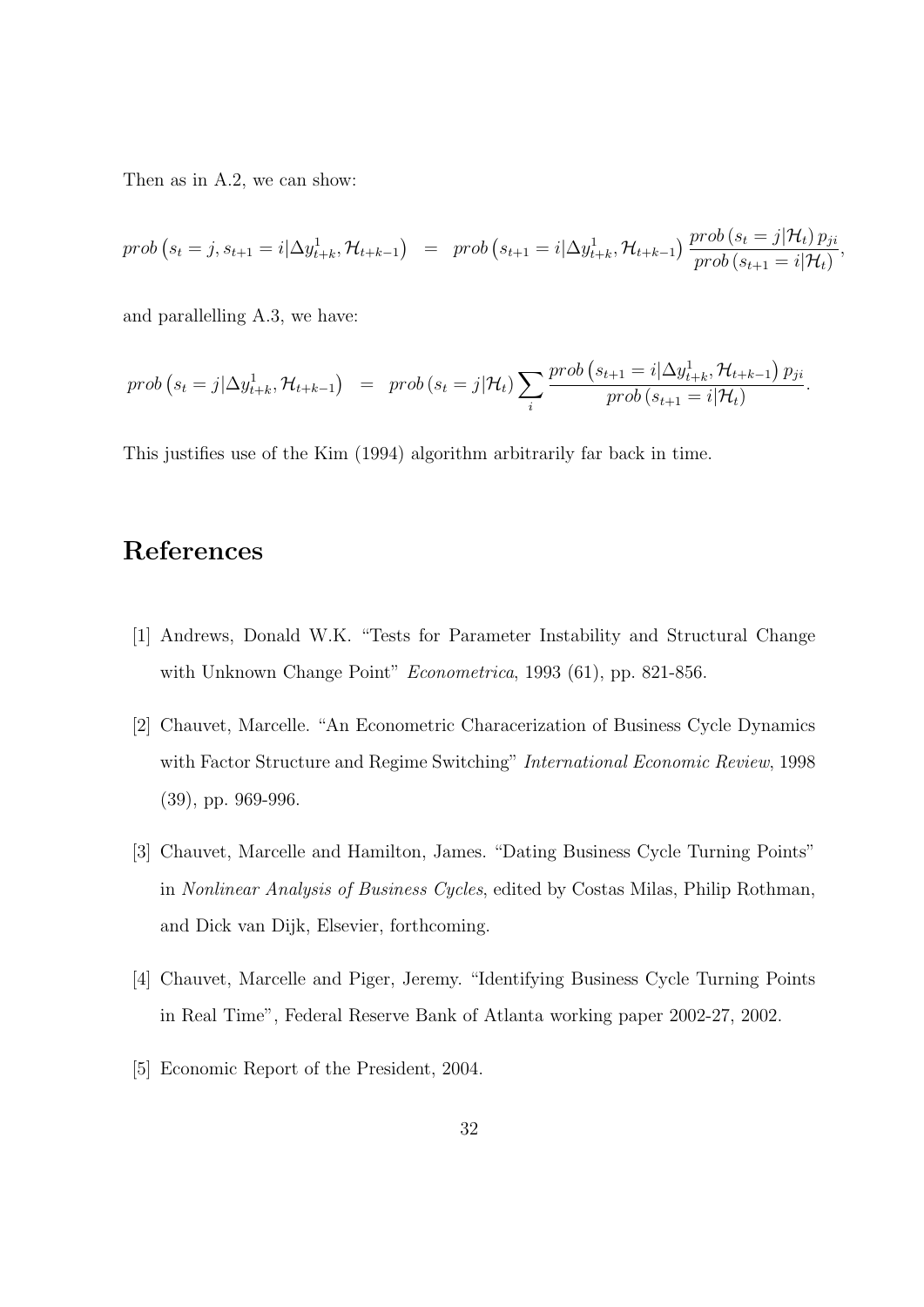- [6] Fixler, Dennis J. and Nalewaik, Jeremy J. "News, Noise, and Estimates of the True Unobserved State of the Economy", BEA working paper 2004-08, 2004.
- [7] Friedman, Milton. "The 'Plucking Model' of Business Fluctuations Revisited" Economic Inquiry, 1993, pp. 171-177.
- [8] Grimm, Bruce T. "Alternative Measures of U.S. Economic Activity in Business Cycles and Dating", BEA working paper 2005-05, 2005.
- [9] Hamilton, James D. "A New Approach to the Economic Analysis of Nonstationary Time Series and the Business Cycle" Econometrica, 1989 (57), pp. 357-84.
- [10] Hamilton, James D. "Analysis of Time Series Subject to Changes in Regime" Journal of Econometrics, 1990 (45), pp. 39-70.
- [11] Hamilton, James D. Time Series Analysis. Princeton, Princeton University Press (1994).
- [12] Kim, Chang-Jin. "Dynamic Linear Models with Markov Switching" Journal of Econometrics, 1994 (60), pp. 1-22.
- [13] Kim, Chang-Jin and Nelson, Charles R. "Friedman's Plucking Model of Business Fluctuations: Tests and Estimates of Permanent and Transitory Components" Journal of Money, Credit and Banking, 1999 (31), pp. 317-334.
- [14] McConnell, Margaret M., and Perez-Quiros, Gabriel. "Output Fluctuations in the United States: What Has Changed Since the Early 1980s?" American Economic Review, 2000 (90), pp. 1464-1476.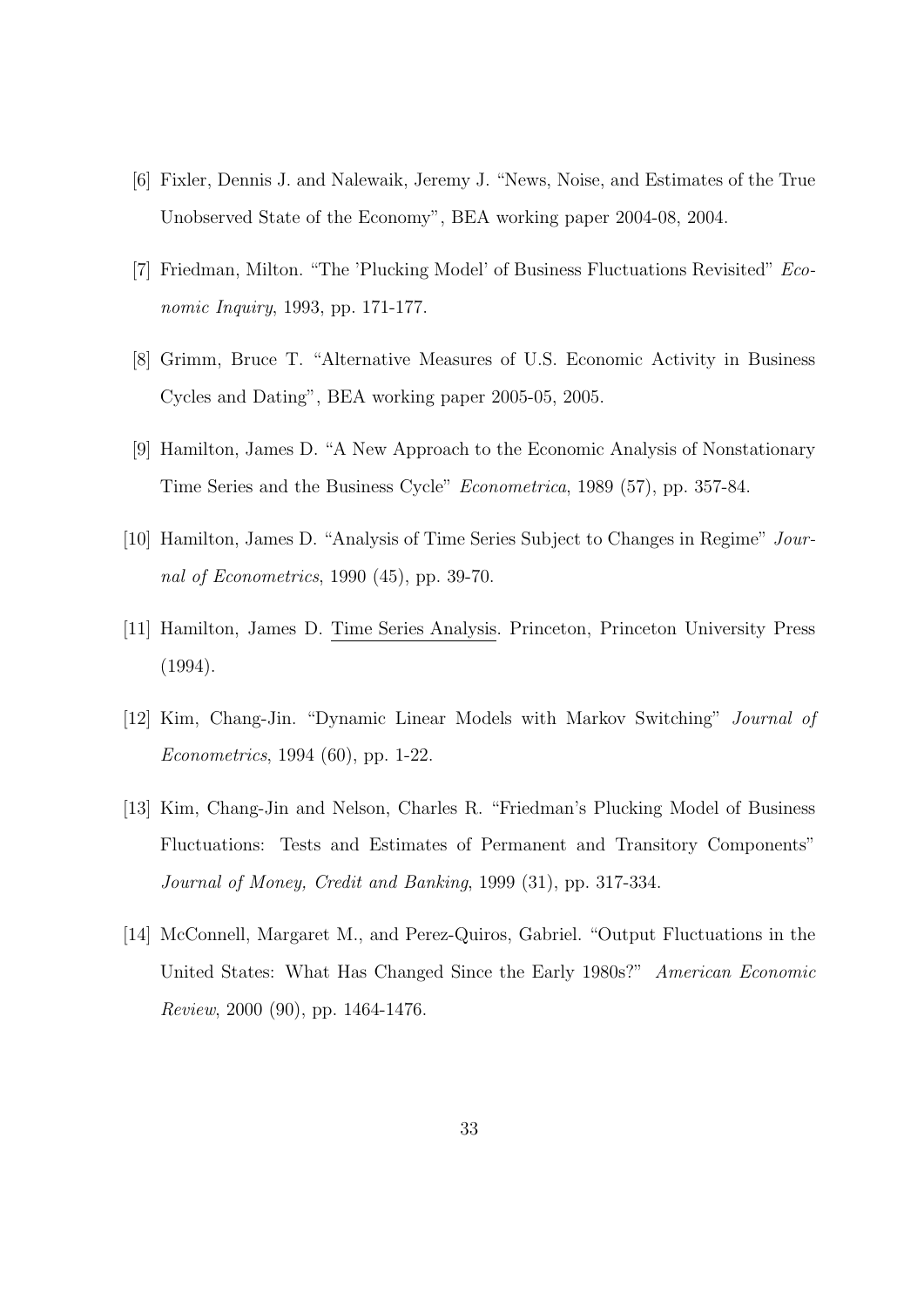- [15] Nalewaik, Jeremy J. "Towards More Accurate and Timely Estimated Probabilities of Recession: Incorporating Vintage Differences and Forecasts into Markov Switching Models." Manuscript, 2006.
- [16] Seskin, Eugene P., and McCulla, Stephanie H. "Annual Revision of the National Income and Product Accounts," Survey of Current Business, August 2002, pp. 7-34.
- [17] Sichel, Dan. "Inventories and the Three Phases of the Business Cycle" Journal of Business and Economic Statistics, 1994 (12), pp. 269-77.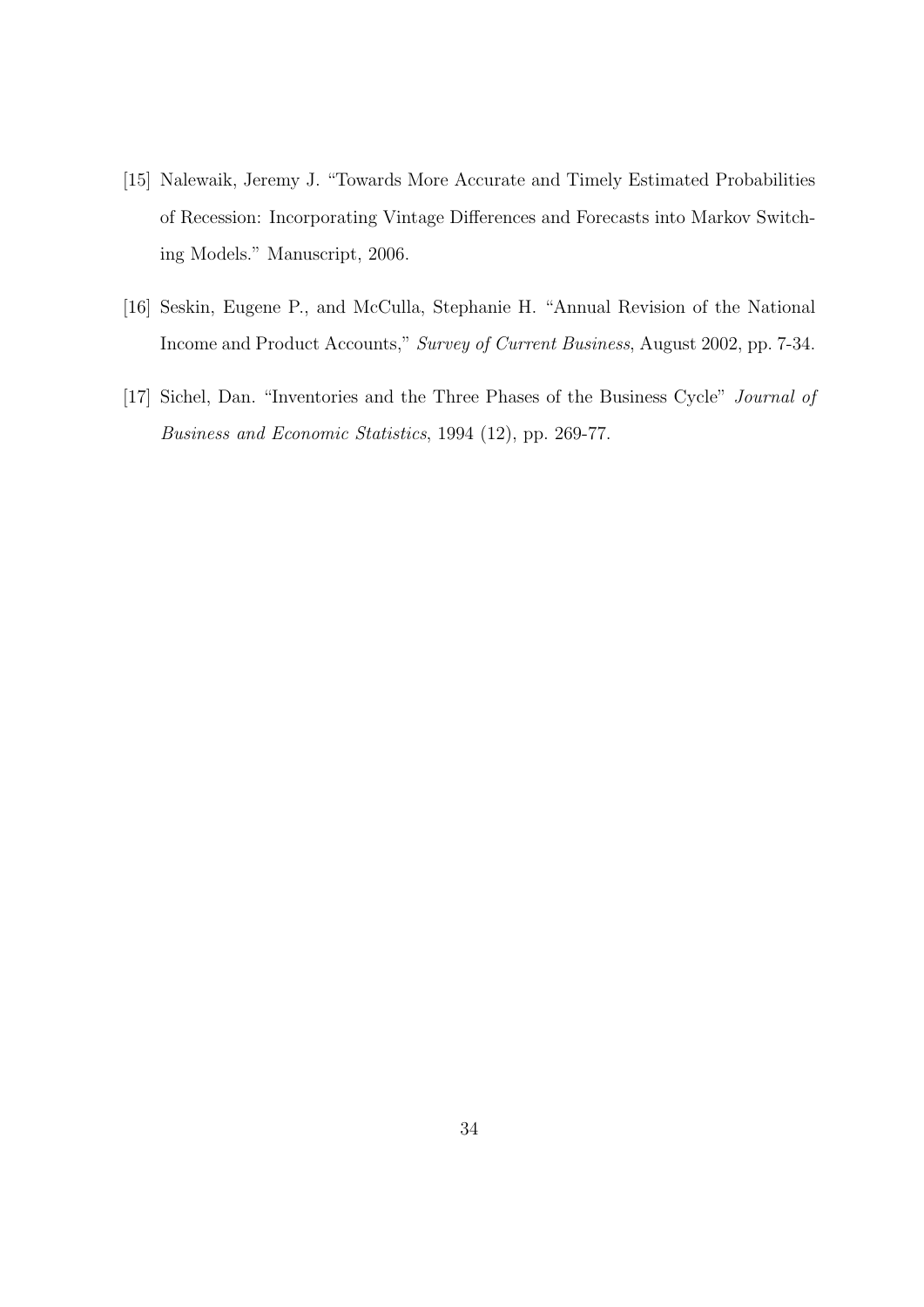### Table 1:

## Real Time Estimates of Markov Switching Model for GDP

Data as of 1978Q1 Final Curr. Qtrly. Release

| $\mu_{S=1}^1$ $\mu_{S=2}^1$ $(\sigma^1)^2$ $p_{11}$ $p_{22}$ $p_{1,start}$ |  |  |
|----------------------------------------------------------------------------|--|--|
| 5.05 -1.59 7.71 0.94 0.79 1.00                                             |  |  |
| $(0.41)$ $(0.91)$ $(1.37)$ $(0.04)$ $(0.11)$ $(1.03)$                      |  |  |

Data as of 2005Q3 Final Curr. Qtrly. Release

| $\mu_{S=1}^1$ $\mu_{S=2}^1$ $(\sigma^1)^2$ $p_{11}$ $p_{22}$ $p_{1,start}$ |  |  |
|----------------------------------------------------------------------------|--|--|
| 4.51 -0.22 8.37 0.93 0.79 1.00                                             |  |  |
| $(0.32)$ $(0.85)$ $(1.03)$ $(0.03)$ $(0.08)$ $(2.91)$                      |  |  |

### Table 2:

### Real Time Estimates of Markov Switching Model for GDI

Data as of 1978Q1 Final Curr. Qtrly. Release

|                                                       |  | $\mu_{S=1}^2$ $\mu_{S=2}^2$ $(\sigma^2)^2$ $p_{11}$ $p_{22}$ $p_{1,start}$ |
|-------------------------------------------------------|--|----------------------------------------------------------------------------|
| 5.09 -1.71 6.84 0.94 0.80 1.00                        |  |                                                                            |
| $(0.38)$ $(0.80)$ $(1.19)$ $(0.03)$ $(0.11)$ $(1.13)$ |  |                                                                            |

Data as of 2005Q3 Final Curr. Qtrly. Release

|                                                       |  | $\mu_{S=1}^2$ $\mu_{S=2}^2$ $(\sigma^2)^2$ $p_{11}$ $p_{22}$ $p_{1,start}$ |
|-------------------------------------------------------|--|----------------------------------------------------------------------------|
| $4.71$ $-0.22$ $6.40$ $0.94$ $0.82$ $1.00$            |  |                                                                            |
| $(0.25)$ $(0.53)$ $(0.74)$ $(0.02)$ $(0.07)$ $(1.17)$ |  |                                                                            |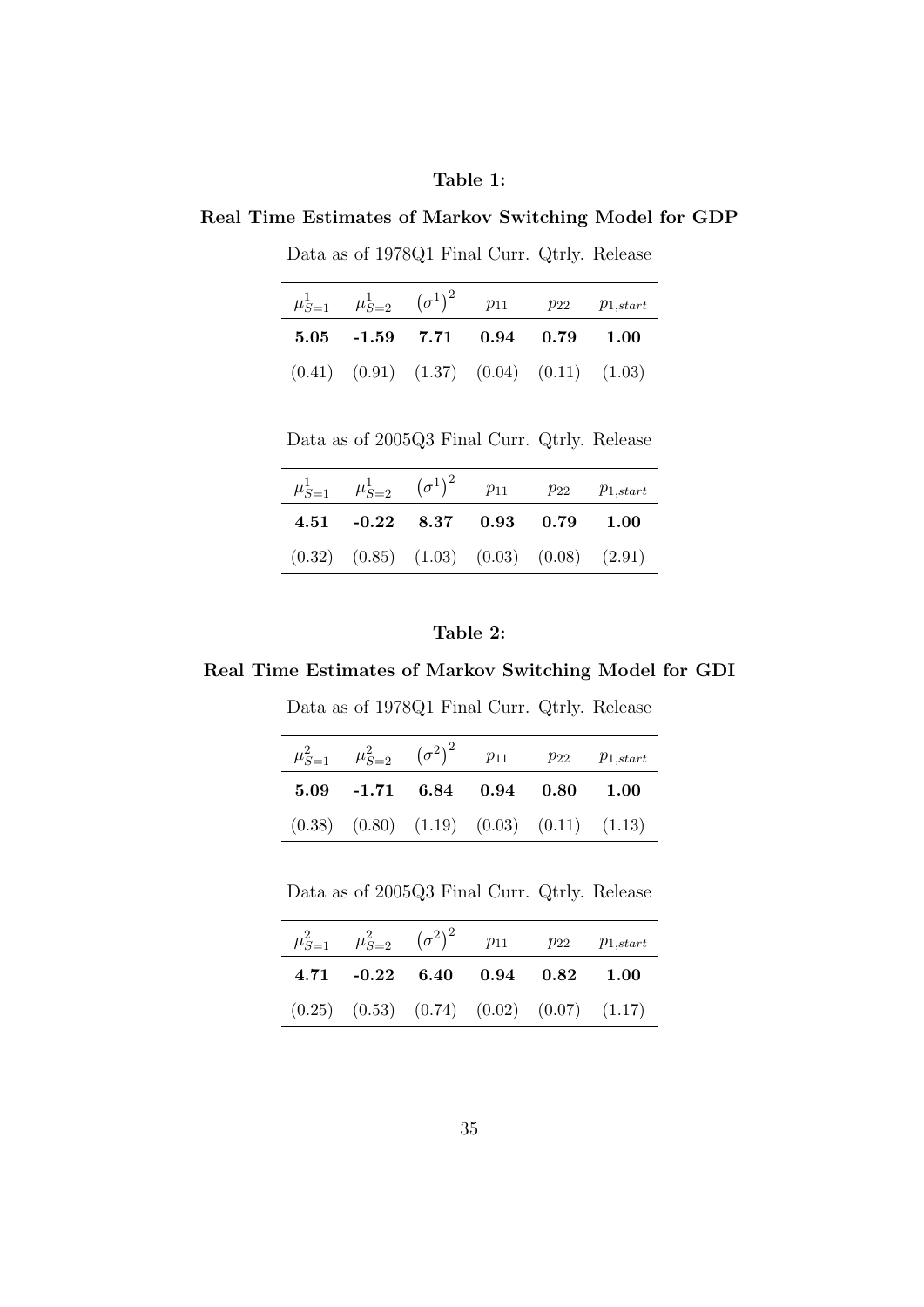### Table 3:

Real Time Estimates of Bivariate Markov Switching Model for GDP and GDI

|  |  |  |                                                                                           |  | $\mu_{S=1}^1$ $\mu_{S=1}^2$ $\mu_{S=2}^1$ $\mu_{S=2}^2$ $(\sigma^1)^2$ $(\sigma^2)^2$ $\sigma^{12}$ $p_{11}$ $p_{22}$ $p_{1,start}$ |
|--|--|--|-------------------------------------------------------------------------------------------|--|-------------------------------------------------------------------------------------------------------------------------------------|
|  |  |  | $5.05$ $5.09$ $-1.59$ $-1.71$ $7.72$ $6.85$ $6.86$ $0.94$ $0.80$ $1.00$                   |  |                                                                                                                                     |
|  |  |  | $(0.40)$ $(0.38)$ $(0.82)$ $(0.79)$ $(1.35)$ $(1.20)$ $(1.24)$ $(0.03)$ $(0.11)$ $(1.22)$ |  |                                                                                                                                     |

Data as of 1978Q1 Final Curr. Qtrly. Release

Data as of 2005Q3 Final Curr. Qtrly. Release

|                                                                        |  |  |  | $\mu_{S=1}^1$ $\mu_{S=1}^2$ $\mu_{S=2}^1$ $\mu_{S=2}^2$ $(\sigma^1)^2$ $(\sigma^2)^2$ $\sigma^{12}$ $p_{11}$ $p_{22}$ $p_{1,start}$ |
|------------------------------------------------------------------------|--|--|--|-------------------------------------------------------------------------------------------------------------------------------------|
| $4.60$ $4.71$ $0.13$ $-0.22$ $8.48$ $6.40$ $5.85$ $0.93$ $0.82$ $1.00$ |  |  |  |                                                                                                                                     |
|                                                                        |  |  |  | $(0.28)$ $(0.25)$ $(0.55)$ $(0.53)$ $(0.94)$ $(0.73)$ $(0.75)$ $(0.03)$ $(0.07)$ $(1.17)$                                           |

### Table 4:

### GDI Parameters

### Evaluated Using Smoothed Probabilities from Univariate GDP Model

Data as of 1978Q1 Final Curr. Qtrly. Release

| $\mu_{S=1}^2$ | $\mu_{S=2}^2$ | $(\sigma^2)^2$ |
|---------------|---------------|----------------|
| 5.07          | $-1.64$       | 7.02           |
| (0.41)        | (0.99)        | (1.29)         |

Data as of 2005Q3 Final Curr. Qtrly. Release

| $\mu_{S=1}^2$ | $\mu_{S=2}^2$              | $(\sigma^2)^2$ |
|---------------|----------------------------|----------------|
| 4.47          | $-0.12$                    | 7.37           |
|               | $(0.28)$ $(0.91)$ $(0.86)$ |                |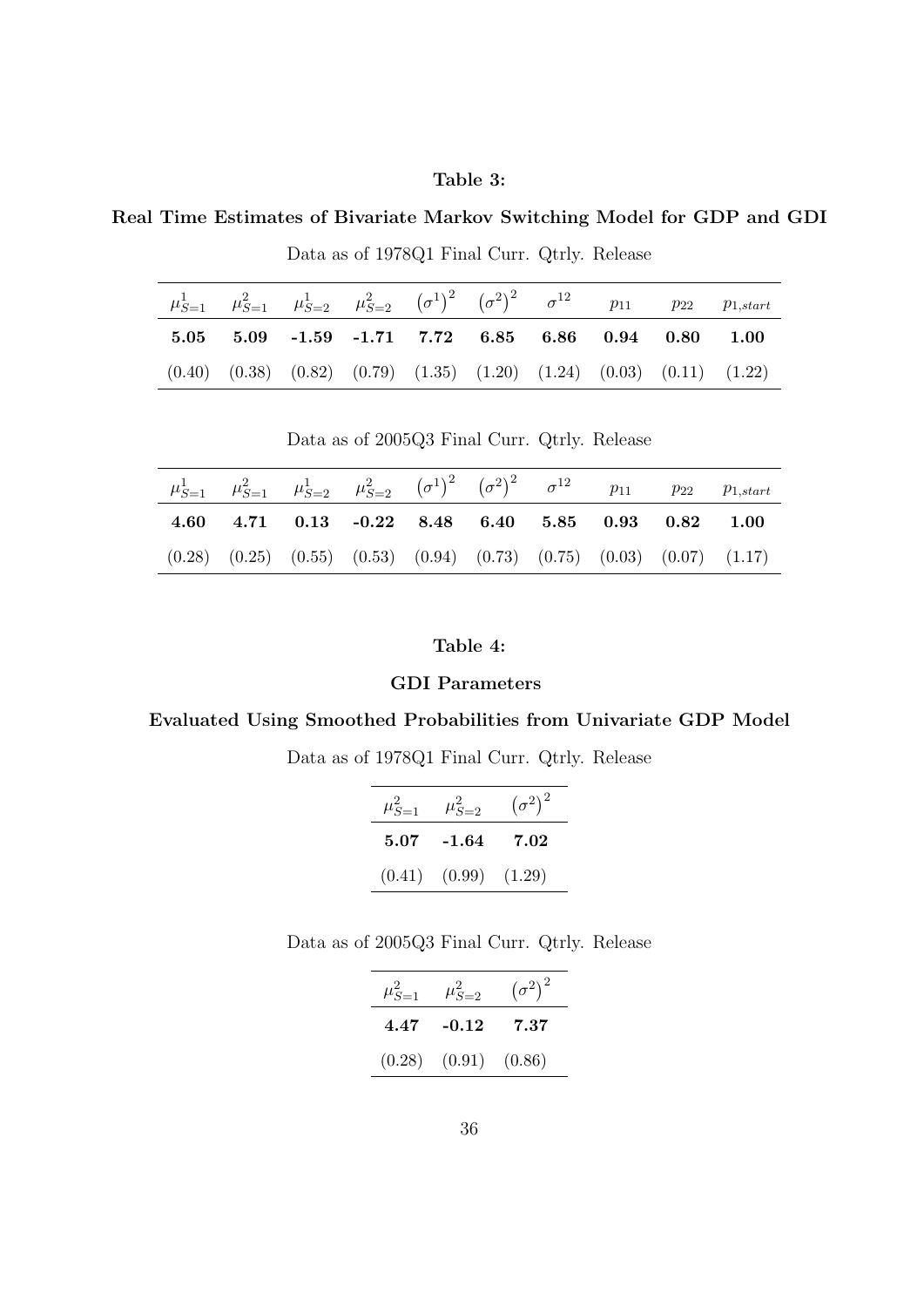## Table 5:

## Real Time Estimates of Markov Switching Model for GDP and GDI,

## 1984Q3 Breaks in Variance Parameters

|      |      |                                                                |      |          |          | $\mu^1_{S=1} \quad \  \mu^2_{S=1} \quad \  \mu^1_{S=2} \quad \  \mu^2_{S=2} \quad \  \big(\sigma^{1,pre}\big)^2 \quad \big(\sigma^{2,pre}\big)^2 \quad \sigma^{12,pre}$ |
|------|------|----------------------------------------------------------------|------|----------|----------|-------------------------------------------------------------------------------------------------------------------------------------------------------------------------|
| 4.12 | 4.32 | 1.08                                                           | 0.58 | 15.18    | - 11.46  | 11.54                                                                                                                                                                   |
|      |      |                                                                |      |          |          | $(0.23)$ $(0.22)$ $(0.39)$ $(0.41)$ $(2.42)$ $(2.06)$ $(2.11)$                                                                                                          |
|      |      |                                                                |      |          |          |                                                                                                                                                                         |
|      |      | $(\sigma^{1,post})^2$ $(\sigma^{2,post})^2$ $\sigma^{12,post}$ |      | $p_{11}$ | $p_{22}$ | $p_{1,start}$                                                                                                                                                           |
|      | 2.62 | 2.40                                                           | 1.16 | 0.93     | 0.81     | 1.00                                                                                                                                                                    |

 $(0.40)$   $(0.44)$   $(0.38)$   $(0.03)$   $(0.07)$   $(1.60)$ 

Data as of 2005Q3 Final Curr. Qtrly. Release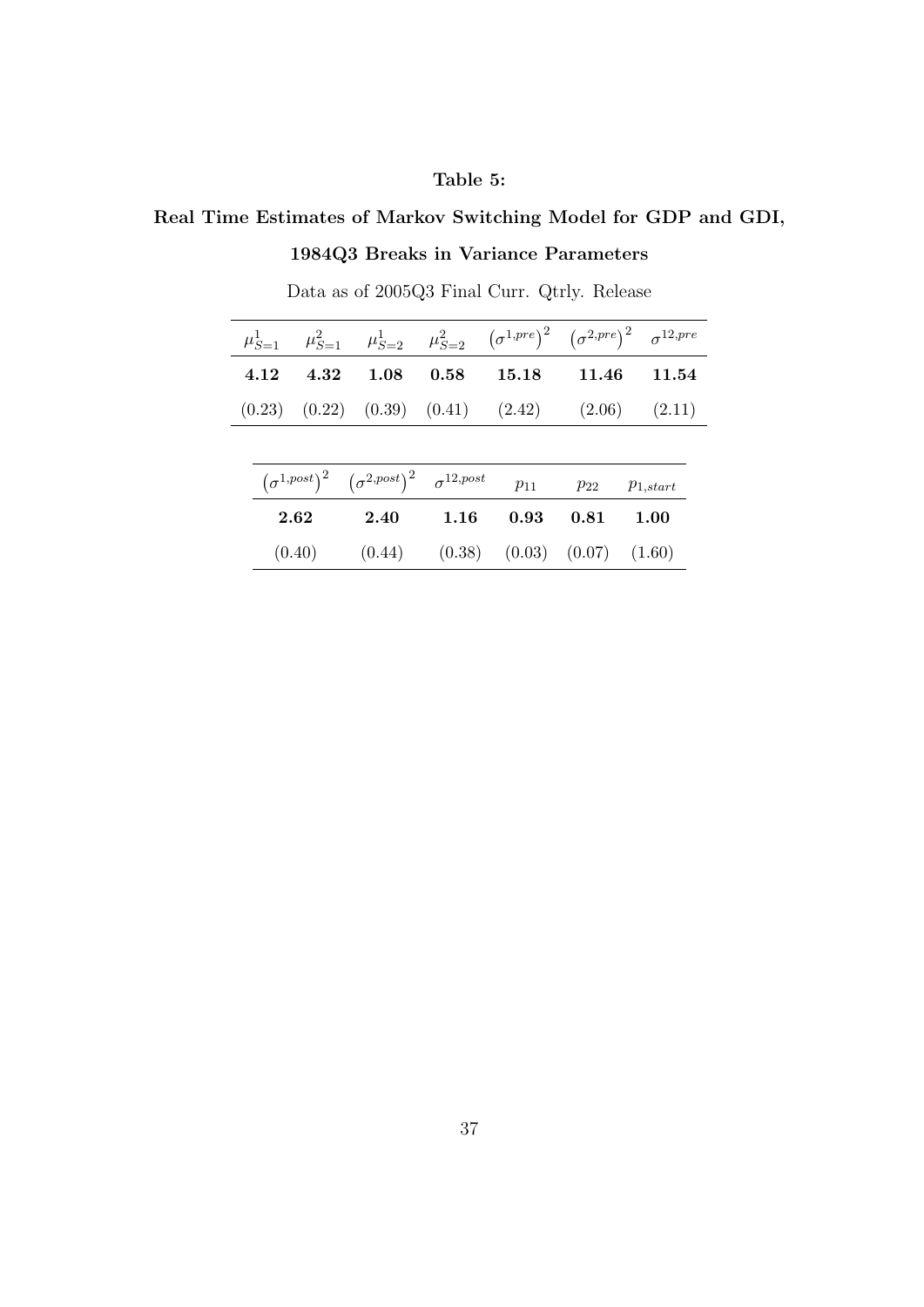## **Figure 1: Probabilities of Recession, Latest Quarter**

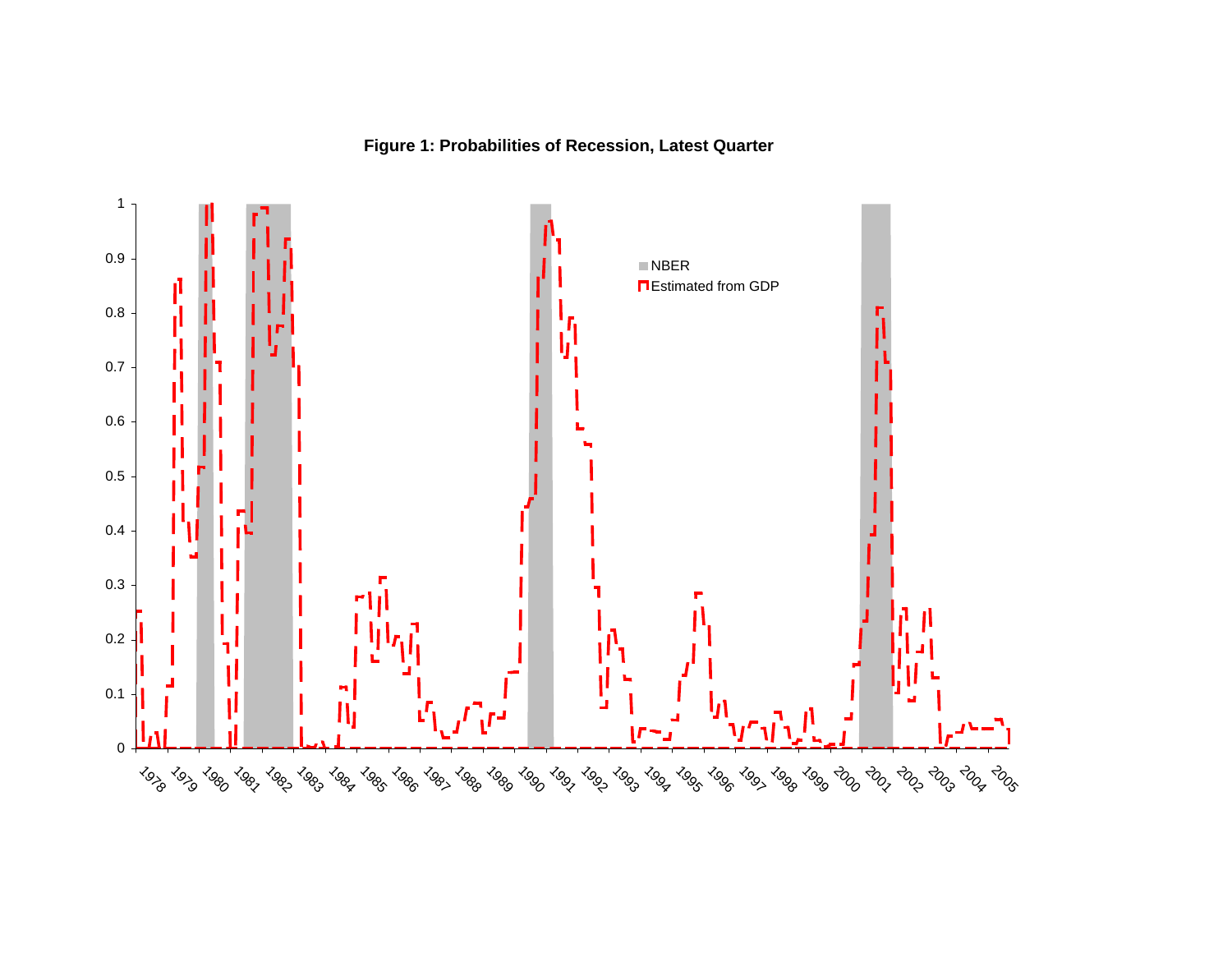## **Figure 2: Probabilities of Recession, Latest Quarter**

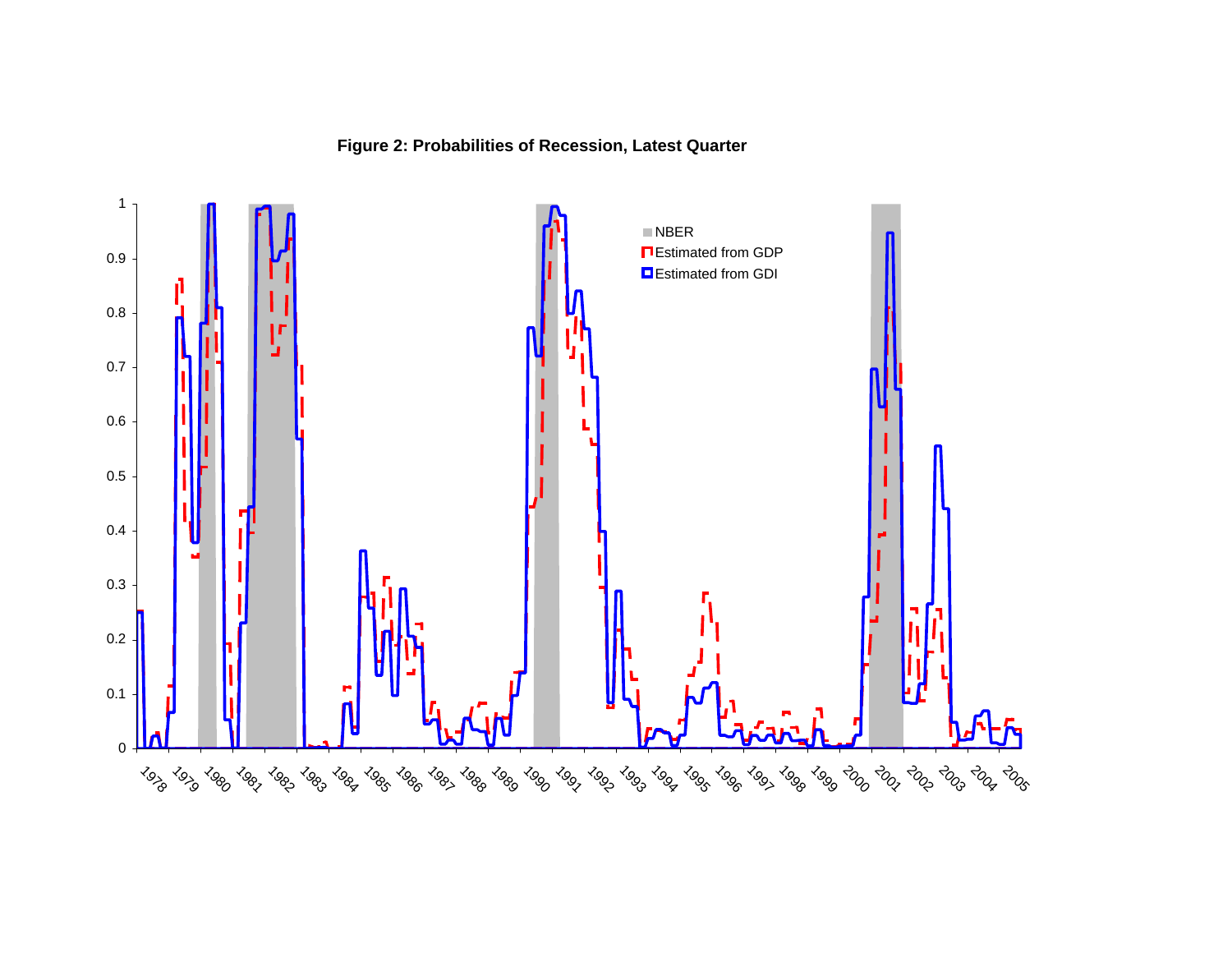

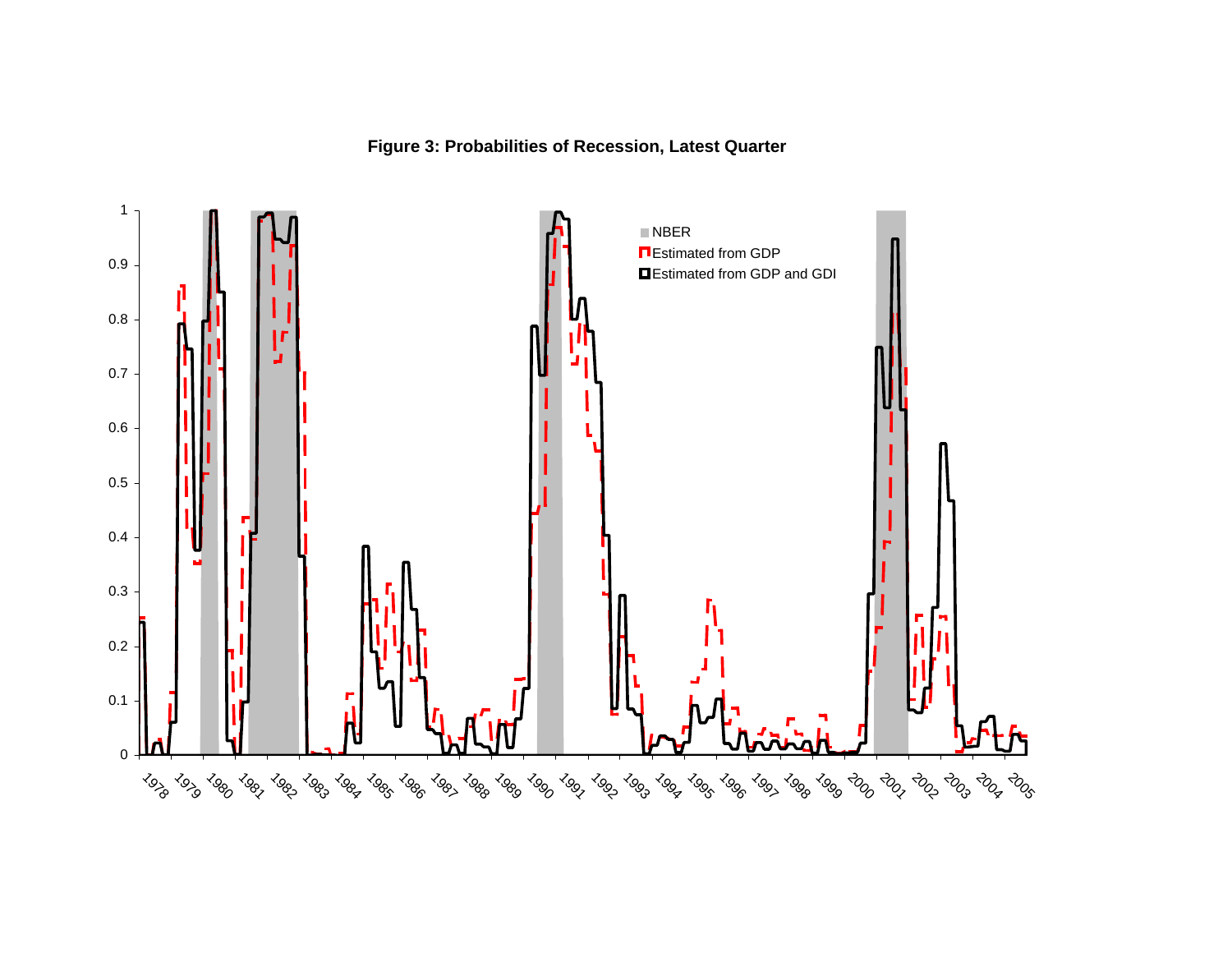## **Figure 4: Probabilities of Recession, Latest Quarter**

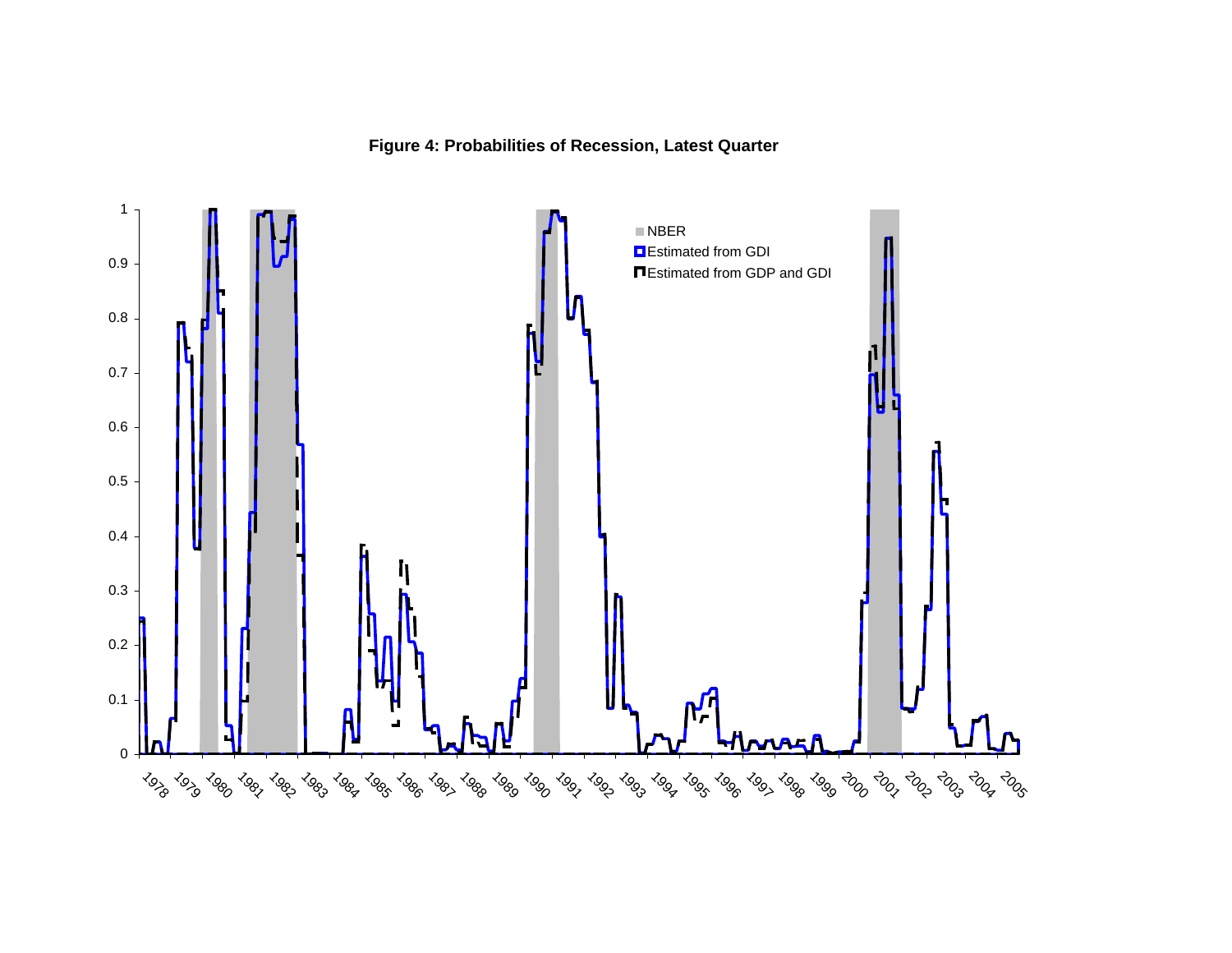**Figure 5: Mean Growth Rates for GDP and GDI, in Low-Growth and High-Growth States**

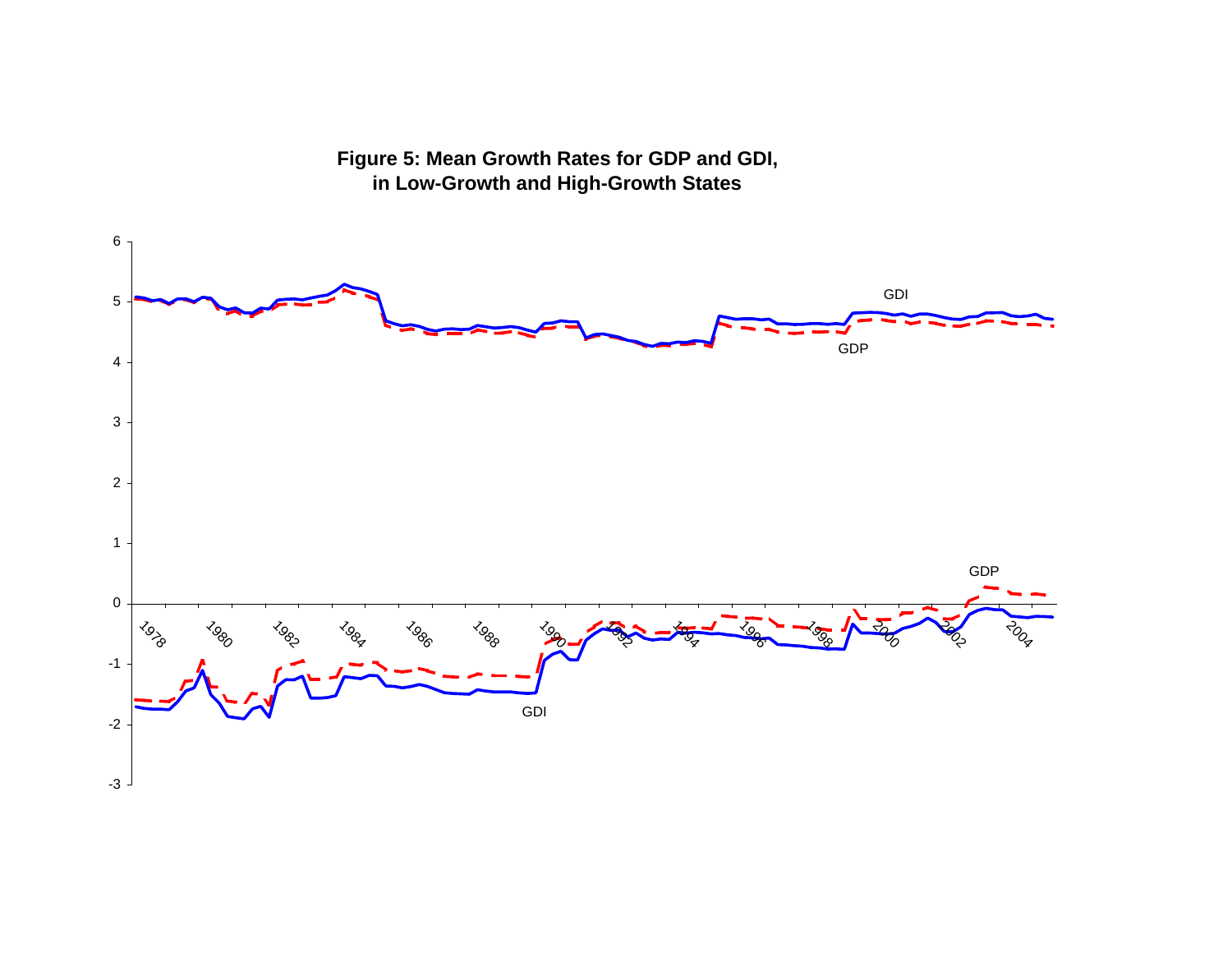

**Figure 6: T-Statistics, for Equality of Variances, and Equality of Difference Between High-Growth and Low-Growth Means**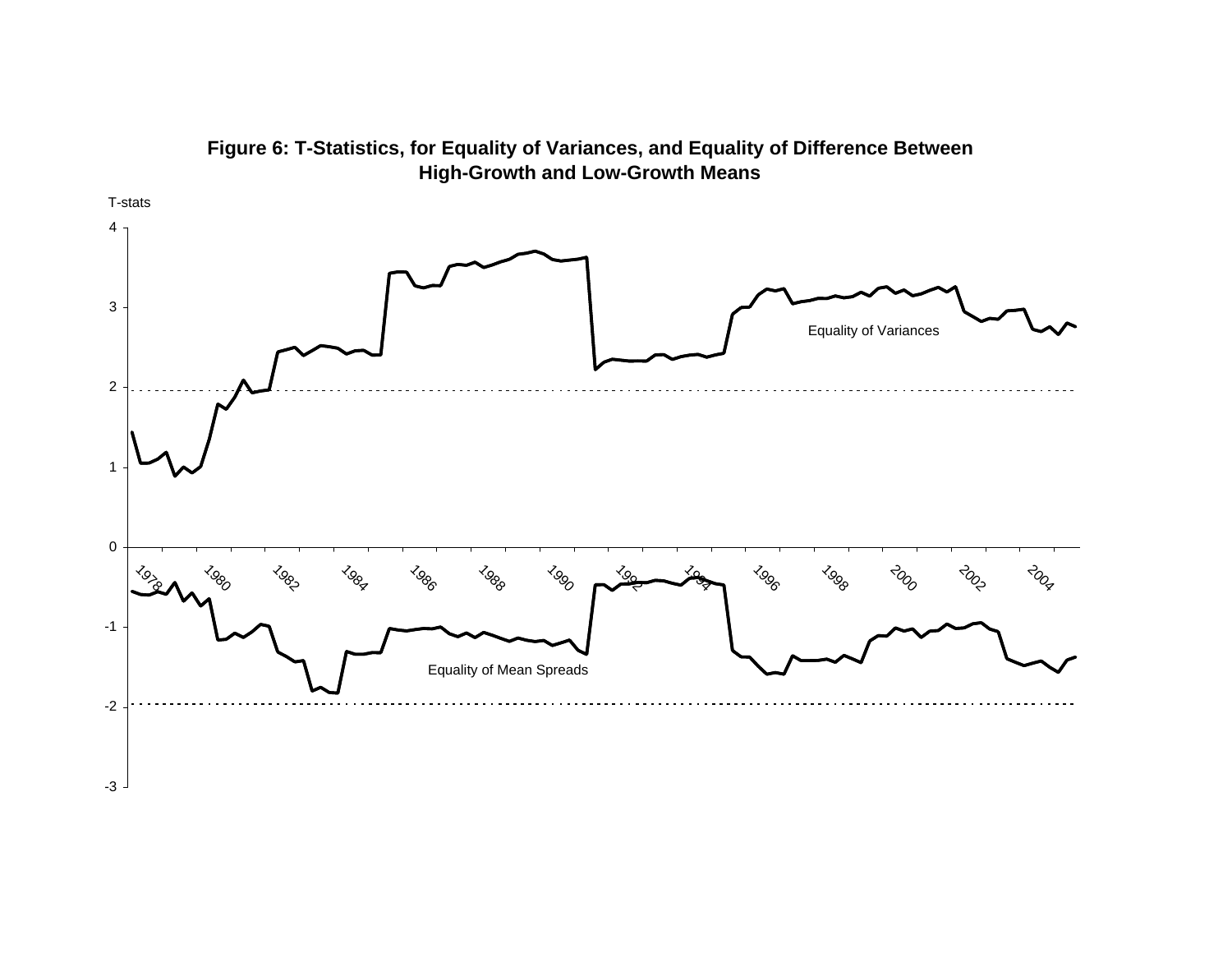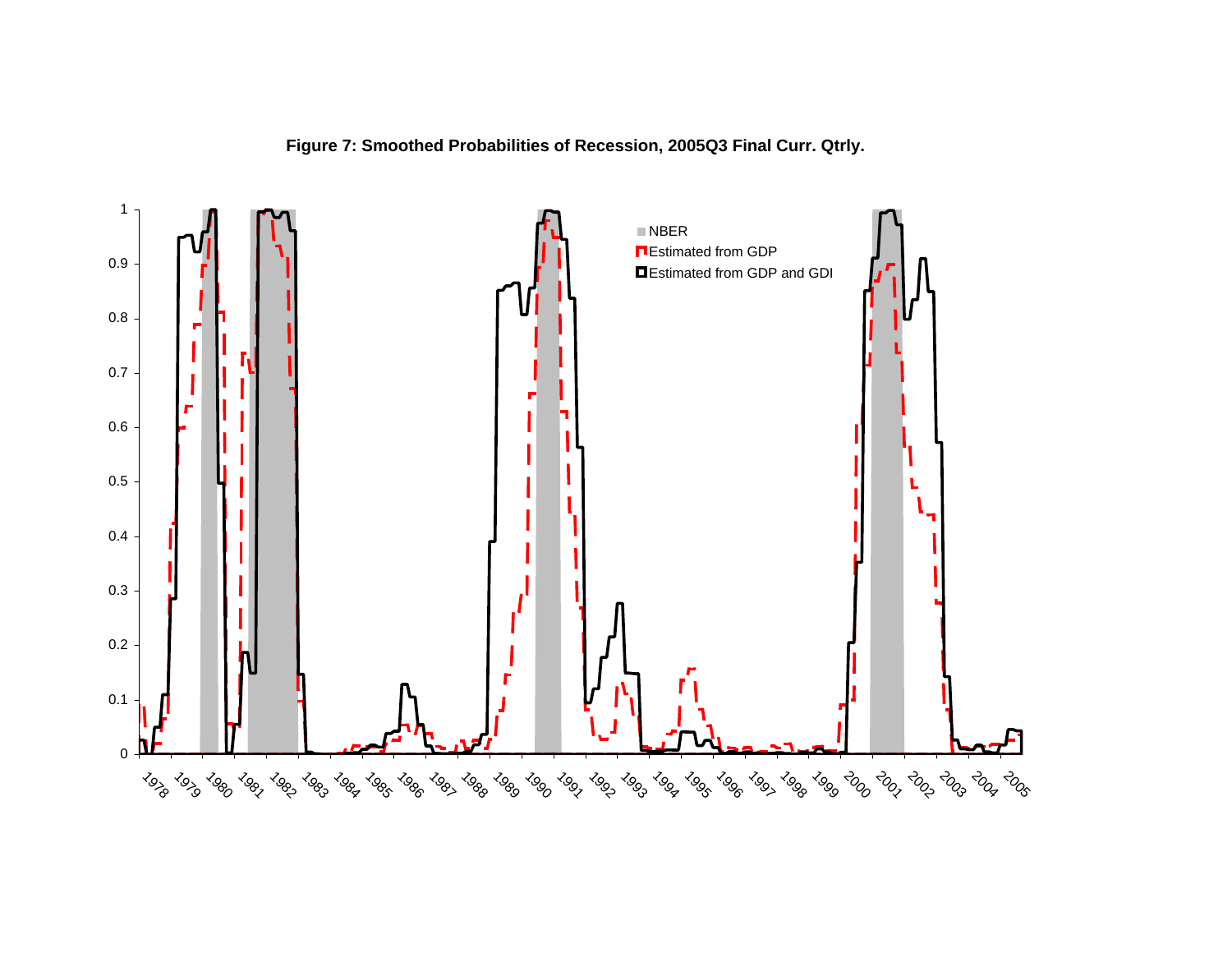

**Figure 8: Smoothed Probabilities of Recession, at Selected BEA Data Releases**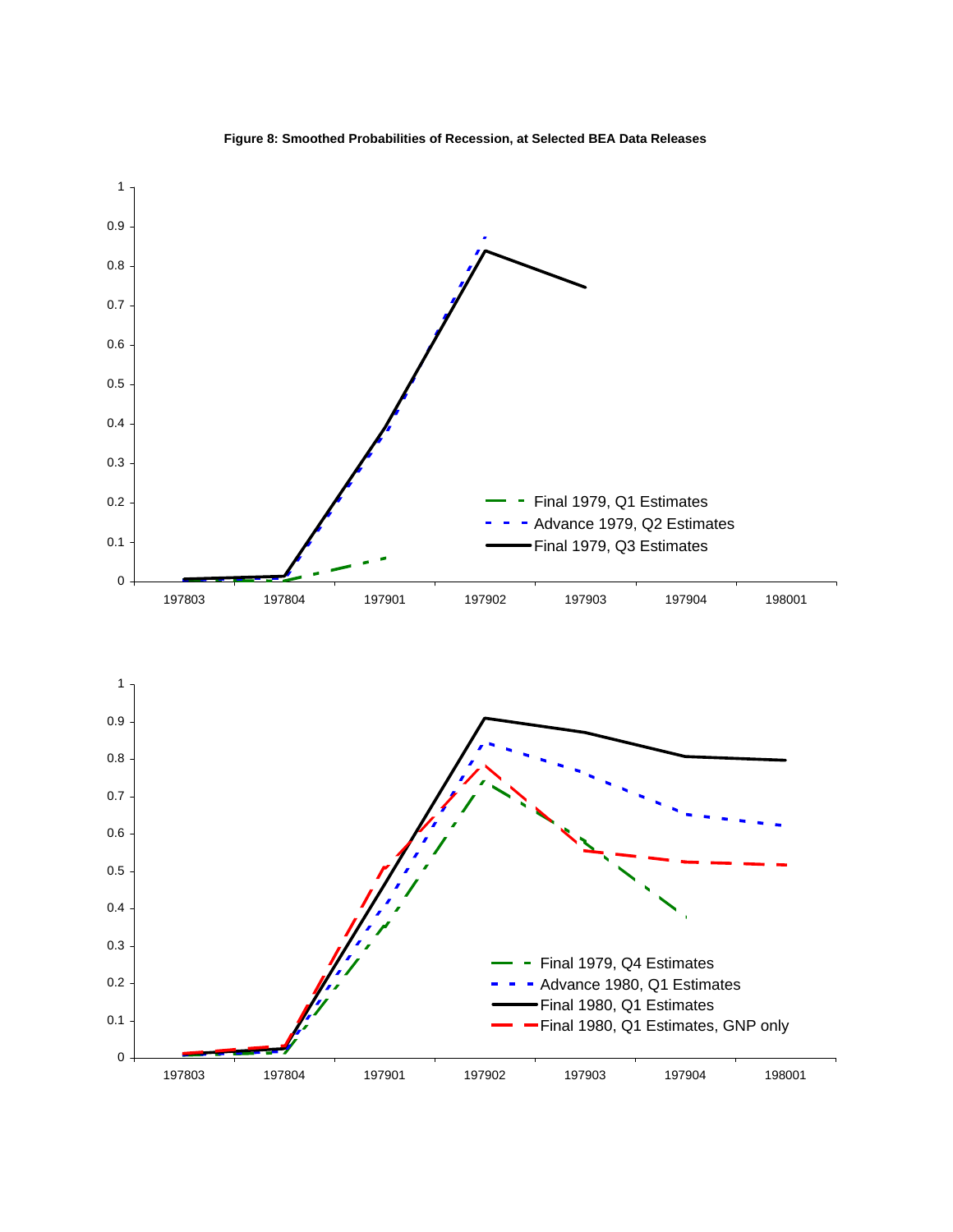

**Figure 9: Smoothed Probabilities of Recession, at Selected BEA Data Releases**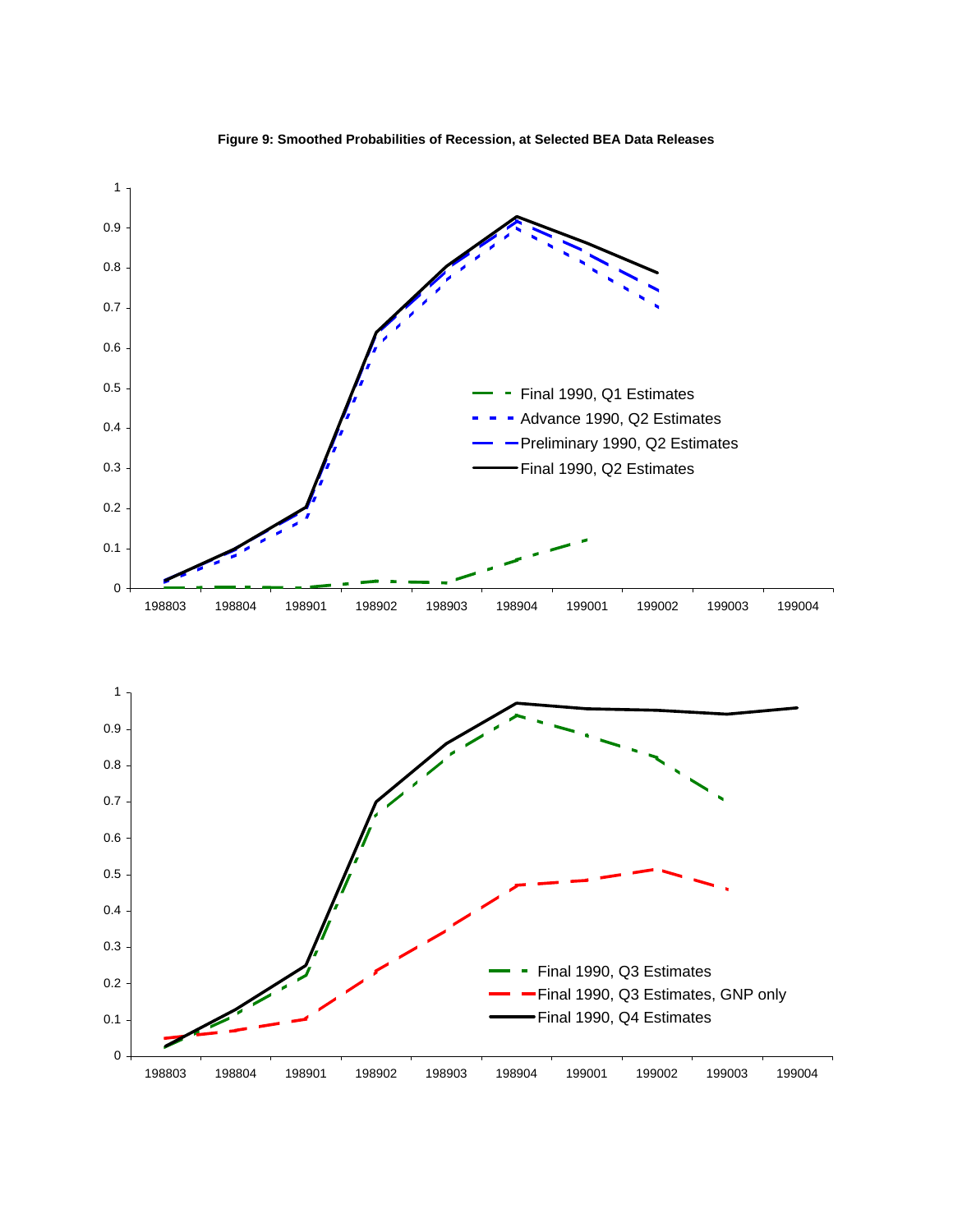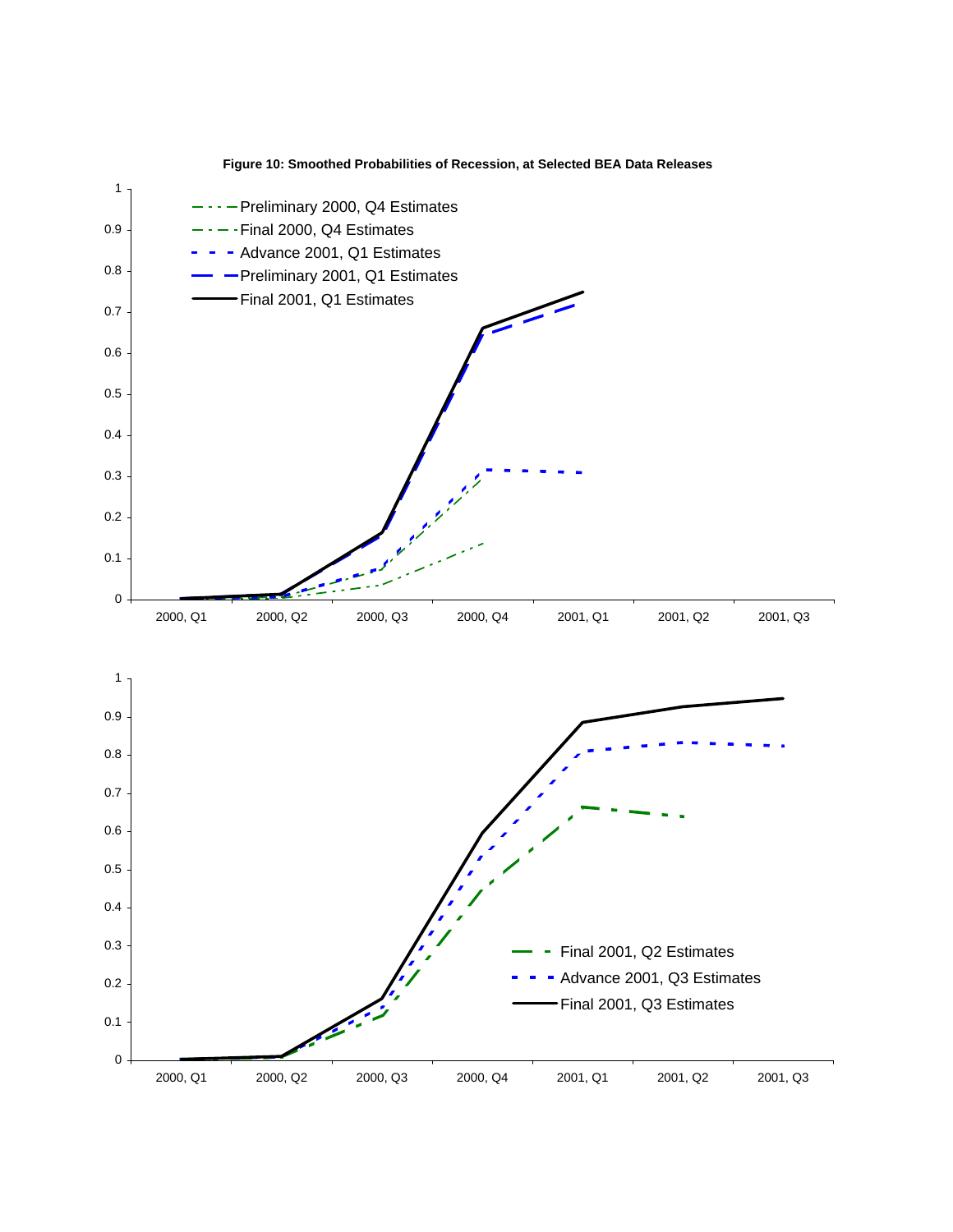

**Figure 11: Smoothed Probabilities of Recession, at Selected BEA Data Releases**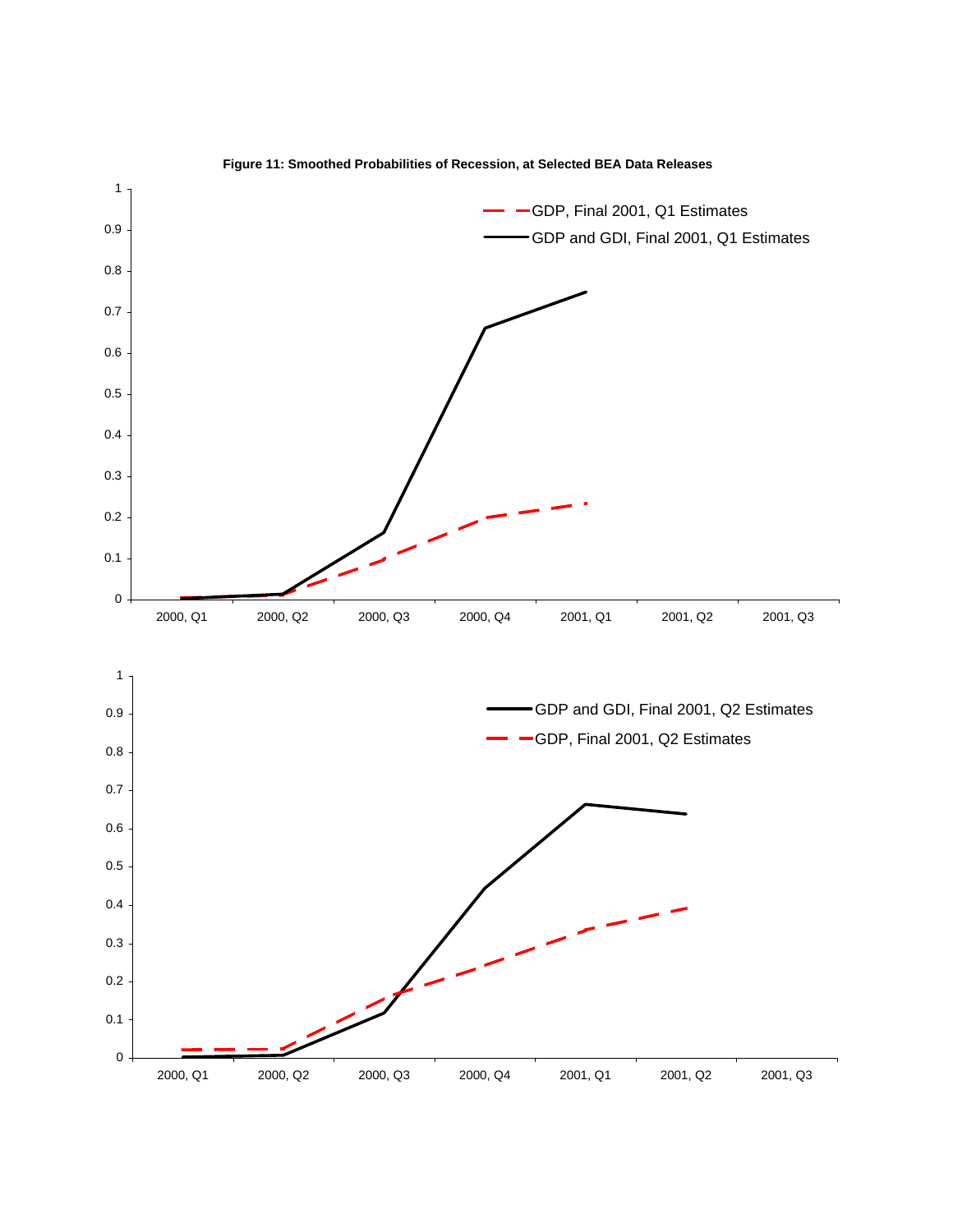

**Figure 12: Smoothed Probabilities of Recession, at Selected BEA Data Releases**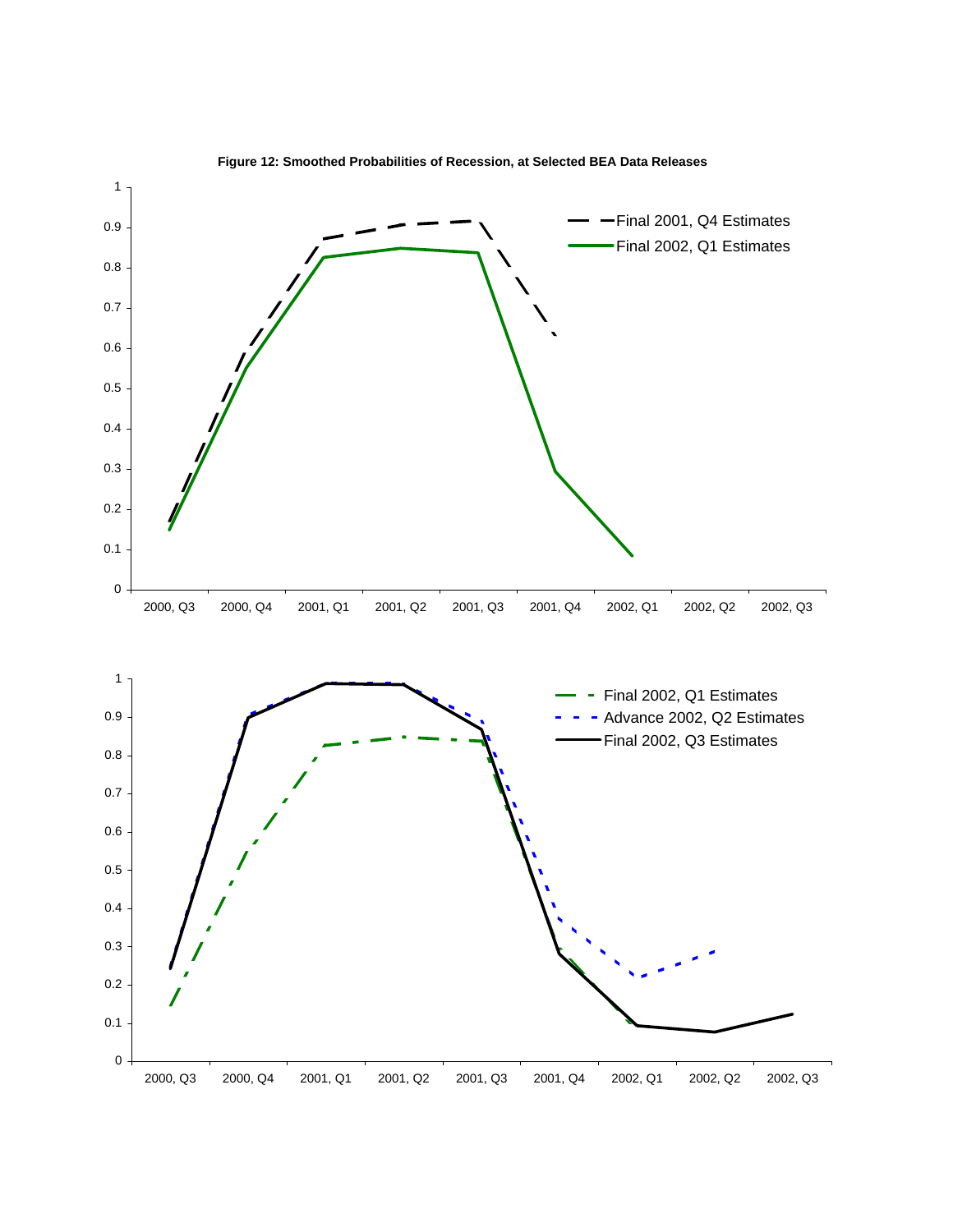

**Figure 13: Smoothed Probabilities of Recession, at Selected BEA Data Releases**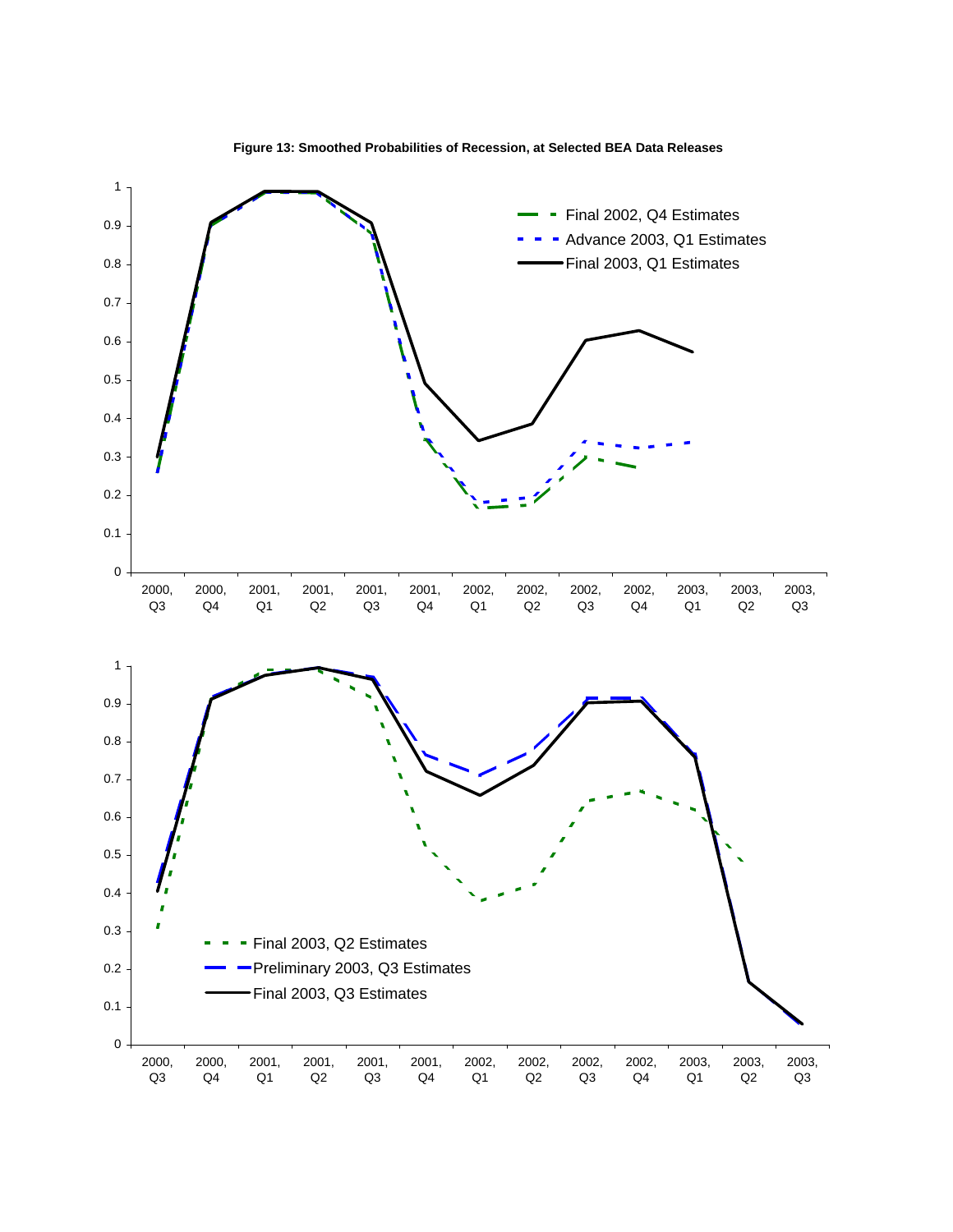# -1 0 1 2 3 4 56  $\sigma_{\rm 2g}$   $\sigma_{\rm 2g}$   $\sigma_{\rm 2g}$   $\sigma_{\rm 2g}$   $\sigma_{\rm 2g}$   $\sigma_{\rm 2g}$   $\sigma_{\rm 2g}$   $\sigma_{\rm 2g}$ GDI GDP GDI GDP

**Figure 14: Mean Growth Rates for GDP and GDI, in Low-Growth and High-Growth States, with 1984 Breaks in Variances**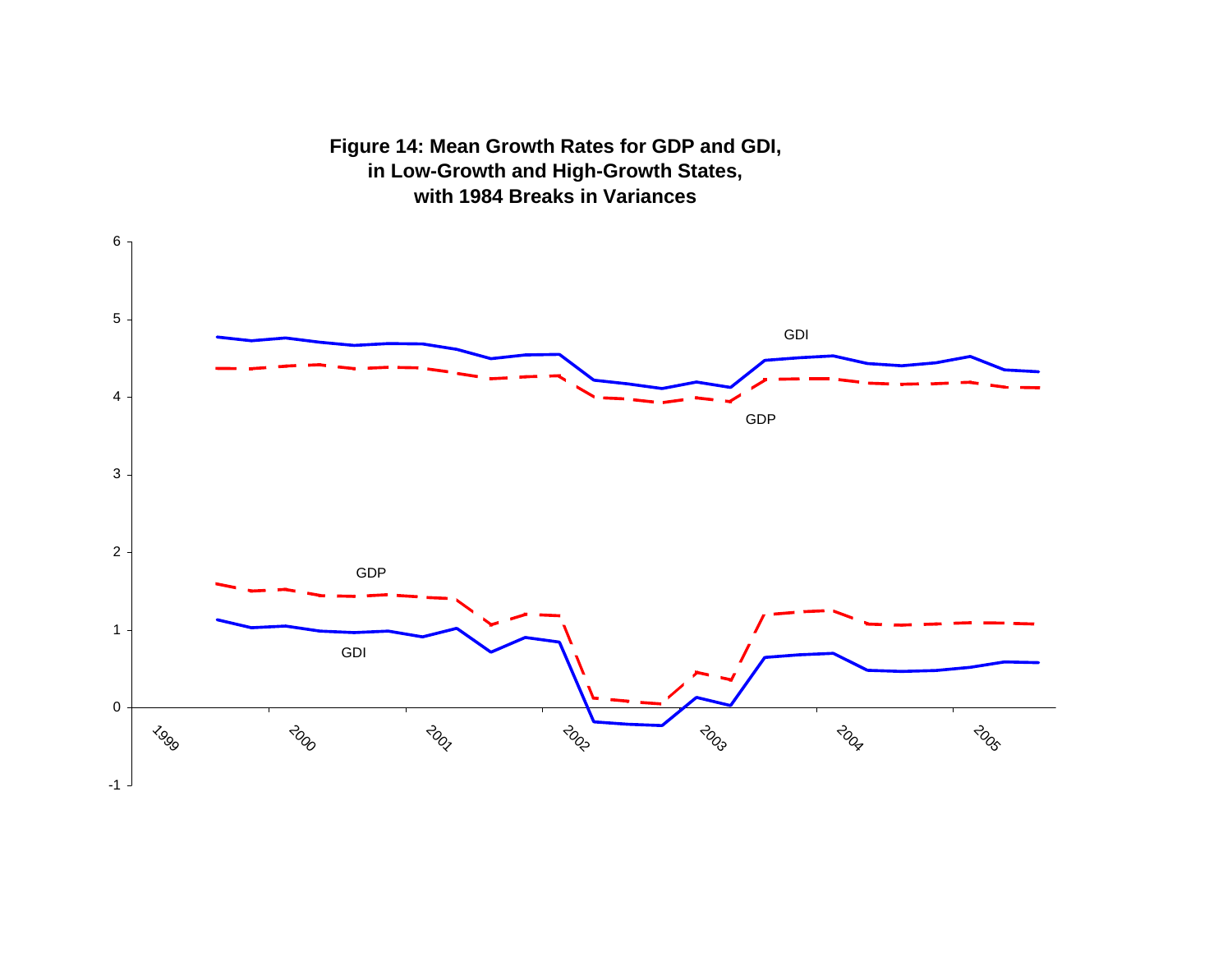

# **Figure 15: T-Statistics, for Equality of Variances, and Equality of Difference Between High-Growth and Low-Growth Means, with 1984 Breaks in Variances**